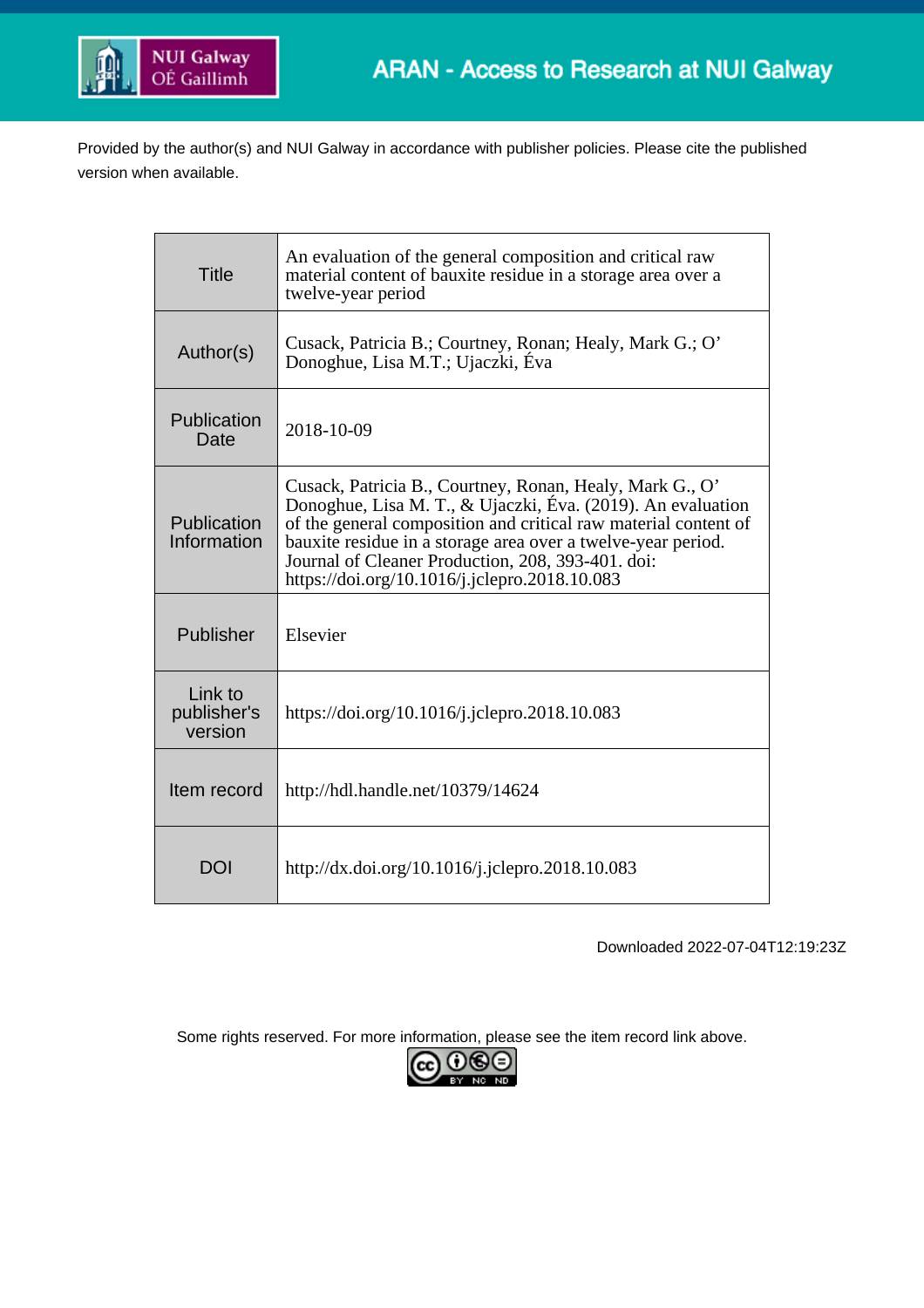- *Published as: Cusack, P.B., Courtney, R., Healy, M.G., O' Donoghue, L.T., Ujaczki, É. 2019. An evaluation of the general composition and critical raw material content of bauxite residue in a storage area over a twelve-year period. Journal of Cleaner Production 208: 393-401. https://doi.org/10.1016/j.jclepro.2018.10.083*  $\begin{array}{c} 1 \\ 2 \\ 3 \\ 4 \\ 5 \end{array}$  An evaluation of the general composition and critical raw material content of bauxite residue in a storage area over a twelve-year period 10 Patricia B. Cusack<sup>a,b</sup>, Ronan Courtney<sup>a,b</sup>, Mark G. Healy<sup>c</sup>, Lisa M. T. O' Donoghue<sup>d</sup>, Éva Ujaczki<sup>b,d,e\*</sup> <sup>a</sup> Department of Biological Sciences, University of Limerick, Castletroy, Co. Limerick, Ireland. 14 b The Bernal Institute, University of Limerick, Castletroy, Co. Limerick, Ireland. 15 Civil Engineering, National University of Ireland, Galway, Ireland. 16 d School of Engineering, University of Limerick, Castletroy, Co. Limerick, Ireland. <sup>e</sup> Department of Applied Biotechnology and Food Science, Faculty of Chemical Technology and Biotechnology, Budapest University of Technology and Economics, Műegyetem rkp. 3, 1111 Budapest, Hungary. \*Corresponding Author: Éva Ujaczki 22 E-mail address:  $eva.ujaczki@ul.ie$  **Highlights** • The composition of stored bauxite residue was examined in a residue disposal area. • Bauxite residue critical raw material content did not vary over time in storage. 27 • The pH of the bauxite residue in storage ranged from  $10 \pm 0.1$  to  $12.0 \pm 0.02$ . 28 • The gallium content measured in the bauxite residue was  $107 \pm 7.3$  mg kg<sup>-1</sup>.
-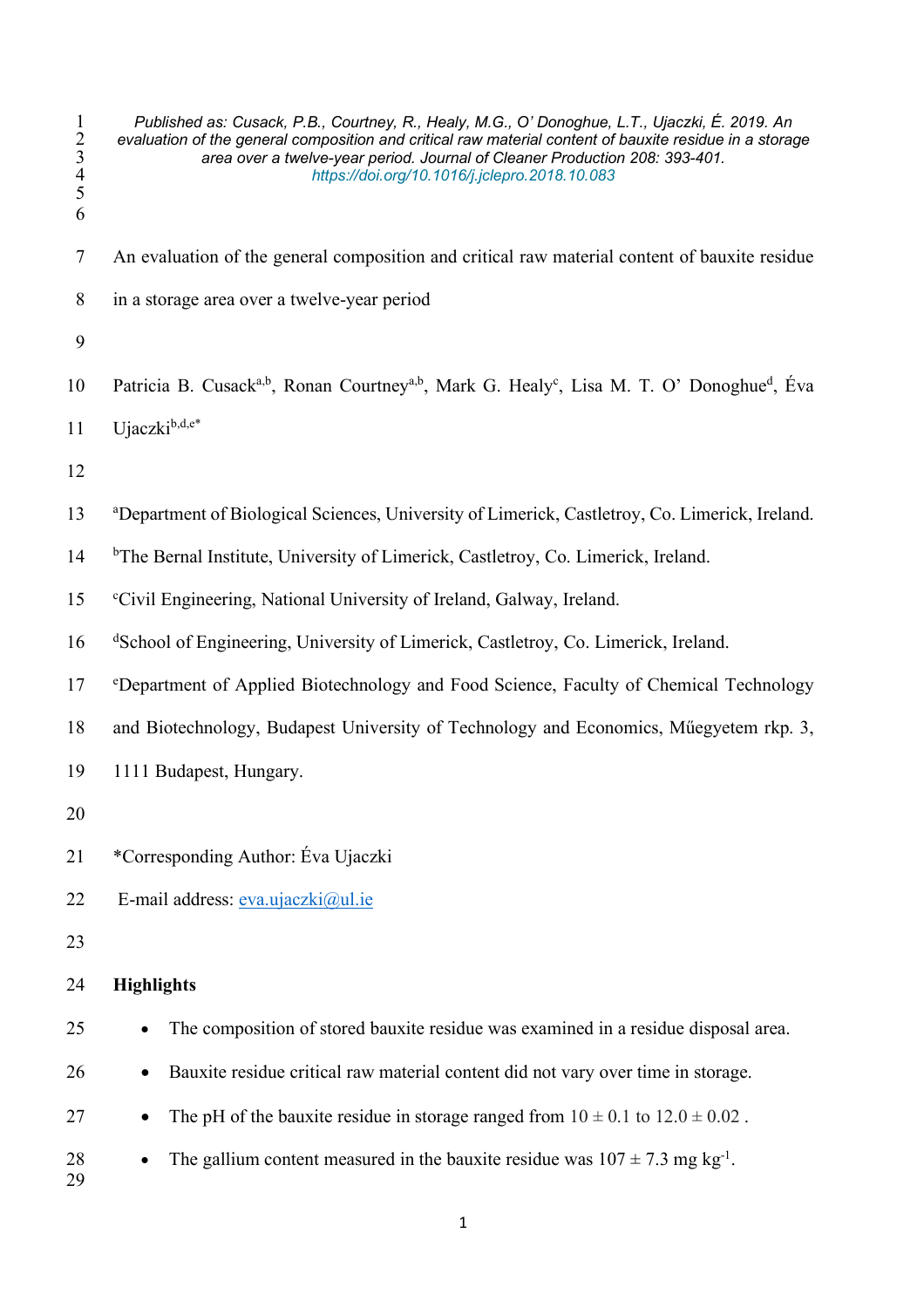### **Abstract**

 Bauxite residue, the by-product produced in the alumina industry, is being produced at an estimated global rate of approximately 150 million tonnes per annum. 34 Currently, the reuse of bauxite residue is low  $({\sim} 2\%)$ , due to limitations associated with its alkalinity, salinity, low solid content, fine particle size and potential leaching of metal(loid)s. It has been identified as a potential secondary source for critical raw materials such as vanadium, gallium and scandium, which currently have an associated supply risk and high economic cost within Europe. However, there is an uncertainty regarding the possible variation in these and other physico-chemical, elemental and mineralogical parameters within bauxite residue disposal areas. This paper aimed to address this knowledge gap by examining the variation of these parameters in a bauxite residue disposal area (BRDA) over a twelve-year period. The general composition did not vary greatly within the bauxite residue 43 examined, with the exception of pH and electrical conductivity, which ranged from  $10 \pm 0.1$ 44 to  $12.0 \pm 0.02$  and from  $0.4 \pm 0.01$  to  $3.3 \pm 0.2$  mS cm<sup>-1</sup>, respectively. The bauxite residue contained critical raw materials, of which the amount of vanadium, gallium and scandium did not vary significantly over time. The vanadium and gallium were present in larger amounts compared to other European bauxite residues. On average the vanadium, gallium and 48 scandium content measured in the bauxite residue samples were  $510 \pm 77.8$ ,  $107 \pm 7.3$  and  $51.4 \pm 5.4$  mg kg<sup>-1</sup>, respectively. This shows promise for the potential reuse of bauxite residue as a secondary source for critical raw materials and also indicates that BRDAs may be potential mines for critical raw material extraction.

 *Keywords:* bauxite residue, bauxite residue disposal area, reuse value, critical raw materials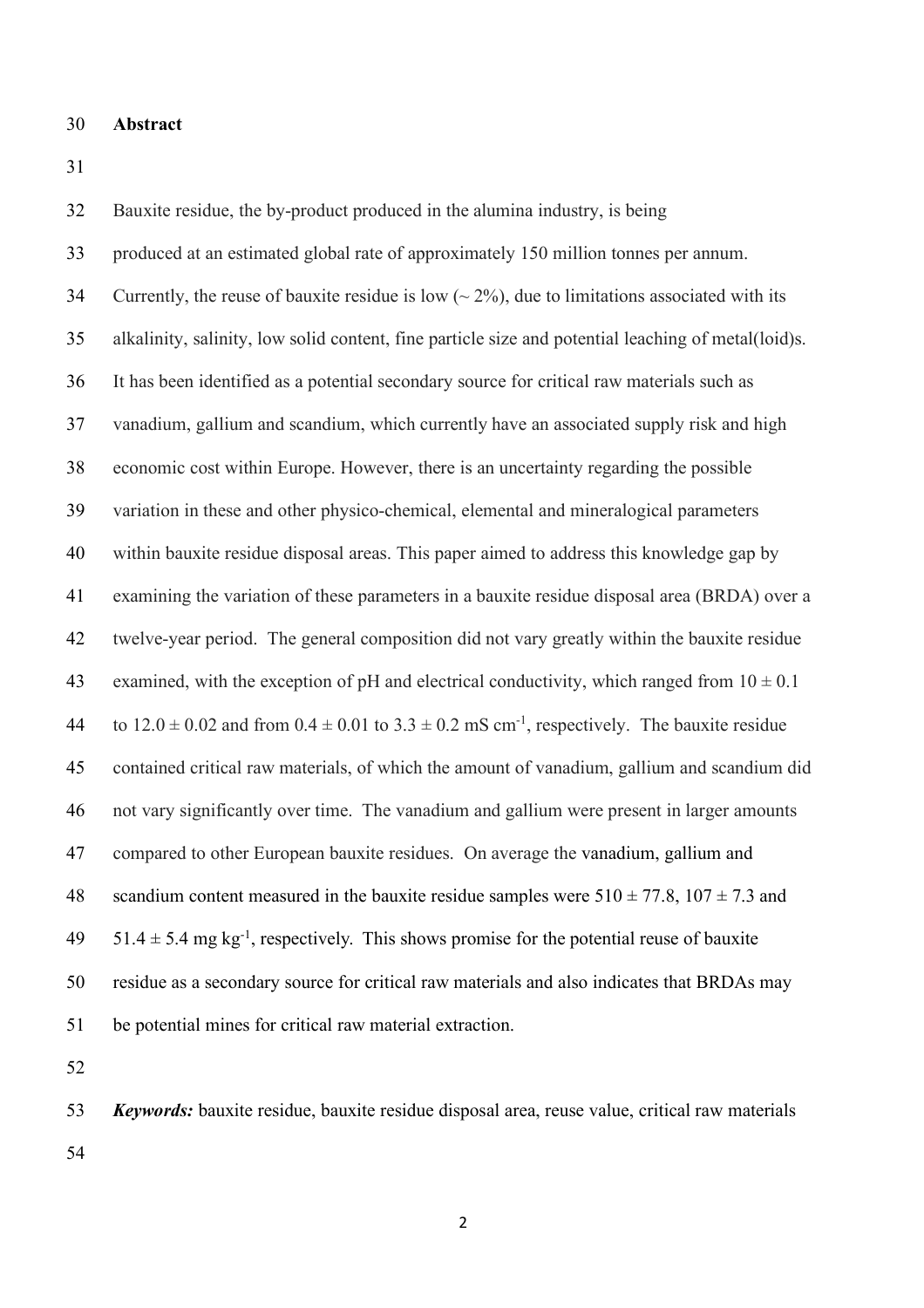| 55 | Nomenclature        |                                                 |
|----|---------------------|-------------------------------------------------|
| 56 |                     |                                                 |
| 57 | AI                  | aluminium                                       |
| 58 | AIO(OH)             | boehmite                                        |
| 59 | $Al(OH)_{3}$        | aluminium hydroxide hydrate                     |
| 60 | $Al_2O_3$           | aluminium oxide                                 |
| 61 | As                  | arsenic                                         |
| 62 | BRDA(s)             | bauxite residue disposal area(s)                |
| 63 | Bt                  | billion tonnes                                  |
| 64 | CaO                 | calcium oxide                                   |
| 65 | Ca(OH) <sub>2</sub> | slaked lime                                     |
| 66 | CaTiO <sub>3</sub>  | perovskite                                      |
| 67 | Cd                  | cadmium                                         |
| 68 | Ce                  | cerium                                          |
| 69 | Co                  | cobalt                                          |
| 70 | CO <sub>2</sub>     | carbon dioxide                                  |
| 71 | CRM(s)              | critical raw material(s) (mg $kg^{-1}$ )        |
| 72 | Cr                  | chromium                                        |
| 73 | Cu                  | copper                                          |
| 74 | <b>DSC</b>          | differential scanning calorimetry (mW)          |
| 75 | Dy                  | dysprodium                                      |
| 76 | $\rm EC$            | electrical conductivity (mS cm <sup>-1</sup> )  |
| 77 | <b>EDS</b>          | energy-dispersive x-ray spectroscopy (weight %) |
| 78 | Er                  | erbium                                          |
| 79 | Eu                  | europium                                        |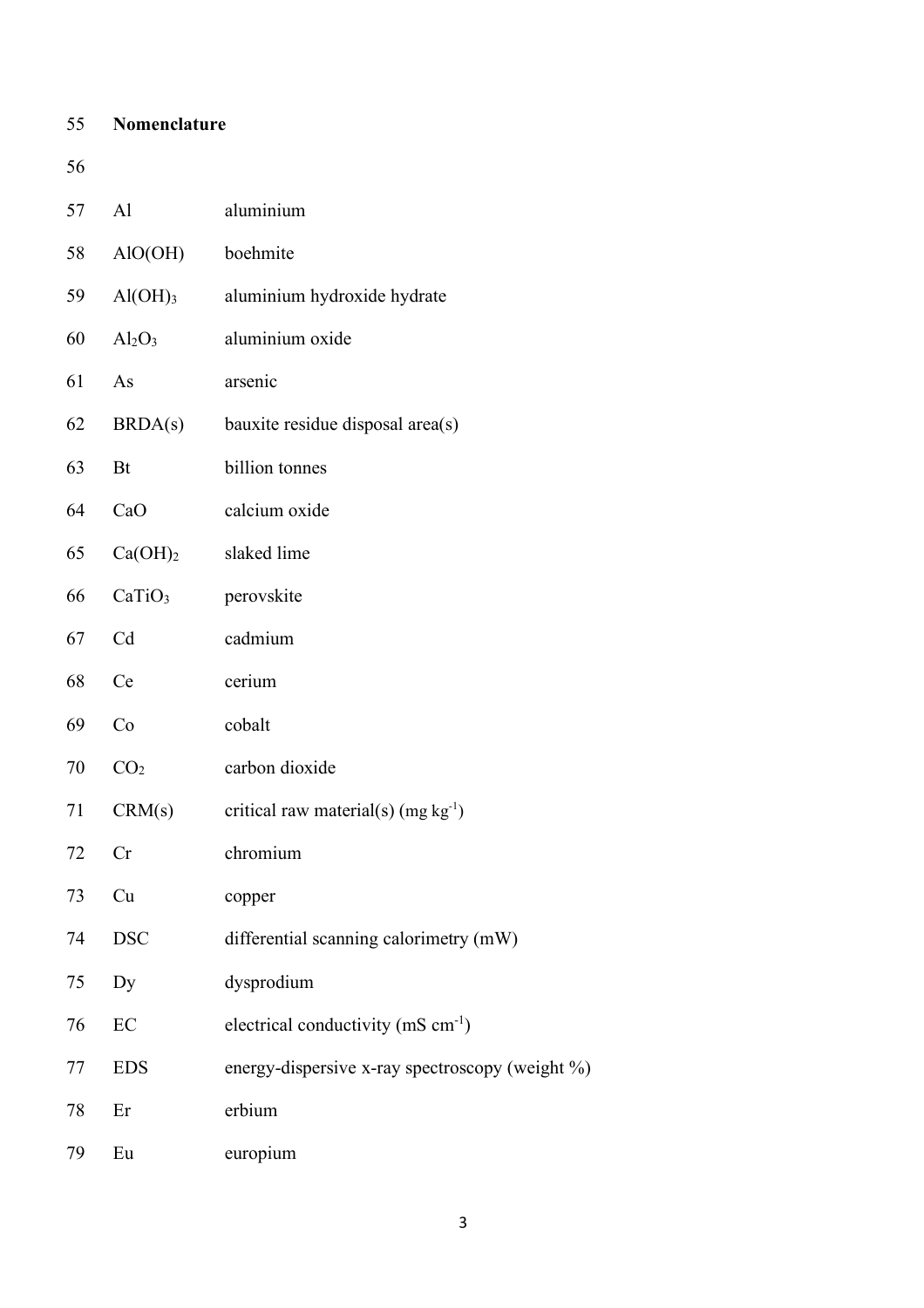| 80  | ${\rm EU}$                     | European Union                                           |
|-----|--------------------------------|----------------------------------------------------------|
| 81  | Fe                             | iron                                                     |
| 82  | FeO(OH)                        | goethite                                                 |
| 83  | Fe <sub>2</sub> O <sub>3</sub> | iron oxide                                               |
| 84  | Ga                             | gallium                                                  |
| 85  | Gd                             | gadolinium                                               |
| 86  | <b>HCl</b>                     | hydrochloric acid                                        |
| 87  | HNO <sub>3</sub>               | nitric acid                                              |
| 88  | Ho                             | holmium                                                  |
| 89  | <b>ICP-OES</b>                 | inductively coupled plasma optical emission spectrometer |
| 90  | In                             | indium                                                   |
| 91  | $K\alpha$                      | k alpha                                                  |
| 92  | kV                             | kilovolt                                                 |
| 93  | La                             | lanthanum                                                |
| 94  | Lu                             | lutetium                                                 |
| 95  | 1M                             | 1 molar                                                  |
| 96  | mA                             | milliamp                                                 |
| 97  | Mo                             | molybdenum                                               |
| 98  | MPa                            | megapascal                                               |
| 99  | Mt                             | million tonnes                                           |
| 100 | ${\bf N}$                      | nitrogen                                                 |
| 101 | NaOH                           | sodium hydroxide                                         |
| 102 | $\rm Nd$                       | neodymium                                                |
| 103 | Ni                             | nickel                                                   |
| 104 | ${\bf P}$                      | phosphorus                                               |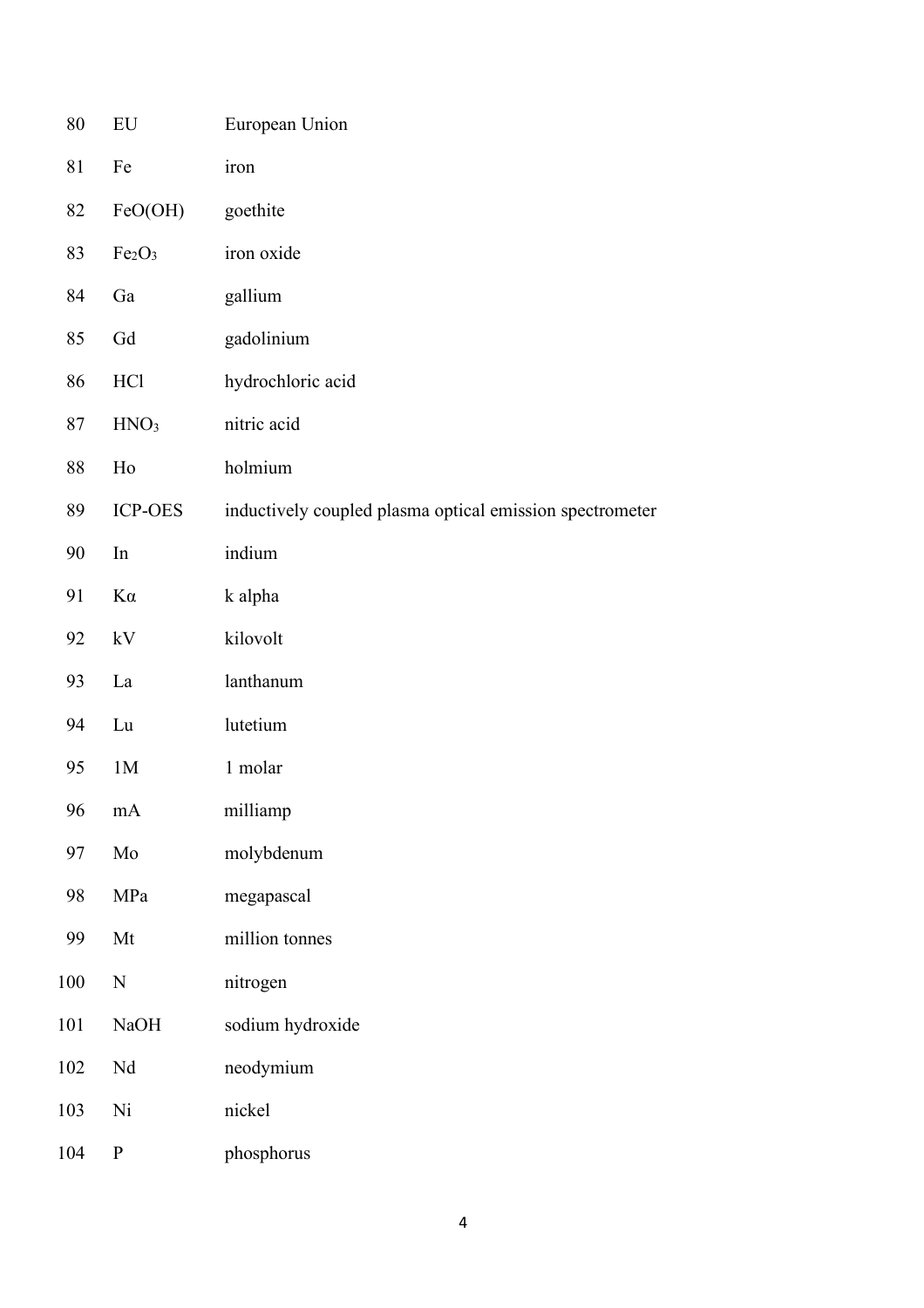| 105 | p <sub>b</sub>   | bulk density $(g \text{ cm}^{-3})$                                      |
|-----|------------------|-------------------------------------------------------------------------|
| 106 | <b>PGM</b>       | platinum group metals                                                   |
| 107 | <b>PVDF</b>      | polyvinylidene difluoride                                               |
| 108 | pH               | pH (pH unit)                                                            |
| 109 | Pr               | praseodymium                                                            |
| 110 | <b>PSA</b>       | particle size analysis (um and in % of the total particle distribution) |
| 111 | REE(s)           | rare earth element(s) (mg $kg^{-1}$ )                                   |
| 112 | REO(s)           | rare earth oxide(s)                                                     |
| 113 | Sc               | scandium                                                                |
| 114 | <b>SEM</b>       | scanning electron microscope (µm)                                       |
| 115 | SiO <sub>2</sub> | silicon oxide                                                           |
| 116 | Sm               | samarium                                                                |
| 117 | Tb               | terbium                                                                 |
| 118 | <b>TGA</b>       | thermogravimetric analysis (mg)                                         |
| 119 | Ti               | titanium                                                                |
| 120 | TiO <sub>2</sub> | titanium oxide                                                          |
| 121 | Tm               | thulium                                                                 |
| 122 | ${\rm Tn}$       | terbium                                                                 |
| 123 | $\mathbf V$      | vanadium                                                                |
| 124 | <b>XRD</b>       | x-ray diffraction ( $^{\circ}2\Theta$ )                                 |
| 125 | <b>XRF</b>       | x-ray fluorescence (%)                                                  |
| 126 | $\mathbf Y$      | yttrium                                                                 |
| 127 | ${\rm Yb}$       | ytterbium                                                               |
| 128 |                  |                                                                         |
| 129 |                  |                                                                         |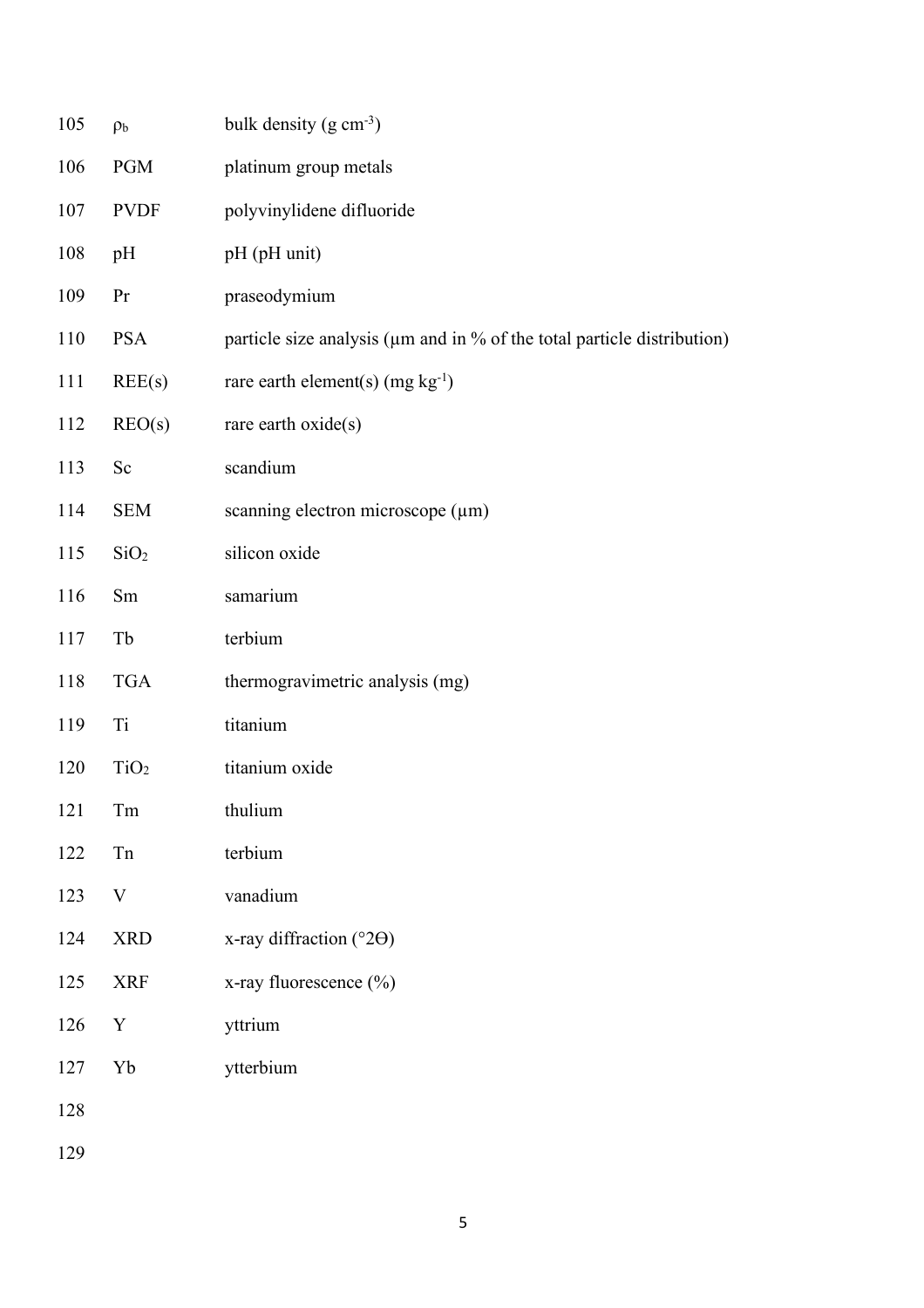# **1. Introduction**

 Bauxite residue (red mud) is the by-product generated during the extraction of alumina from bauxite ore using the Bayer Process (Kirwan *et al.* 2013), and is currently being produced at a global rate of 150 Mt per annum, adding to the 3 Bt already in storage worldwide (Evans 2016). Currently, less than 2 % of the bauxite residue generated annually is being reused (Ujaczki *et al.* 2018), with the remaining ~ 98 % going into bauxite residue disposal areas (BRDAs) (Burke *et al.* 2013). The average cost of disposing and managing of bauxite residue in storage is 1-2 % of the alumina price for the alumina refinery (Tsakiridis *et al.* 2004). Current best practice guidelines for the storage of bauxite residue is to use dry-stacking, a method which involves the thickening of the bauxite residue slurry from the Bayer process, using a filter press or vacuum filtration (depending on the refinery), before being spread in layers in the BRDA (Power *et al.* 2011; Evans 2016). Depending on the nature of the bauxite ore used, some refineries operate a separation technique (Evans 2016), which allows the 146 bauxite residue to be separated into two main size fractions: a fine fraction (particle size <100 µm) and a coarse fraction (particle size > 150 µm) (IAI 2015; Jones *et al.* 2012). Bauxite residue is typically characterised as being highly alkaline, saline and composed of mainly fine particles comprised of a wide range of metal(loid)s and minerals (Gräfe *et al.* 2009). This poses challenges in the long-term management of BRDAs in terms of protecting the surrounding environment (Higgins *et al.* 2017; Kong *et al.* 2017), due to the high alkalinity, increased risk of dust pollution (due to the fine particles), and leaching of trace elements (Wang *et al.* 2015; Kong *et al*. 2017). The disposal conditions and management of residue in a BRDA is dependent on many factors such as location, climate, engagement with local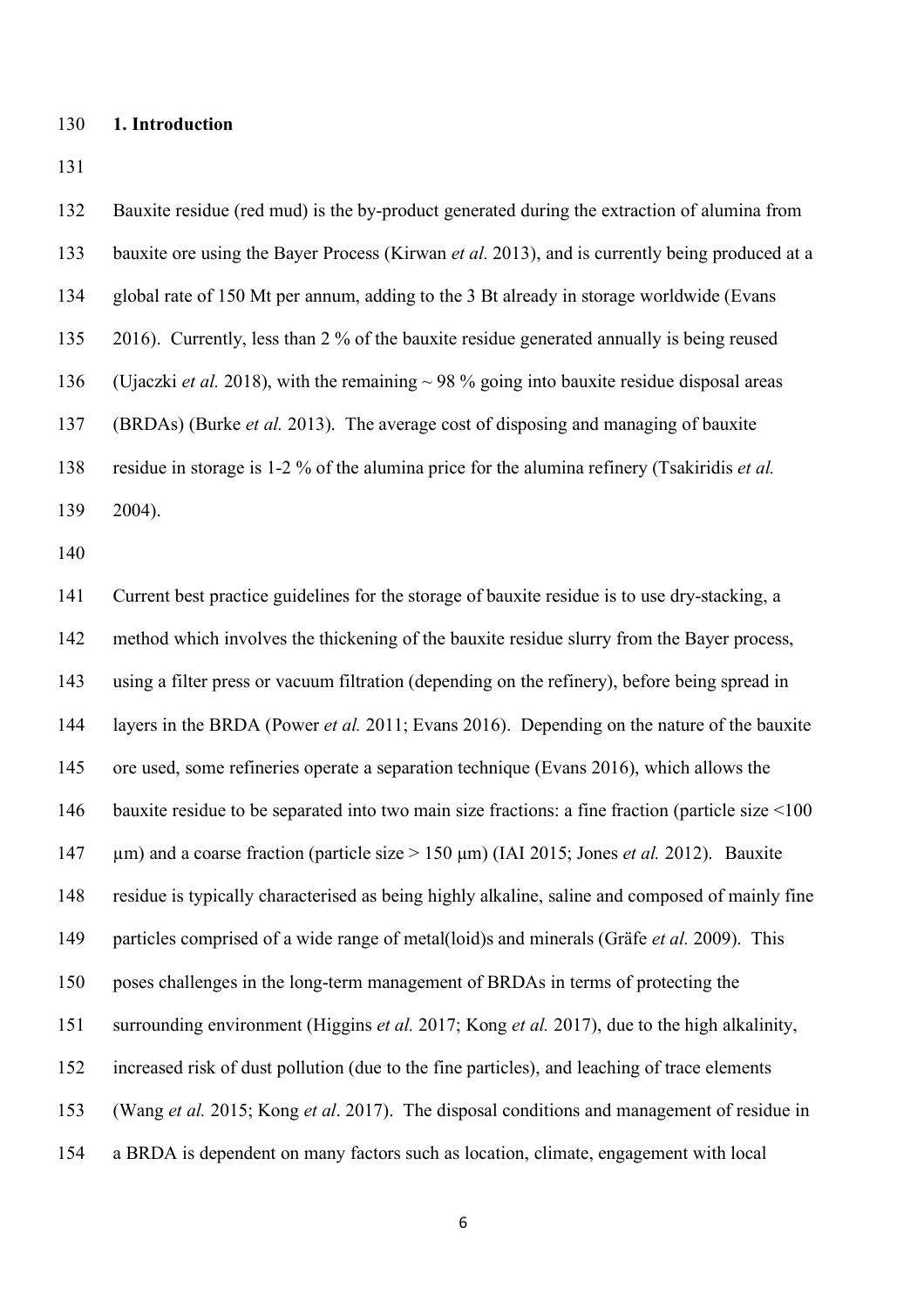communities and stakeholders (IAI 2015) and involves licencing permits from regulatory authorities (such as the Environmental Protection Agency). For example, European operators must meet the requirements according to the European List of Waste and Directive (EU Communities 1999, 2002). As a result of this, some refineries implement neutralisation 159 techniques prior to disposal, such as carbon dioxide  $(CO_2)$  sparging of residues (Cooling 2007) or post disposal through the use of atmospheric carbonation (mud farming) with amphirolling (Evans 2016) in the BRDA, which helps in the neutralisation, dewatering and compaction of the bauxite residue (Evans 2016; Gomes *et al.* 2016; Higgins *et al.* 2016; Zhu *et al.* 2016), reducing both alkalinity and moisture content, which are two limitations to the re-use of bauxite (Evans 2016).

 Traditionally, the reuse of bauxite residue has focussed on construction applications such as cementitious application (Pontikes and Angelopoulos 2013; Nikbin *et al.* 2018). Some other reuse options for bauxite residue have included polymers (Hertel *et al.* 2016), ceramics (Pontikes *et al.* 2009) and catalysts (Wang *et al.* 2008); adsorbents for wastewater treatment (Bhatnagar *et al.* 2011), particularly for the removal of arsenic (As) (Arco-Lázaro *et al.* 2018), chromium (Cr) (Dursun *et al.* 2008), nickel (Ni) (Hannachi *et al.* 2010), copper (Cu) (Atasoy and Bilgic 2018), cadmium (Cd) (Ha *et al.* 2017) and phosphorus (P) (Cusack *et al.* 2018), as well as applications as potential soil ameliorants (Ujaczki *et al.* 2015). More recently and due to the demand of critical raw materials (CRMs), particularly the rare earth elements (REEs), studies have examined the potential of bauxite residue as a secondary source of these materials and their potential economic value (Gomes *et al.* 2016; Xue *et al.* 2016; Ujaczki *et al.* 2017).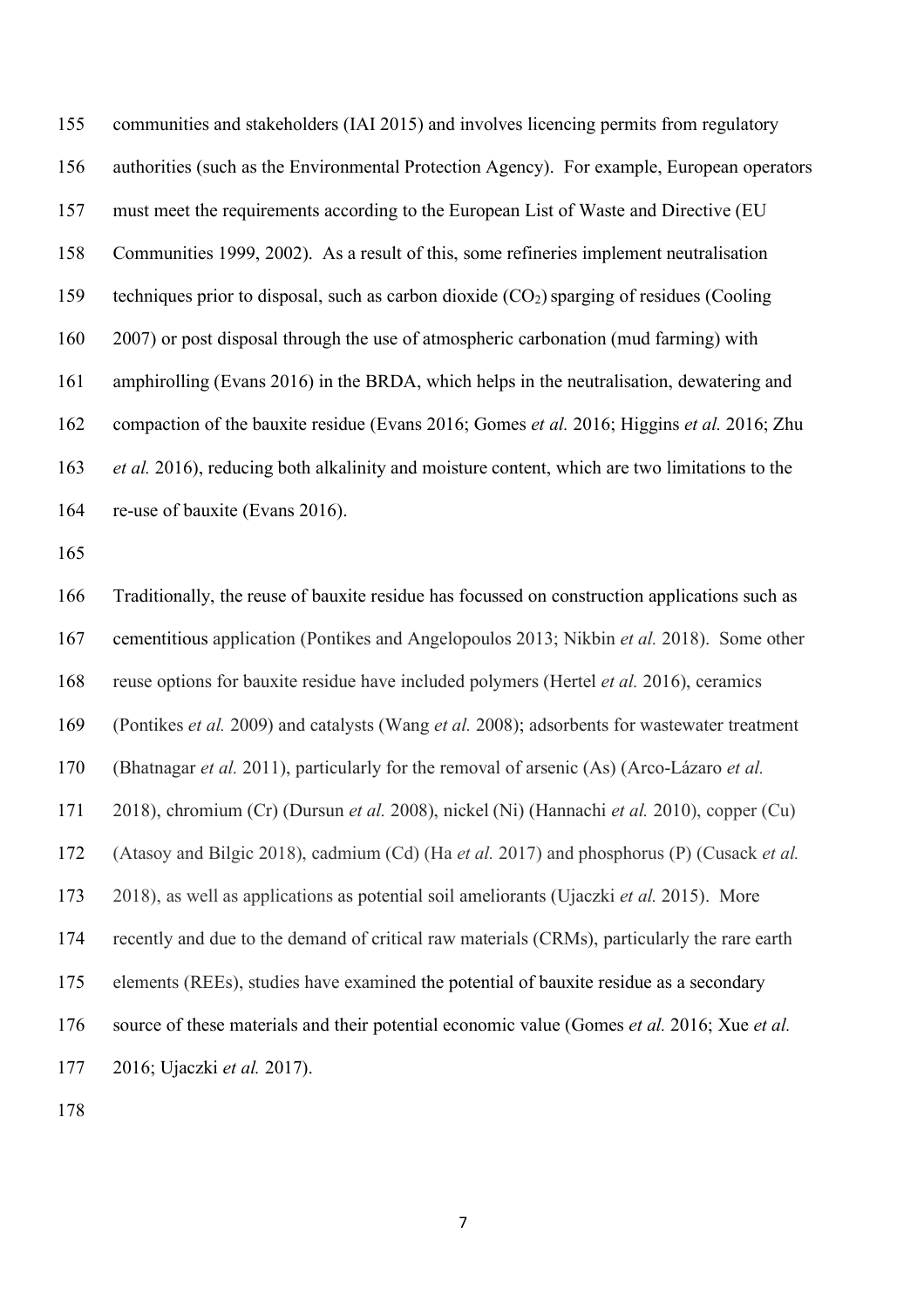Within the European Union (EU), the 'Raw Materials Initiative' ensures that Europe secures and sustains an affordable supply of CRMs which are identified as being of high economic importance and having a risk to their supply (EU COM/2017/0490). The list of 27 CRMs features elemental groups and single elements, including platinum group metals (PGM) and REEs (EU COM/2017/0490). The REEs are divided into light REE [lanthanum (La), cerium (Ce), praseodymium (Pr), neodymium (Nd), samarium (Sm), europium (Eu)] and heavy REE [gadolinium (Gd), terbium (Tb), dysprodium (Dy), holmium (Ho), erbium (Er), thulium (Tm), ytterbium (Yb), lutetium (Lu), including yttrium (Y)] (Xu *et al.* 2017) plus scandium (Sc) (Binnemans *et al.* 2018). Depending on the origin of the bauxite residue generated, it may be a potentially valuable source of CRM and other elements e.g. REEs, Sc, V, Ga, and titanium (Ti) (Liu and Naidu 2014). Also included in the 2017 CRM list is P and phosphate rock, which are also of particular interest, as bauxite residue has been previously identified as having a high P retention capacity (Grace *et al.* 2015, 2016; Cusack *et al.* 2018) due to its high aluminium (Al) and iron (Fe) oxide content (IAI 2015), making it a possible resource in the removal and recovery of P from aqueous solutions (Grace *et al.* 2015; Cusack *et al.* 2018).

 Although bauxite residues are typically similar in composition, properties can vary between refineries and this is attributed to the type of ore used, as well as different process parameters, such as temperature, pressure and concentrations of caustic soda (NaOH), slaked lime (Ca(OH)2) and other additives used in the Bayer process (Gräfe *et al.* 2009; Gräfe *et al.* 2011). This indicates that re-use options should be refinery-specific (Balomenos *et al.* 2017). A further potential limitation, is that bauxite residue composition, such as pH and bulk density, may change over time in storage (Kong *et al.* 2017a; Zhu *et al.* (2016a,b), which greatly influences the possibility of reusing bauxite residue.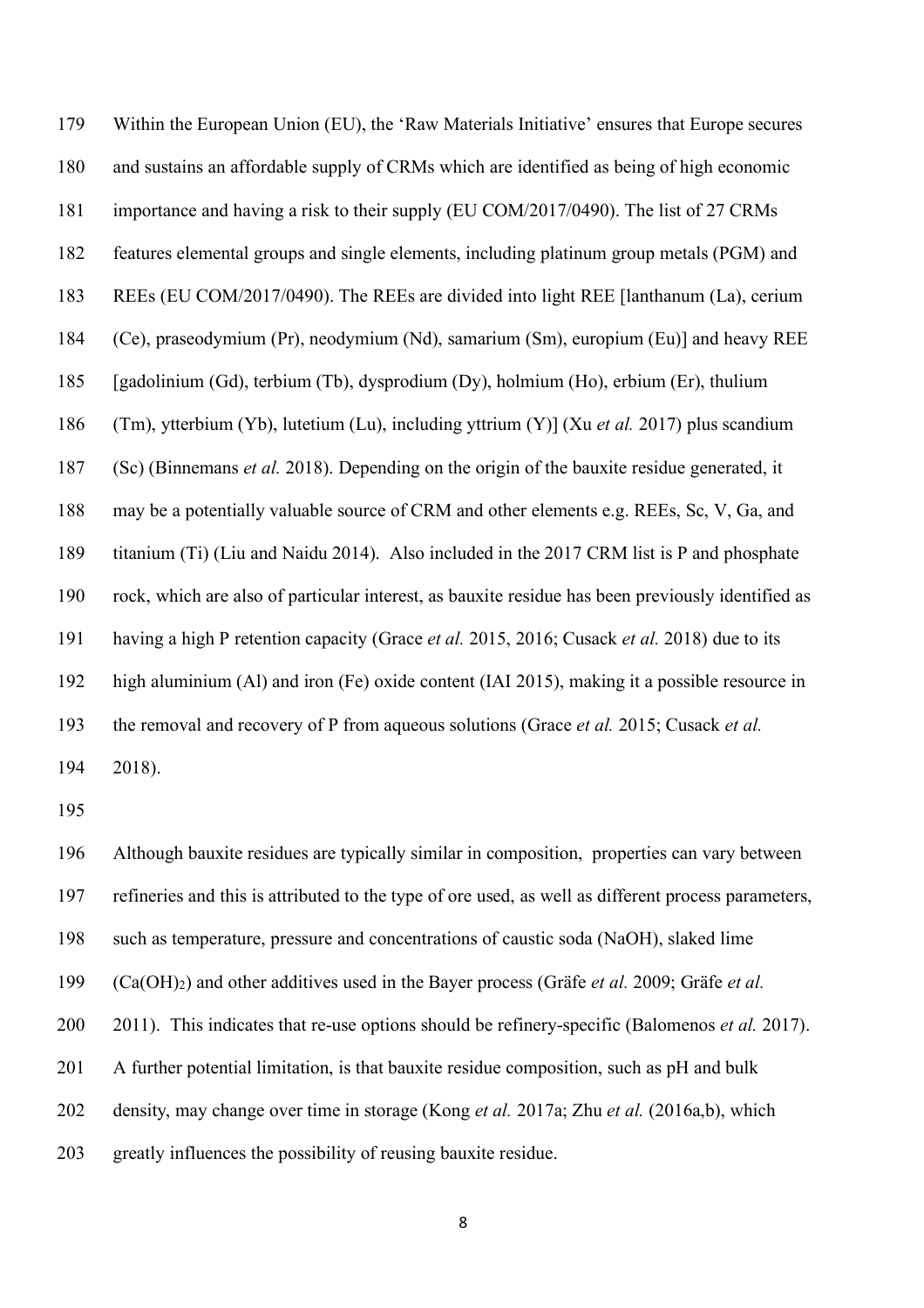| 205 | To date, no study has investigated the CRM content variability in bauxite residue stored                          |
|-----|-------------------------------------------------------------------------------------------------------------------|
| 206 | within one specific BRDA. Therefore, the objectives of this study were to: (1) characterise                       |
| 207 | the physico-chemical, elemental and mineralogical composition of the dominant fraction                            |
| 208 | (fine fraction) bauxite residue in storage over a twelve-year period, and to determine if there                   |
| 209 | is any variation over the time spent in storage, which could affect possible reuse of the                         |
| 210 | bauxite residue (2) create an inventory of economically interesting elements in bauxite                           |
| 211 | residue over the storage period, and (3) calculate the financial value of economically                            |
| 212 | interesting elements present in the bauxite residue.                                                              |
| 213 |                                                                                                                   |
| 214 | 2. Materials and Methods                                                                                          |
|     |                                                                                                                   |
| 215 |                                                                                                                   |
| 216 | 2.1 Site description and sample collection                                                                        |
| 217 | Bauxite residue was obtained from a European refinery, who operated a separation technique                        |
| 218 | to isolate the fine (particle sizes $\leq 100 \mu m$ ) and coarse (particle sizes $\geq 150 \mu m$ ) fractions of |
| 219 | bauxite residue before disposal (IAI 2015), in an approximate ratio of 9:1 (fine: coarse).                        |
| 220 | Bauxite residue was sampled to a depth of 30 cm and the bulk samples were stored in 1 L                           |
| 221 | containers, returned to the laboratory, and dried at 105°C for 24 hr. Once dry, the samples                       |
| 222 | were pulverised using a mortar and pestle and sieved to a particle size $\leq$ 2 mm. In this paper,               |
| 223 | the age of the samples will be described (Table 1) relative to the sample collection time                         |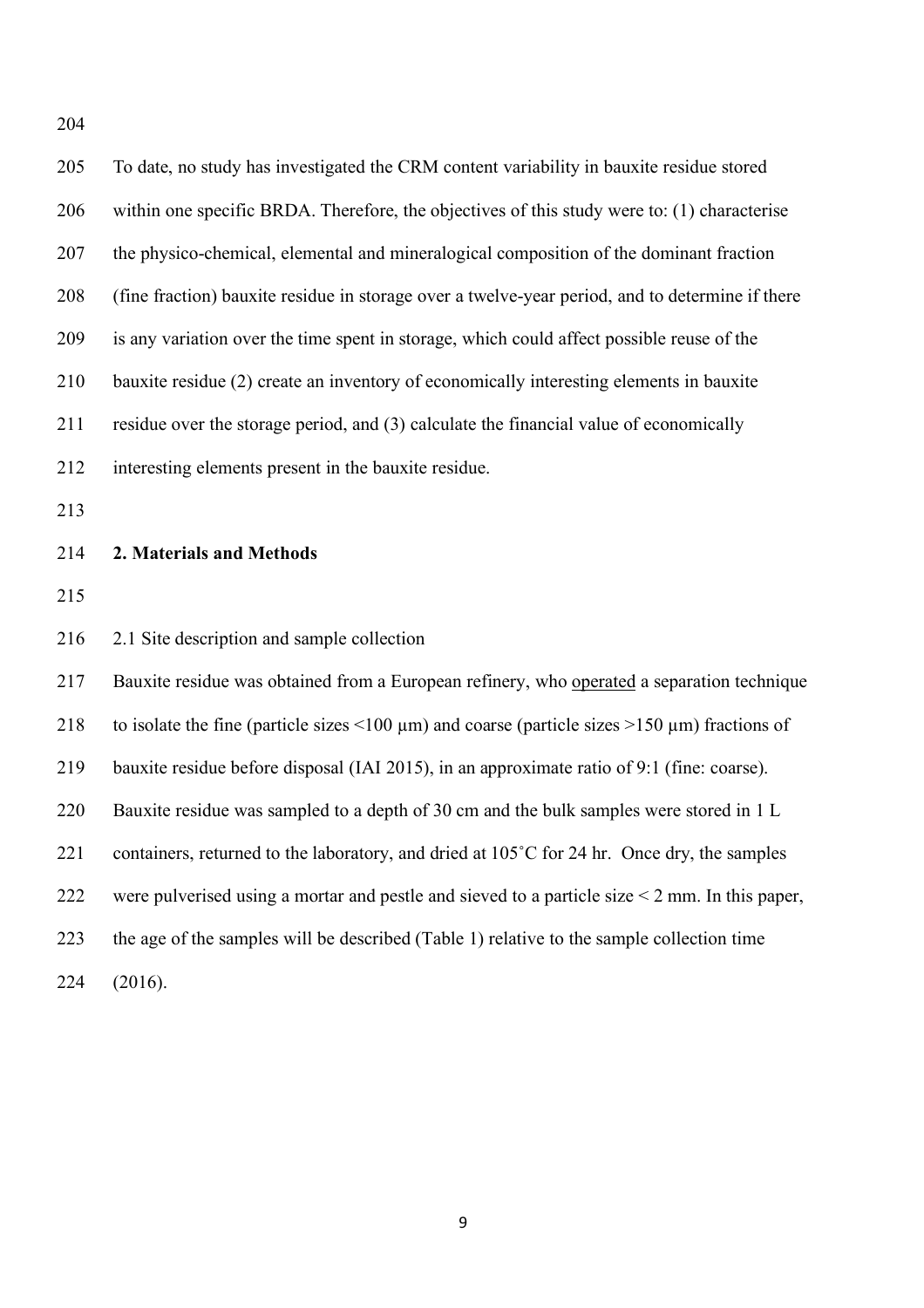### 2.2 Characterisation Study

# 2.2.1 Physico-chemical composition

227 The bauxite residue samples were characterised  $(n=3)$  for their physical, chemical, elemental and mineralogical properties (Figure 1). The pH and electrical conductivity (EC) were measured using a 5 g sample in an aqueous extract, using a 1:5 ratio (solid: liquid) (Courtney 230 and Harrington, 2010). The bulk density  $(\rho_b)$  was determined after Blake (1965), the effective particle size analysis (PSA) was determined on particle sizes < 53 µm using optical laser diffraction on a Malvern Zetasizer 3000HS® (Malvern, United Kingdom) with online autotitrator and a Horiba LA-920, and reported at specific cumulative % (10, 50 and 90 %). Thermogravimetric analysis (TGA) was carried out to identify any change in mass over time with temperature, and change in heat flow over time with temperature was analysed using differential scanning calorimetry (DSC). TGA and DSC were carried performed using a 237 Labsys TG (DSC/TGA 1600) in a nitrogen (N) atmosphere at a temperature range of 30  $^{\circ}$ C to 238 1000 °C at a heating rate of 10 °C min<sup>-1</sup> (Borra *et al.* 2015). Due to cost limitations, only six samples were analysed (BR12, BR10, BR8, BR6, BR4 and BR2).

2.2.2 Mineralogical composition

Mineralogical detection was carried out on 1 g powdered samples using X-ray diffraction

243 (XRD) on a Philips X'Pert PRO MPD® (California, USA) at 40 kV, 40 mA, 25 °C by Cu X-

244 ray tube (K $\alpha$ -radiation). The patterns were collected in the angular range from 5 to 80  $\degree$  (2 $\Theta$ )

with a step-size of 0.008 º (2ɵ) (Castaldi *et al.* 2011), whilst surface morphology and

elemental detection were carried out using scanning electron microscopy (SEM) and energy-

dispersive X-ray spectroscopy (EDS) on a Hitachi SU-70 (Berkshire, UK). X-ray

fluorescence (XRF) analysis was carried out onsite at the refinery using a Panalytical Axios

XRF (Malvern, UK).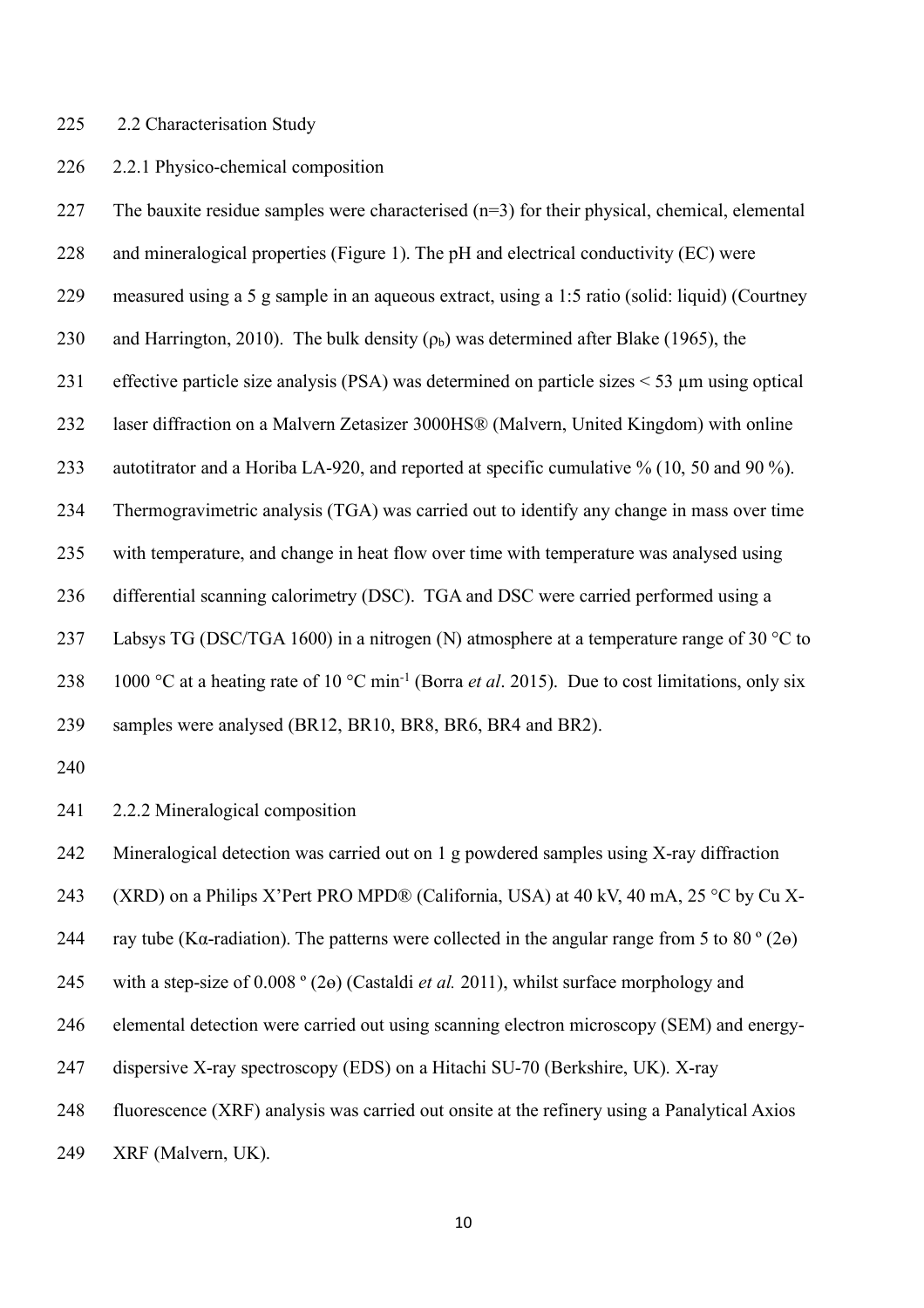# 2.2.3 Elemental composition

 Chemical analysis of minor elements was performed after aqua regia digestion (HCl: HNO3) with a solid to liquid ration of 1:10 in a Multiwave 3000 (Rotor 8XF100) type microwave 254 digestion system at 200 °C 1.25 MPa. After digestion, the solutions were filtered through 255 0.45 µm PVDF syringe filters and diluted in 1 M HNO<sub>3</sub> for the analysis (Ujaczki *et al.* 2017). The metal analysis was carried out using an Agilent Technologies 5100 inductively coupled plasma optical emission spectrometer (ICP-OES). The calibration curve was constructed 258 using standard solutions of 100, 50, 10, 5 and 1 g  $L^{-1}$  multi-element standard (Inorganic 259 Ventures, Ireland) and 5, 2.5, 0.5, 0.25 and 0.05 g  $L^{-1}$  REE standard (Inorganic Ventures, 260 Ireland). The 1M HNO<sub>3</sub> solution was also used for the dilutions of the standard solutions and as a calibration blank. For the ICP-OES analysis, the following analytical lines (in nm) were used for the calculations of each of the elements: Ce 418.659, 446.021; cobalt (Co) 228.615, 230.786; Dy 353.171; Er 349.910, 369.265; Eu 397.197, 412.972, 420.504; Ga 294.363; Gd 335.048, 336.224; Ho 339.895, 345.600, 389.094; indium (In) 230.606, 352.609; La 333.749, 379.477, 408.671; Lu 261.541, 307.760; molybdenum (Mo) 202.032, 203.846, 204.598; Nd 401.224, 406.108, 410.945; Pr 390.843, 417.939; Sc 335.372, 361.383, 363.074; Sm 359.259, 360.949; Tb 350.914,367.636; Tm 313.125, 342.508; Y 360.074, 371.029, 377.433; Yb 289.138, 328.937, 369.419; V 268.796, 292.401, 311.070 (Bridger and Knowles, 2000). 

2.3 Statistical Analysis

Pearson's correlation coefficients were used to determine any relationships between age of

sample and sample properties (pH, EC, bulk density, particle size, mineralogical composition

and elemental composition), using IBM SPSS Statistics 24.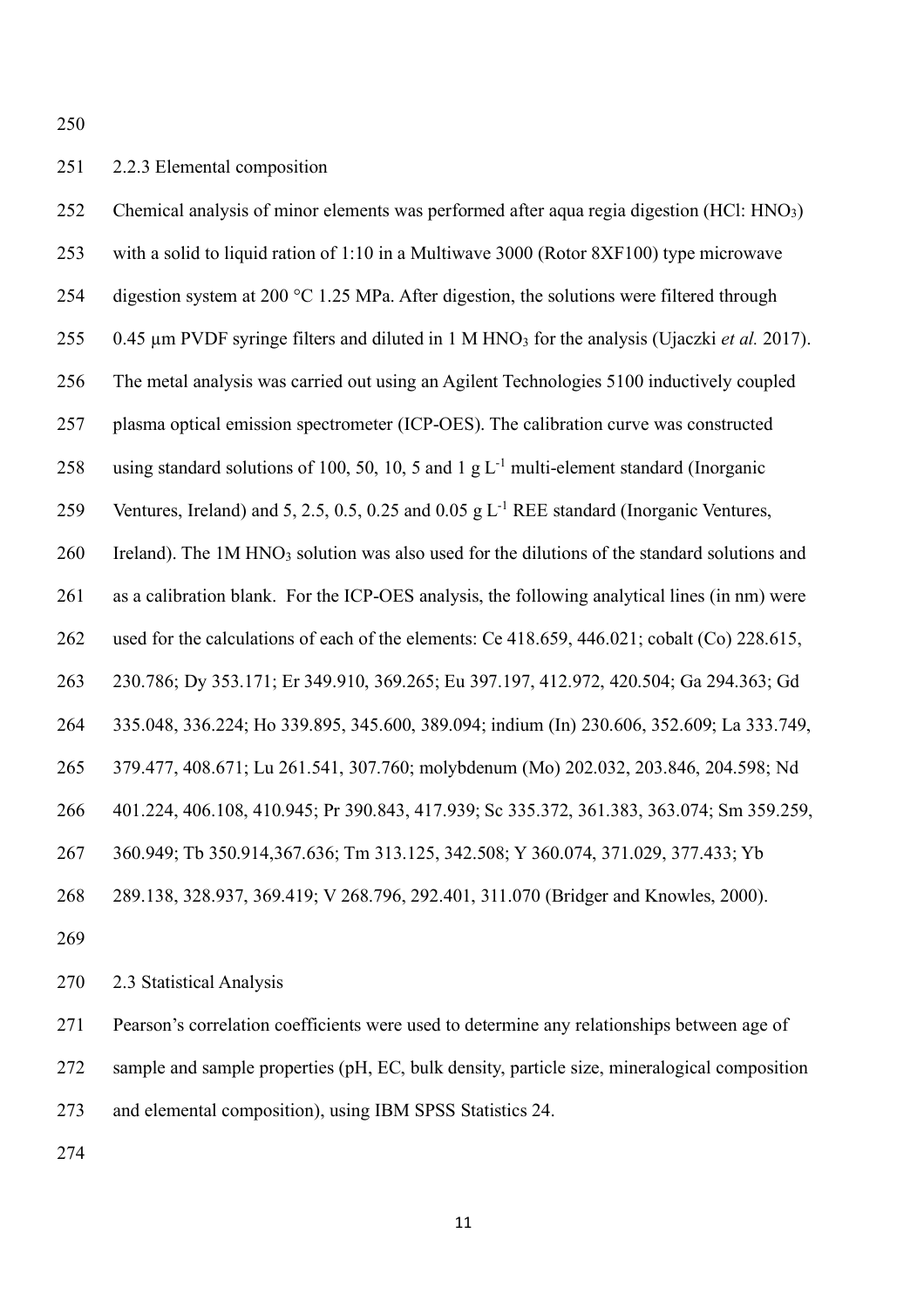#### **3. Results**

# 3.1 Physico-chemical composition

277 The pH of the bauxite residue (Table 2) ranged from  $10.0 \pm 0.1$  to  $12.0 \pm 0.02$  over the twelve-year period, with the ten-year-old sample (BR10) having the highest value. The EC (Table 2) of the bauxite residue ranged from  $0.4 \pm 0.01$  to  $3.3 \pm 0.2$  mS cm<sup>-1</sup>, with again, the highest being for BR10. Small variation in the moisture content (Table 2) for the each of the bauxite residues was recorded. The bulk density (Table 2) for the bauxite residue ranged 282 from  $1.2 \pm 0.1$  to  $1.5 \pm 0.02$  g cm<sup>-3</sup>.

284 The bauxite residue had a high composition of fine particles, which ranged from  $0.6 \pm 0.01$  to 285 12.7  $\pm$  2.3 µm (Table 2). There was some agglomerate formation evident in all samples, as seen in the accumulation of finer particles in the images captured by SEM (Figure S1, S2, S3 287 in the Supplementary Information). The medium value,  $d_{50}$ , of the particle size distribution 288 for bauxite residues ranged from  $2.2 \pm 0.1 \mu m$  (BR1) to  $4.3 \pm 0.4 \mu m$  (BR9). Ninety percent 289 of the distribution (d<sub>90</sub>) was under  $12.7 \pm 2.7$  µm and  $10\%$  (d<sub>10</sub>) was under  $0.5 \pm 0.01$  µm (Table 2). Iron, Al, sodium (Na), calcium (Ca), titanium (Ti), and silicon (Si) were the main elements present in all the bauxite residue samples (Figure S4). TGA curves showed weight loss between 300 and 975 °C for all the bauxite residues (Figures 2 and S5). However, sample BR12 (from 2014) had a larger temperature range over which weight loss occurred (between 150 and 975 °C).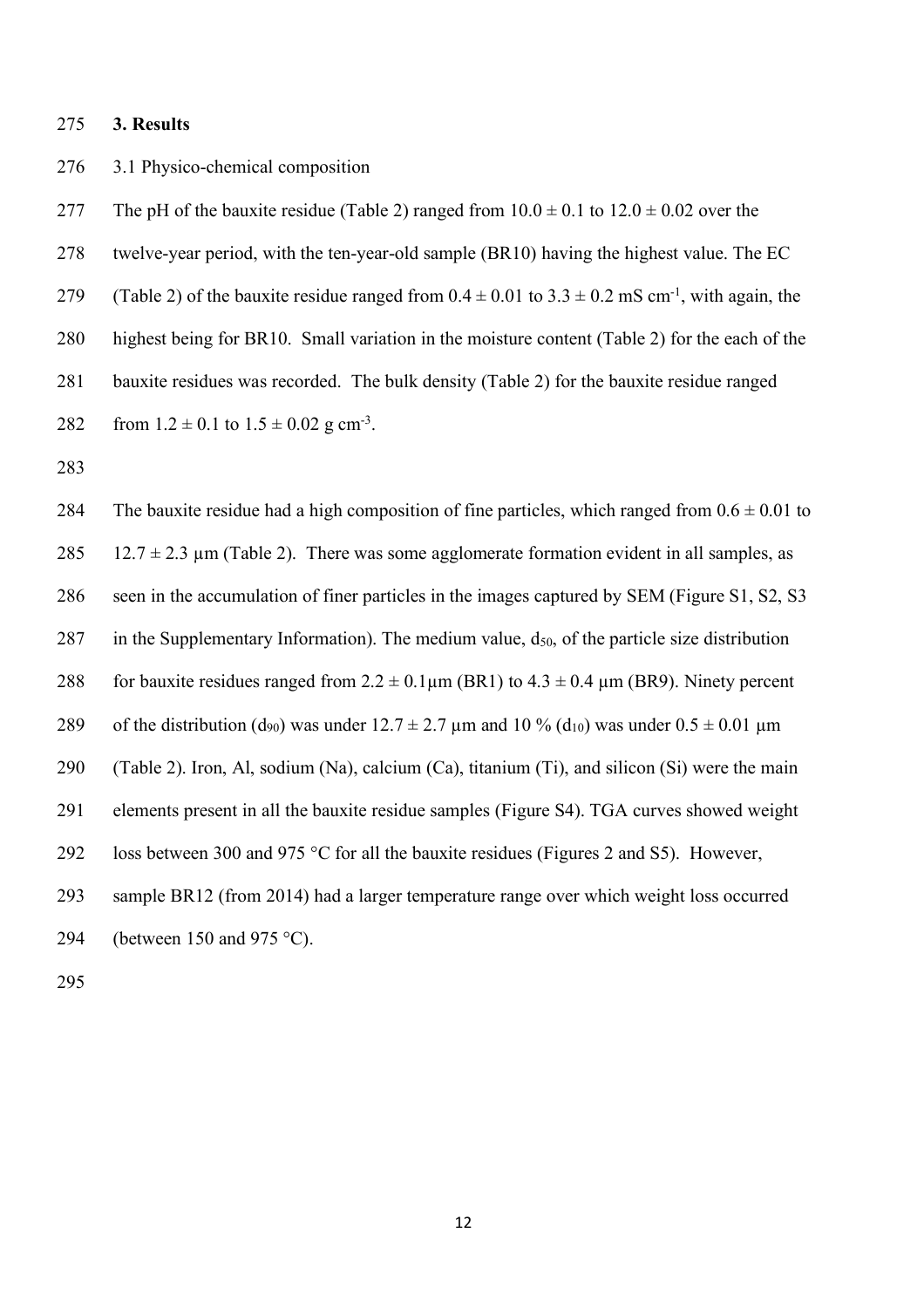3.1.1 Mineralogical Composition

The main mineralogical composition of the bauxite residue detected by XRD included

298 haematite (Fe<sub>2</sub>O<sub>3</sub>), goethite (FeO(OH)), perovskite (CaTiO<sub>3</sub>), rutile (TiO<sub>2</sub>), gibbsite Al(OH)<sub>3</sub>,

- 299 sodalite  $(Na_8(Al_6Si_6O_{24})Cl_2)$  and cancrinite  $(Na_6Ca_2(CO_3))$  (Figure S6 and S7). Sample BR9
- had an extra rutile peak at position 27.459 °2ϴ and no sodalite peak at position 14 °2ϴ;
- samples BR1 to BR6 had similar patterns, but with less intense peaks and sodalite peaks at
- position 14 °2ϴ (Figure S6). Sample BR1 had one peak of boehmite (AlO(OH)) at position
- 13.9 °2ϴ and gibbsite at position 18.5 °2ϴ (Figure S6). Sample BR1 also had an

unidentified peak at position 47 °2ϴ (Figure S6).

- 
- XRF analysis carried out on the bauxite residue samples (Table 3) reflected the main

mineralogical composition detected by XRD analysis. The dominant oxides found were

308 Fe<sub>2</sub>O (ranging from  $40.1 \pm 1.40$  to  $47.5 \pm 2.0$  %) and  $Al_2O_3$  ( $14.8 \pm 1.5$  to  $17.8 \pm 0.73$  %).

SiO<sub>2</sub> (7.20  $\pm$  1.0 to 10.9  $\pm$  0.47 %), TiO<sub>2</sub> (8.62  $\pm$  0.71 to 10.3  $\pm$  0.95 %) and CaO (5.70  $\pm$  0.66

- 310 to  $6.1 \pm 1.0\%$ ) were also present (Table 3).
- 

3.1.2 Elements of economic importance in bauxite residue

An extensive inventory of CRMs and further elements of economic importance were

developed using microwave-assisted aqua regia digestion, with subsequent ICP-OES analysis

(Table 4). Overall, no trend was noted in the elemental content between the oldest and

newest bauxite residue in the BRDA. However, In, Mo, Ce, Nd, Dy and Er were present in

smaller amounts in the oldest samples compared to the fresh sample. Terbium (Tb), Tm and

Ho were not detected in the bauxite residue.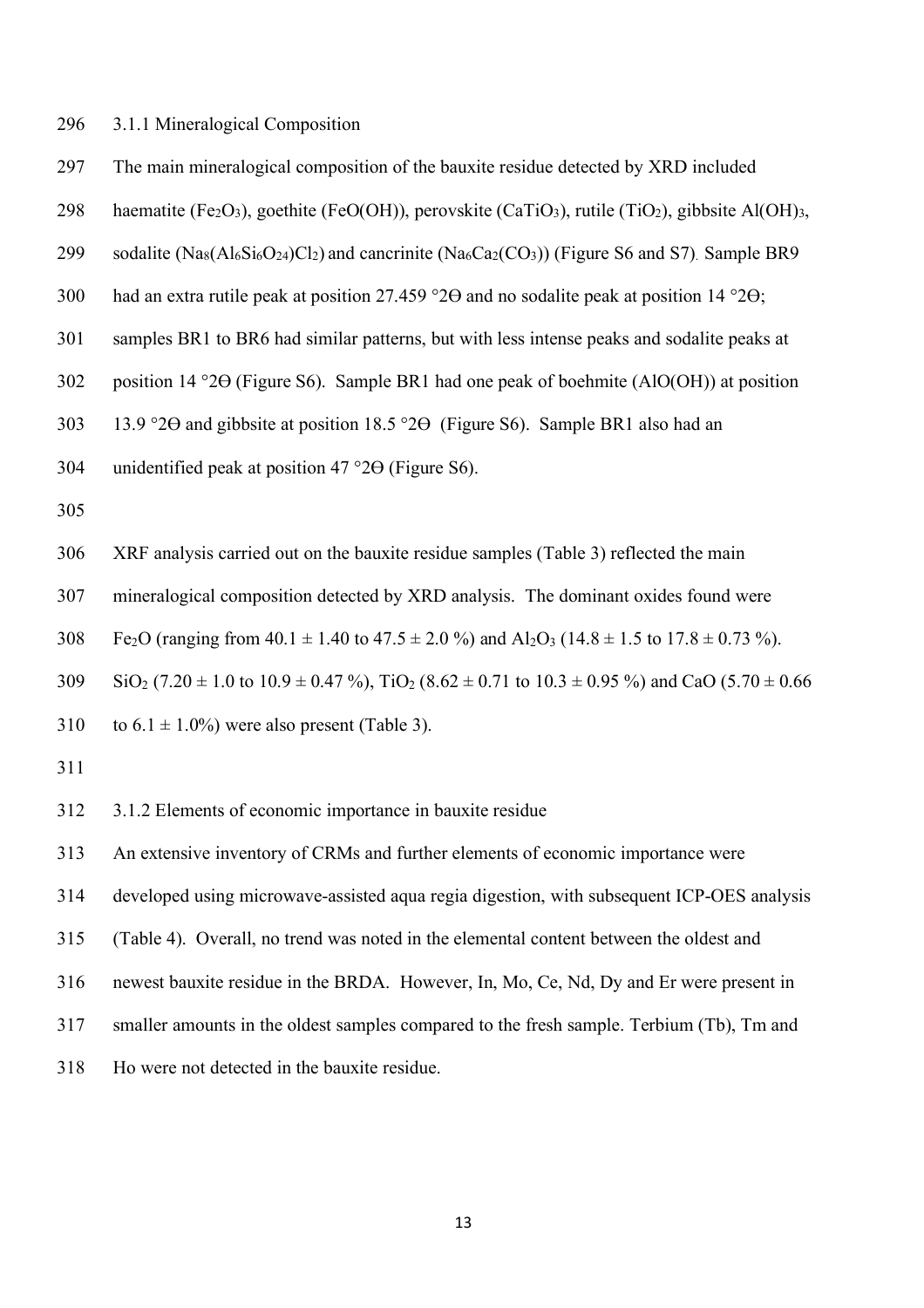### **4. Discussion**

- 4.1 Characterisation of bauxite residue
- Bauxite residue typically has a pH >10 (Goloran *et al.* 2013) and an EC ranging from 1.4 to
- 28.4 mS cm<sup>-1</sup> (Gräfe *et al.* 2011). The high pH is attributed to the presence of alkaline anions
- 324 such as hydroxides (OH), carbonate or bicarbonates ( $CO<sub>3</sub><sup>2</sup>$  / HCO<sub>3</sub>), aluminates or
- 325 aluminium hydroxides (Al(OH)4 / Al(OH)3), and di/trihydrogen orthosilicates (H<sub>2</sub>SiO<sub>4</sub><sup>2-</sup>/
- 326 H<sub>3</sub>SiO<sub>4</sub><sup>-</sup>) introduced and formed during the Bayer process (Gräfe *et al.* 2011). At the end of
- the Bayer process, prior to disposal, residue undergoes a repeated washing stage. However,
- the bauxite residue remains highly alkaline due to the alkalinity being in the form of slow
- dissolving solid phases (Gräfe *et al.* 2011).
- 

 Depending on the refinery and the advances in residue management steps employed, the pH may be further reduced through practices such as atmospheric carbonation (mud farming) (Clohessy 2015; Evans 2016), seawater disposal (Menzies *et al.* 2009), application of spent acid (Kirwan *et al.* 2013), phosphogypsum (Xue *et al.* 2018), or by the addition of an acidic 335 gas such as  $CO<sub>2</sub>$  or  $SO<sub>2</sub>$  (Xue *et al.* 2016). Consequently, surface pH values for residues may vary between refineries and within BRDAs.

 The bauxite residue examined in this study showed variation in terms of both the pH and the EC (p < 0.01) (Table 2). Whilst the pH and EC did decrease across all the bauxite residue samples examined in this study (Table 2), this was attributed to different causes. The reduced 341 pH value of the fresh bauxite residue examined (BR1) in this study (Table 2) is as a result of the atmospheric carbonation technique, mud farming, which can effectively decrease alkalinity (Clohessy 2015; McMahon 2017). This helps in removing the alkalinity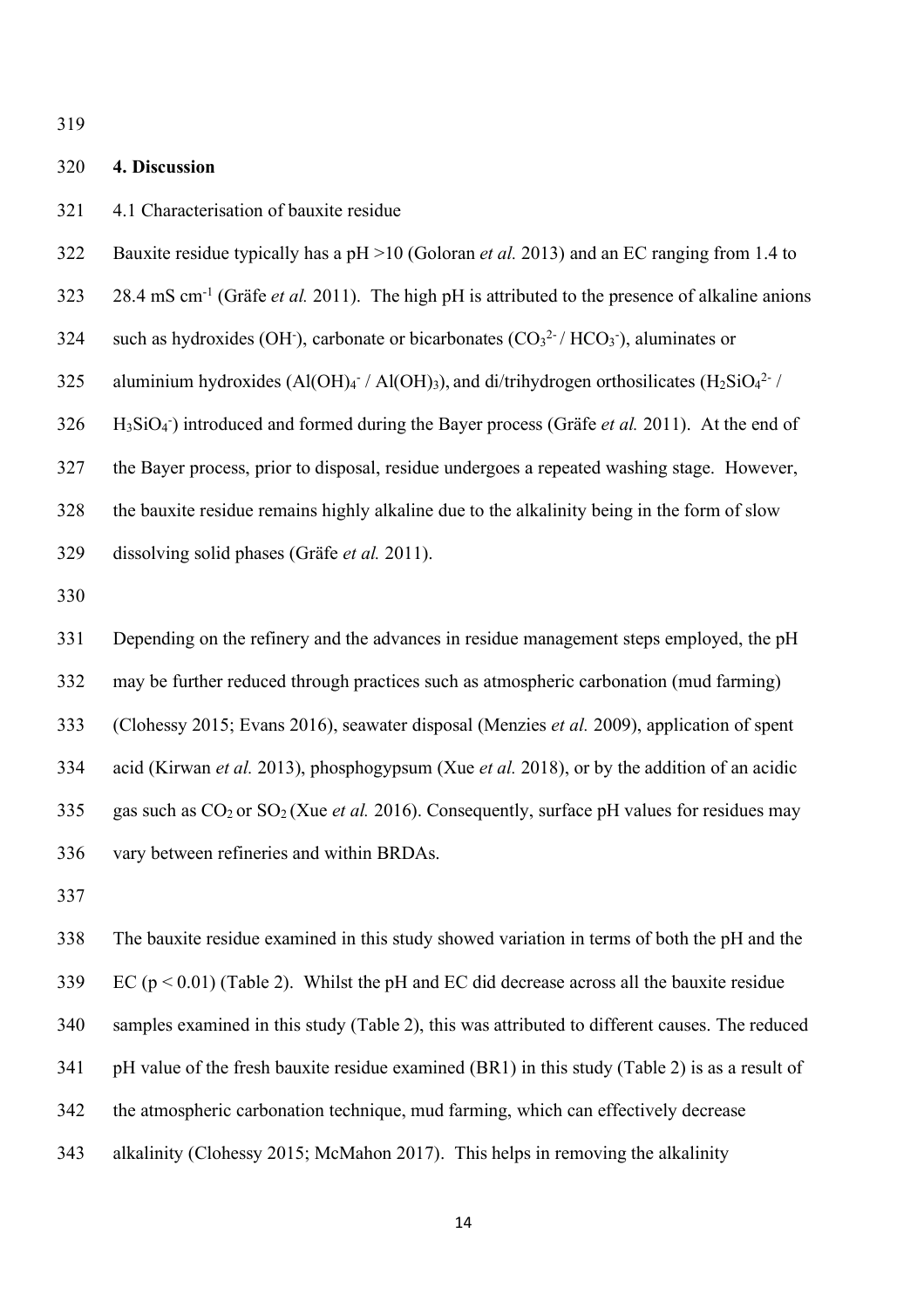limitation/barrier to the reutilisation of the bauxite residue (Evans 2016) and has been shown 345 to successfully decrease the pH of fresh bauxite residue ( $\sim$  13.5) to below  $\le$  11.5 within seven days (Clohessy 2015). The mud farming technique sequesters  $CO<sub>2</sub>$  from the atmosphere, allowing for the accelerated carbonation of the bauxite residue (IAI 2015; Evans 2016). Due 348 to this process, the free OH present in the bauxite residue is neutralised due to the 349 carbonation of the  $CO<sub>2</sub>$  present in the surrounding atmosphere (air), resulting in the formation of carbonates, therefore creating a buffering effect, which results in a drop in pH (Han *et al.* 2017).

 Natural weathering processes may play an important role in the improvement of the physico- chemical composition of bauxite residue in storage (Zhu *et al.* 2018). The reduction observed in the pH of the older samples (Table 2) is as a result of the natural ageing and weathering of the bauxite residue in storage. Evidence of the natural weathering decreasing the pH was shown by Khaitan *et al.* (2010), who reported a pH of 10.5 for 14-year-old bauxite residue and 9.5 for 35-year-old bauxite residue, with the decreases attributed to the slow carbonation from atmospheric CO2. Zhu *et al.* (2016a,b) also measured a decrease in residue pH from 10.98 to 9.45 in stored bauxite residue exposed to natural weathering processes. Similar to pH, EC usually decreases with time in the storage area due to weathering (Zhu *et al.* 2016a,b; Kong *et al.* 2017a). Rainfall events allow the soluble alkaline minerals such as sodalite and calcite, which result in a buffering effect for both pH and salinity (EC) (Santini and Fey, 2013).

 The thermal analysis (TGA/DSC) indicated an overall weight loss occurring between 300 and 367 975 °C for all the bauxite residue samples examined. Previous work has shown weight loss

between temperature ranges of 300 and 600 °C (attributed to the decomposition of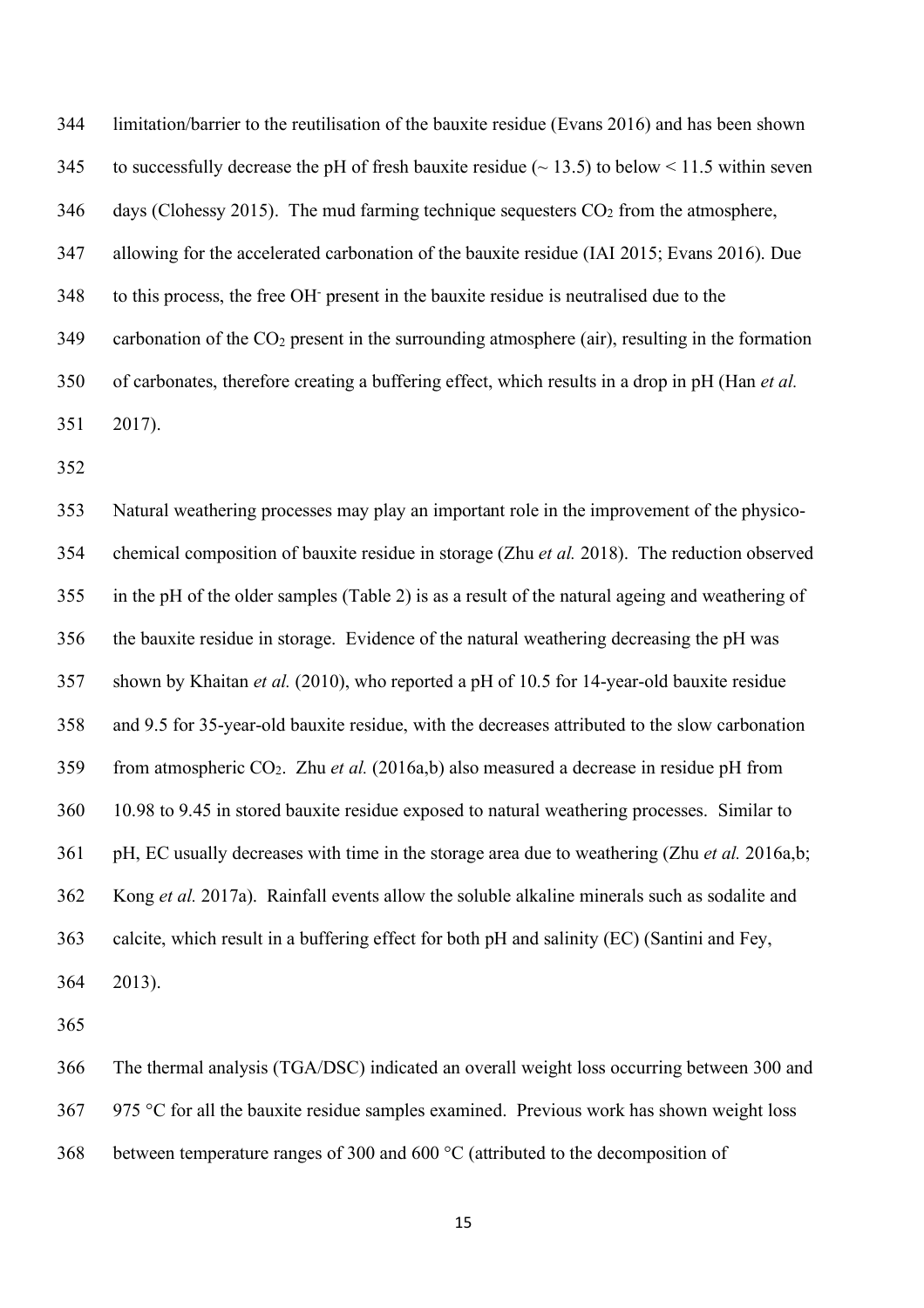hydroxides in different stages), 300 and 400 °C (as a result of the decomposition of diaspora), and between 600 and 800 °C (due to the decomposition of calcium carbonate) (Agatzini- Leonardou *et al.* 2008), all dominant minerals in bauxite residue. There were numerous endothermic peaks observed on the DSC curve for the six samples examined, particularly in the region above 800°C. Endothermic peaks above this temperature are indicative of the decomposition of sodalite phases and also the decomposition of quartz, which occurs between 550 to 1000°C (Atasoy 2005). Small endothermic peaks throughout the DSC curve may be attributed to loss of physically held water (Atasoy, 2005), which was notable in all the bauxite residue samples examined.

379 The mineralogical composition of bauxite residue typically comprises  $A<sub>1</sub>Q<sub>3</sub>$  and Fe<sub>2</sub>O<sub>3</sub> in the range of 20 to 45 % and 10 to 22 %, respectively (IAI 2015). This composition is reflected in 381 the XRF and XRD analysis, which showed the dominant presence of  $Fe<sub>2</sub>O<sub>3</sub>$ ,  $FeO(OH)$ , and Al(OH)3. CaTiO3, AlO(OH) and TiO2 were also detected in all samples, which is common 383 amongst bauxite residue (Gräfe *et al.* 2011). Sodalite (Na<sub>8</sub>(Al<sub>6</sub>Si<sub>6</sub>O<sub>24</sub>)Cl<sub>2</sub>) was also present in the bauxite residue, and is one of the most common desilication products formed during the 385 pre-desilication stage during the Bayer process, along with  $CaTiO<sub>3</sub>$  which is often found as a result of the lime added (Gräfe *et al.* 2011).

4.2 Economic value of bauxite and potential for reuse

In recent years, several studies have been conducted to investigate the potential use of

industrial residues such as phosphogypsum, mine tailings, slags and bauxite residue as a

- possible source for CRMs and REEs (Binnemans *et al.* 2015). Currently, the global
- production rate of REEs, which is typically expressed in tons of rare earth oxides (REOs) is
- 130,000 to 140,000 tons, of which 95% is produced in China (Binnemans *et al.* 2018). Five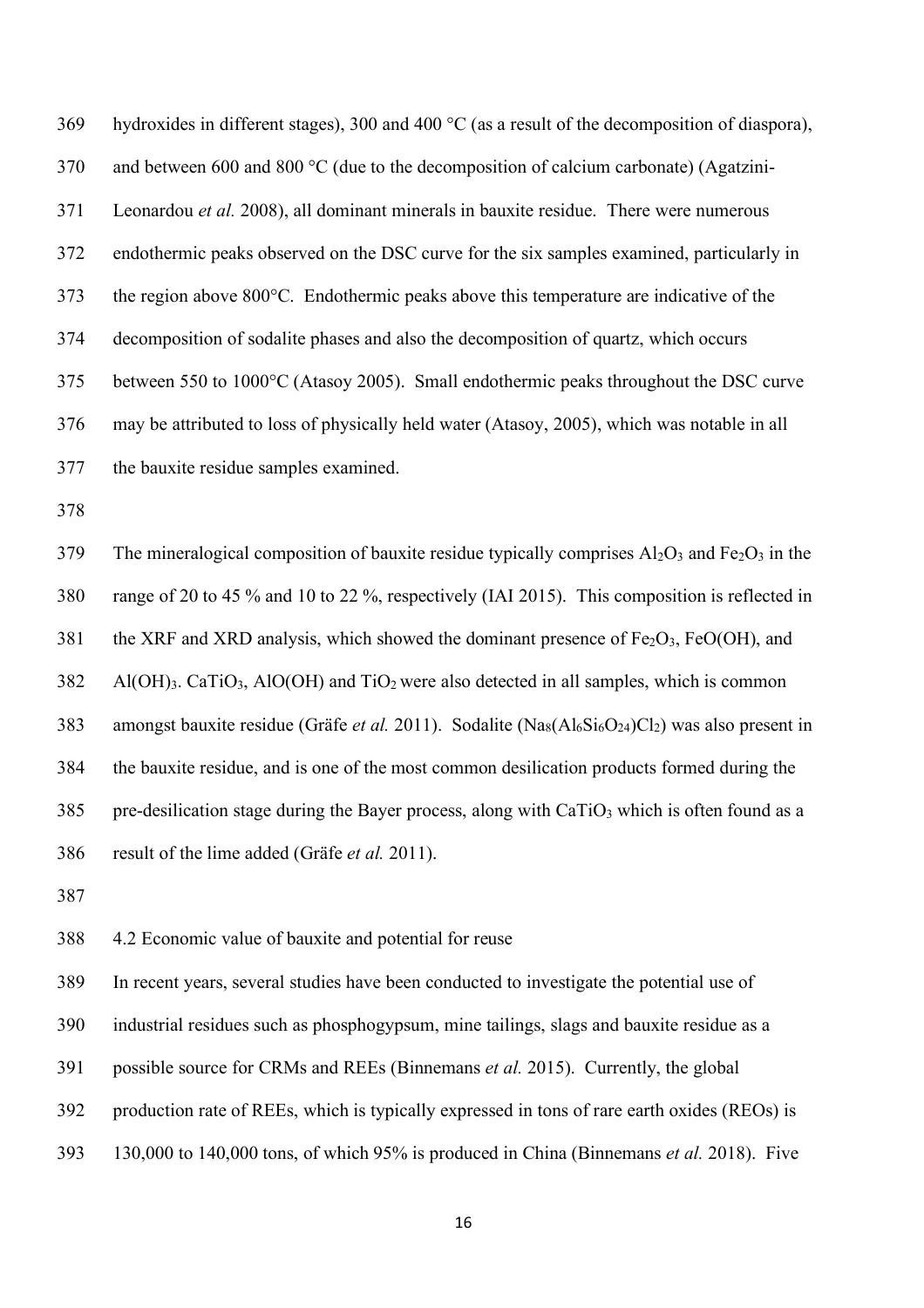of the REEs (Nd, Eu, Tb, Dy, Y) are now described as being of a high supply risk within Europe, Japan and the USA (Binnemans *et al.* 2018). Such CRMs and REEs are necessary for the production of magnets, lighting, lasers, batteries, catalysts, and alloys in aerospace (Weng *et al.* 2015).

 While this study did show differences in the bauxite residue over the twelve-year period, in terms of decreased pH and EC, there were no significant changes in the CRM content of the bauxite residue (Table 4). This indicates that some BRDAs may be a potential resource for the reprocessing and recovery of CRMs and REEs. However, this is not certain for all BRDAs, as variation can and does occur within BRDAs and refineries due to differences in bauxite ore type, parameters used within the Bayer Process, as well as varying disposal and neutralisation techniques.

 The Sc, Ga and V content of the bauxite residue in the current study are of particular interest, due to their high economic value (Table 5) and supply risk. Scandium, a trace constituent of igneous rocks (European Commission, 2017), is used in the production of aluminium alloys (Ricketts and Duyvesteyn 2018), and V, present in minor amounts in the Earth's crust and seawater and the majority of which is sourced as a by-product of the steel industry (European Commission, 2017), is used in electrodes (Morel *et al.* 2016). Gallium is primarily sourced from bauxite ore and bauxite residue, as it found naturally as a trace element dispersed in minerals, which also includes coal (Qin *et al.* 2015), and is used in the production of catalysts (Qin and Schneider 2016). The Sc in this study (Table 4) was lower than values found in fresh Hungarian (Ujaczki *et al.* 2017), Greek (Borra *et al.* 2015), Russian (Petrakova *et al.* 2015) and Australian (Wang *et al.* 2013) bauxite residues. However, the Ga content (Table 4) was higher than that found by Ujaczki *et al.* (2017) in Hungarian bauxite residue, as well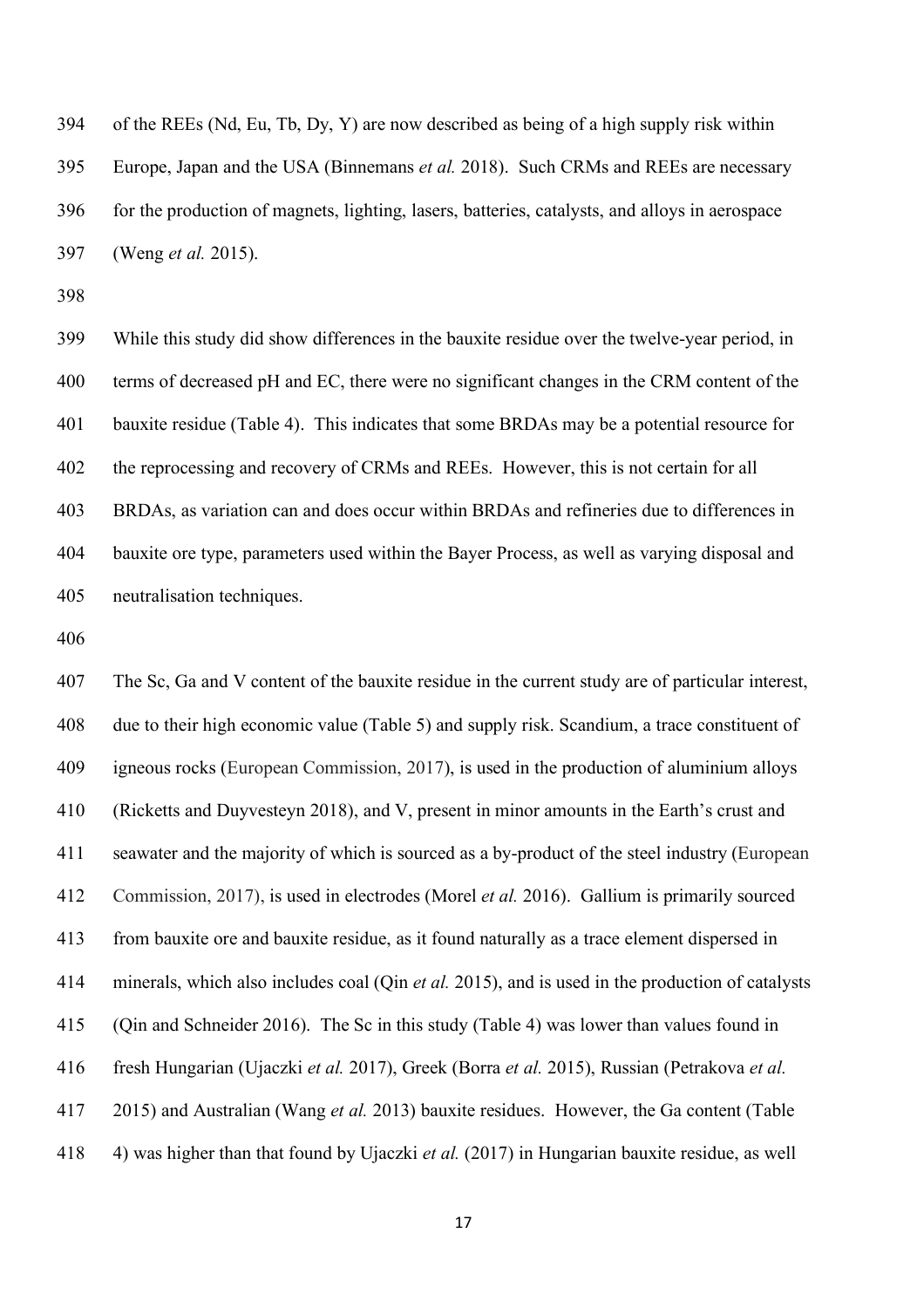as in Australian (Wang *et al.* 2013), Indian (Mohapatra *et al.* 2012) and Turkish (Abdulvaliyev *et al.* 2015) bauxite residues. Finally, the V content was present in higher amounts compared to Hungarian (Ujaczki *et al.* 2017), Indian (Mohapatra *et al.* 2012) and Turkish (Abdulvaliyev *et al.* 2015) bauxite residues. This is indicative of the variation of CRM content in residues between refineries. In addition to Sc, Ga and V, there is now a focus on further valuable element extraction (Jowitt *et al.* 2018) and recovery of REE due to the overproduction of REEs such as La and Ce, which is leading to an imbalance in the supply of REEs produced and a demand for Nd and Dy (Binnemans and Jones 2015; Binnemans *et al.* 2018), both of which were found in the bauxite residue in this study. 

 The typical methods of CRM recovery from bauxite residue include direct leaching using 430 mineral acids such as  $HNO<sub>3</sub>$ , sulphuric acid (H<sub>2</sub>SO<sub>4</sub>) or hydrochloric acid (HCl), or leaching following pyrometallurgical applications such as roasting (Ujaczki *et al.* 2018). Although there are high recovery rates of CRMs from bauxite residue reported (Abdulvaliyev *et al.* 2015; Borra *et al.* 2015), so too are the associated costs for acids and energy required in these processes, which questions the justification of extracting CRMs from by-products such as bauxite residue. Recent studies have also highlighted the need to develop new technologies to optimise the efficiency of CRM recovery from bauxite residue to ensure cost-effectiveness (Gomes *et al.* 2016; Akcil *et al.* 2017). Ujaczki *et al.* (2018) in their review on the reuse of bauxite residue as a source of CRMs, highlighted the extent of the benefits following CRM recovery from a wider perspective in terms of the technological (development of more efficient technologies), social (such as improvements to health), economic (mainly reduction in refinery disposal costs), and environmental factors such as reduced emissions and loss of habitable land.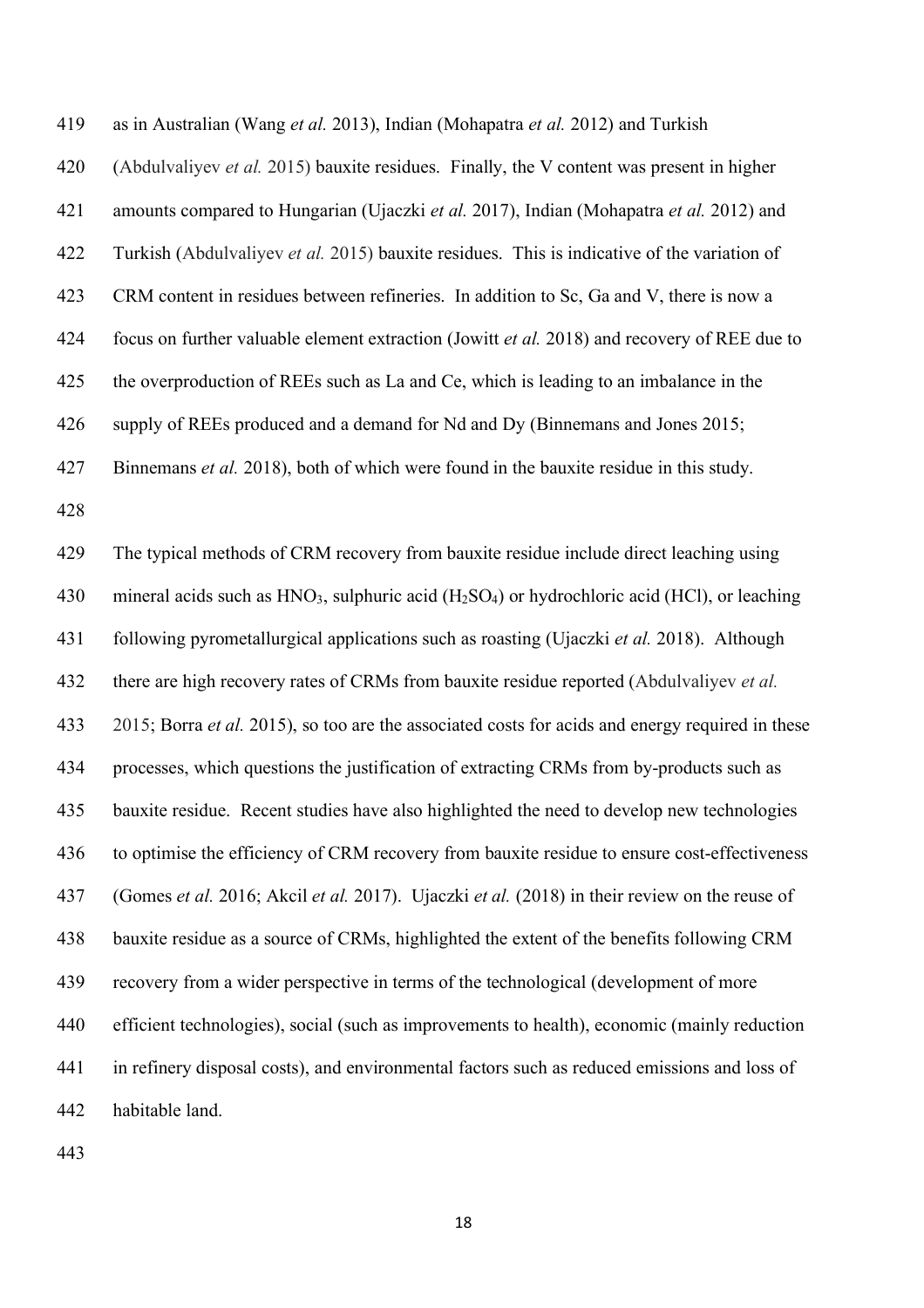4.3 The findings of this study from an industrial perspective on potential re-use of bauxite residue

 This study found that there was very little variation in the CRM content of bauxite residue in a BRDA over a twelve-year period. This shows promise for the potential reuse of bauxite residue as a secondary source of CRMs. Finding a suitable and long-term use for bauxite residue may be hampered by several barriers and limitations (Klauber *et al.* 2011; Evans 2016), such as high alkalinity and salinity which were shown by this study to be reduced by weathering and mud farming. However, limitations to the reuse of bauxite residue may be overcome through management strategies involving its partial neutralisation and increased solids content (Klauber *et al.* 2011).

# **5. Conclusions**

456 This study showed that there was a reduction in both the pH and the EC ( $p \le 0.01$ ) of bauxite residue in a BRDA over a twelve-year period. There was little variation in the CRM content of the bauxite residue sampled. The CRMs of particular interest were V, Ga and Sc due their potential supply risk and associated economic value. The V, Ga and Sc content of the bauxite 460 residue samples were  $510 \pm 77.8$ ,  $107 \pm 7.3$  and  $51.4 \pm 5.4$  mg kg<sup>-1</sup>, respectively, giving 461 current economic values of 3.51, 42.73 and 236.44 US  $\mathcal{F}t^1$ . From a European and global context, this highlights a potential resource for CRMs in the event of a scarcity of these materials. However, the general composition and CRM content of bauxite residue varies greatly due to the bauxite ore and parameters used in the Bayer Process, as well as the disposal and neutralisation methods implemented by refineries. Depending on the history of the refinery and BRDA, there may be little variation over time, making BRDAs possible sources for the extraction of CRMs. There are currently high-costs associated with the extraction of CRMs from bauxite residue due to the large amount of reagent and/or energy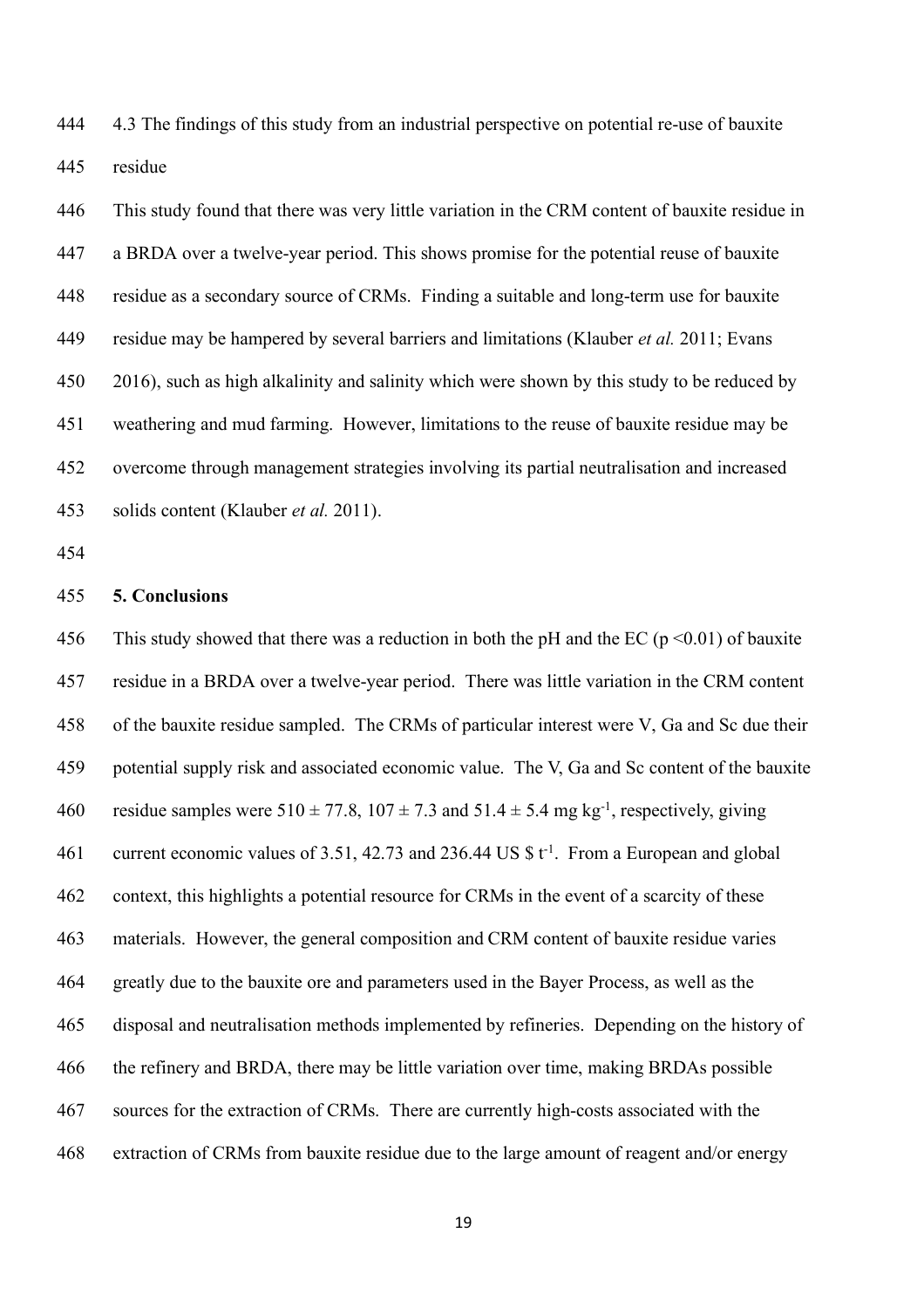required in the process, before purifying the CRMs recovered for reuse. However, these need to be set against the overall benefits of recovering CRMs in terms of the environmental, economic and social factors. Further research is necessary to investigate the cost and environmental implications and limitations of extraction of CRMs from BRDAs, as opposed to conventional extraction techniques from mines, in terms of emissions produced, machinery required, fuel needed and human resources required. **Acknowledgements** The authors would like to acknowledge the financial support of the Environmental Protection Agency (EPA) (2014-RE-MS-1). **References** Abdulvaliyev, R.A., Akcil, A., Gladyshev, S.V., Tastanov, E.A., Beisembekova, K.O., Akhmadiyeva, N.K. and Deveci, H., 2015. Gallium and vanadium extraction from red mud of Turkish alumina refinery plant: Hydrogarnet process. Hydrometallurgy 157, 72-77. Agatzini-Leonardou, S., Oustadakis, P., Tsakiridis, P.E. and Markopoulos, C., 2008. Titanium leaching from red mud by diluted sulfuric acid at atmospheric pressure. J. Hazard. Mater. 157, 579-586. Akcil, A., Akhmadiyeva, N., Abdulvaliyev, R., Abhilash and Meshram, P., 2018. Overview on extraction and separation of rare earth elements from red mud: focus on scandium. Mineral. Process. Extract. Metall. Rev. 39,145-151.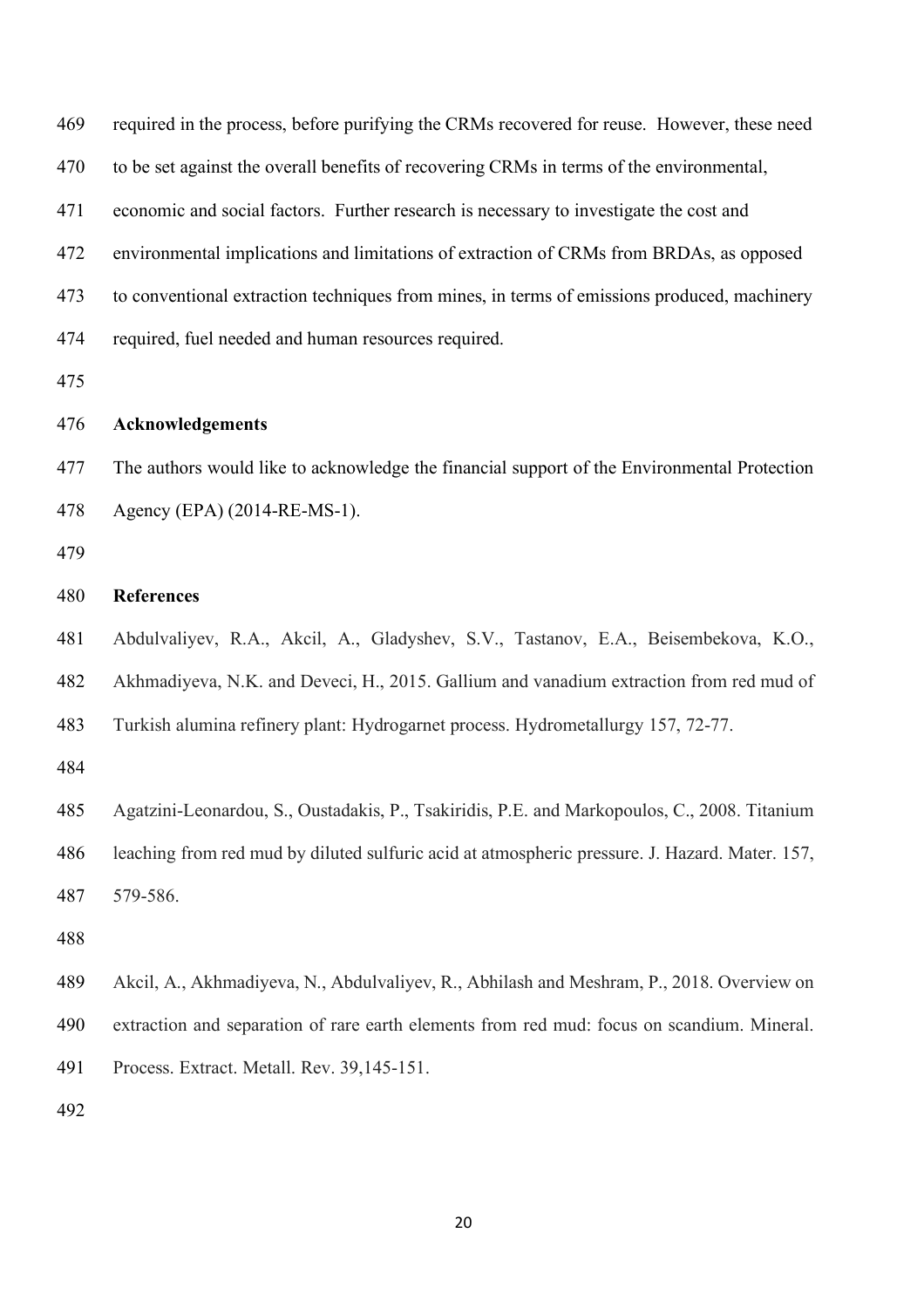- Arco-Lázaro, E., Pardo, T., Clemente, R. and Bernal, M.P., 2018. Arsenic adsorption and plant availability in an agricultural soil irrigated with As-rich water: effects of Fe-rich amendments and organic and inorganic fertilisers. J. Environ. Manage. 209, 262-272.
- 
- Atasoy, A., 2005. An investigation on characterization and thermal analysis of the Aughinish red mud. J. Therm. Anal. Calorim. 81, 357-361.
- 
- Atasoy, A.D. and Bilgic, B., 2018. Adsorption of copper and zinc ions from aqueous solutions using montmorillonite and bauxite as low-cost adsorbents. Mine Wat. Environ. 37, 205-210.
- Balomenos, E., Davris, P., Pontikes, Y. and Panias, D., 2017. Mud2Metal: Lessons learned on the path for complete utilization of bauxite residue through industrial symbiosis. J. Sustain. Metall. 3, 551-560.
- 
- Bhatnagar, A., Vilar, V.J., Botelho, C.M. and Boaventura, R.A., 2011. A review of the use of red mud as adsorbent for the removal of toxic pollutants from water and wastewater. Environ. Technol. 32, 231-249.

 Binnemans, K. and Jones, P.T., 2015. Rare earths and the balance problem. J. Sustain. Metall. 1, 29-38.

- Binnemans, K., Jones, P.T., Blanpain, B., Van Gerven, T. and Pontikes, Y., 2015. Towards zero-waste valorisation of rare-earth-containing industrial process residues: a critical review.
- J. Clean. Prod. 99, 17-38.
-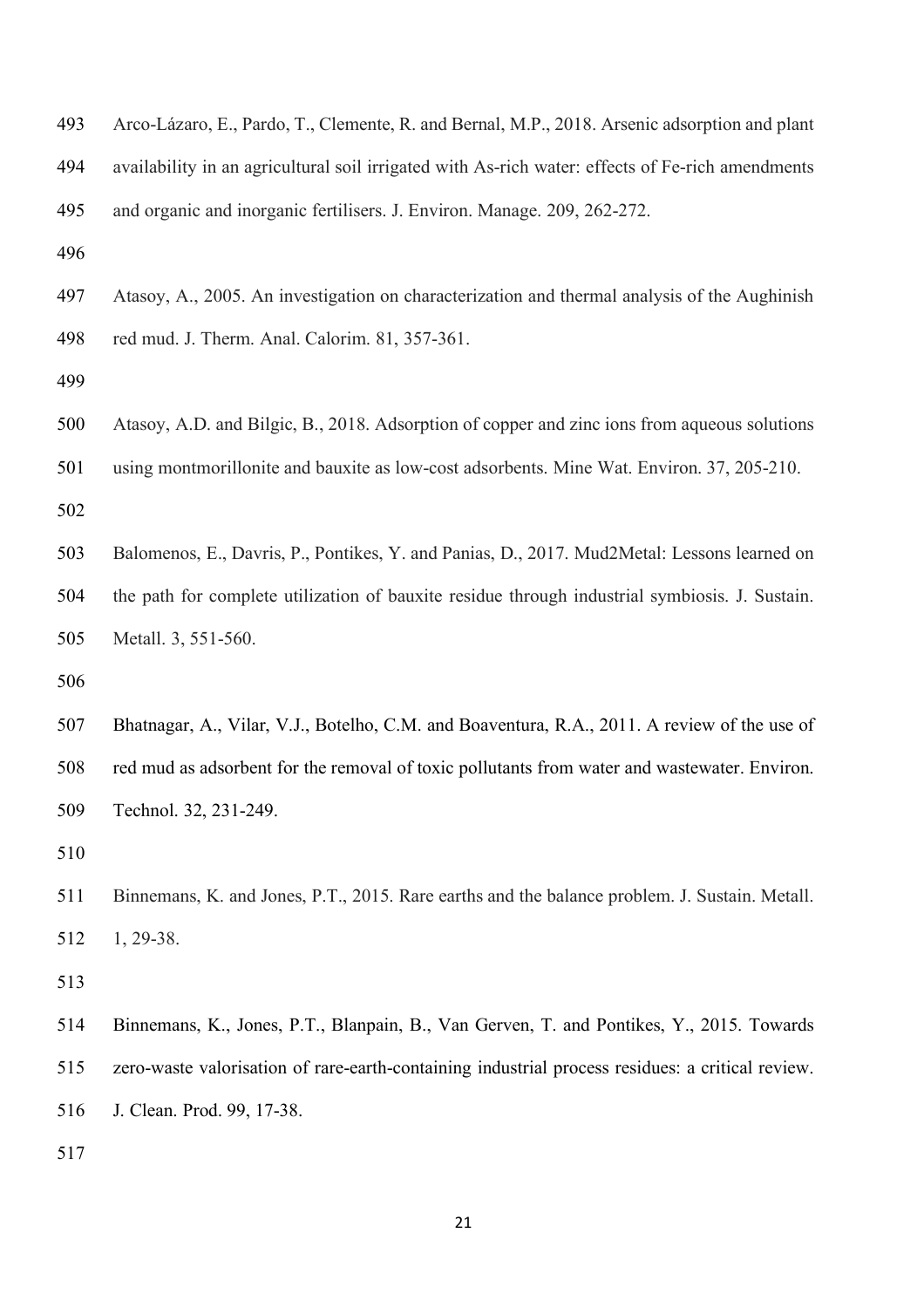- Binnemans, K., Jones, P.T., Müller, T. and Yurramendi, L., 2018. Rare earths and the balance problem: how to deal with changing markets? J. Sustain. Metall. 4, 1-21.
- 
- Blake, G.R., 1965. Bulk Density 1. Methods of soil analysis. Part 1. Physical and mineralogical
- properties, including statistics of measurement and sampling, (methodsofsoilana), 374-390.
- Available:
- https://dl.sciencesocieties.org/publications/books/tocs/agronomymonogra/methodsofsoilana [accessed 24.05.2018].
- 
- Borra, C.R., Pontikes, Y., Binnemans, K. and Van Gerven, T., 2015. Leaching of rare earths from bauxite residue (red mud). Minerals Engin. 76, 20-27.
- 
- Bridger, S. and Knowles, M., 2000. A complete method for environmental samples by simultaneous axially viewed ICP-AES following USEPA guidelines. Varian ICP-OES At Work (29). Available: https://www.agilent.com/cs/library/applications/ICPES-29.pdf [accessed 24.05.2018].
- 
- Burke, I.T., Peacock, C.L., Lockwood, C.L., Stewart, D.I., Mortimer, R.J., Ward, M.B., Renforth, P., Gruiz, K. and Mayes, W.M., 2013. Behavior of aluminum, arsenic, and vanadium during the neutralization of red mud leachate by HCl, gypsum, or seawater. Environ. Sci. Technol. 47, 6527-6535.
- 
- Castaldi, P., Silvetti, M., Enzo, S. and Deiana, S., 2011. X-ray diffraction and thermal analysis of bauxite ore-processing waste (red mud) exchanged with arsenate and phosphate. Clays and Clay Min. 59, 189-199.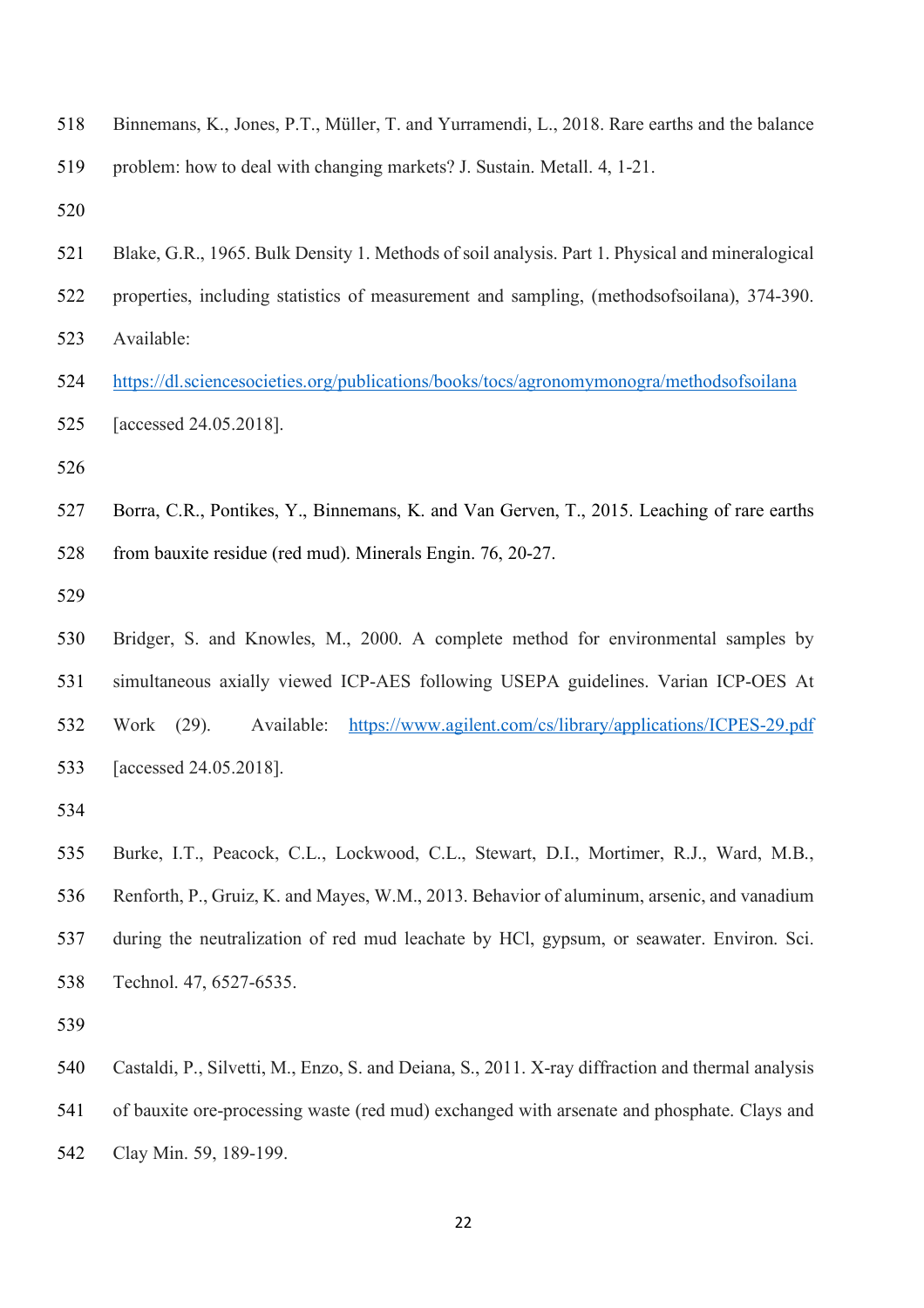| ×<br>۰.<br>v<br>× | ۰.<br>× |
|-------------------|---------|
|                   |         |

| 544 | Clohessy, J., 2015. Closure and rehabilitation of Rusal Aughinish BRDA, presented at the     |
|-----|----------------------------------------------------------------------------------------------|
| 545 | Residue Closure and Rehabilitation Workshop. In 10th Alumina Quality Workshop, Perth,        |
| 546 | Western Australia. Available: (http://aqw.com.au/2015papers.html) [accessed 18.04.2018].     |
| 547 |                                                                                              |
| 548 | Cooling, D.J., 2007. Improving the sustainability of residue management practices-Alcoa      |
| 549 | World Alumina Australia. Paste and thickened tailings: a guide, 316.<br>Available:           |
| 550 | http://citeseerx.ist.psu.edu/viewdoc/download?doi=10.1.1.629.1067&rep=rep1&type=pdf          |
| 551 | [accessed 24.05.2018].                                                                       |
| 552 |                                                                                              |
| 553 | Courtney, R. and Harrington, T., 2010. Assessment of plant-available phosphorus in a fine    |
| 554 | textured sodic substrate. Ecol. Engin. 36, 542-547.                                          |
| 555 |                                                                                              |
| 556 | Communication from the commission to the European Parliament, the council, the European      |
|     |                                                                                              |
| 557 | economic and social committee and the committee of the regions, 2017. Available: http://eur- |
| 558 | lex.europa.eu/legal-content/EN/TXT/PDF/?uri=CELEX:52017DC0490&from=EN [accessed]             |
| 559 | 26.02.2018].                                                                                 |
| 560 |                                                                                              |
| 561 | Cusack, P.B., Healy, M.G., Ryan, P.C., Burke, I.T., O'Donoghue, L.M., Ujaczki, É. and        |
| 562 | Courtney, R., 2018. Enhancement of bauxite residue as a low-cost adsorbent for phosphorus in |
| 563 | aqueous solution, using seawater and gypsum treatments. J. Clean. Prod. 179, 217-224.        |
| 564 |                                                                                              |
| 565 | Dursun, S., Guclu, D., Berktay, A. and Guner, T. 2008. Removal of chromate from aqueous      |
| 566 | system by activated red-mud. Asian J. Chem. 20, 6473–6478.                                   |
| 567 |                                                                                              |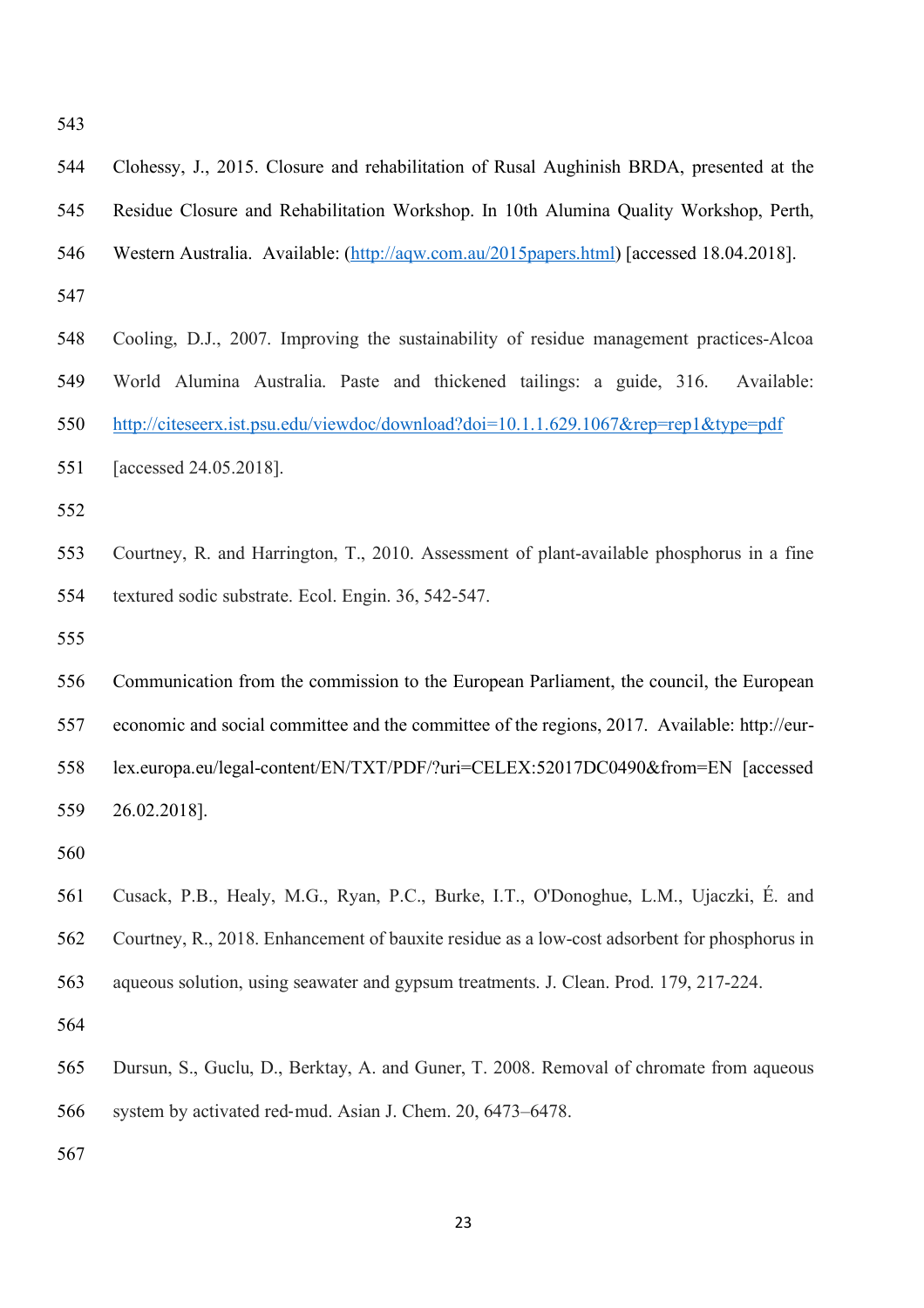| 568 |                                                                            |                     | EU Communities Commission Decision 2000/532/EC, OJ L 226, 06.09.2000; pp. 3–24.                 |
|-----|----------------------------------------------------------------------------|---------------------|-------------------------------------------------------------------------------------------------|
| 569 | Available                                                                  | online:             | http://eur-lex.europa.eu/legal-                                                                 |
| 570 | content/EN/TXT/PDF/?uri=CELEX:22002D0009&from=EN [accessed 27.09.2018].    |                     |                                                                                                 |
| 571 |                                                                            |                     |                                                                                                 |
| 572 |                                                                            |                     | EU Communities Council Directive 1999/31/EC on the landfill of waste, OJ L 182, 16.07.1999;     |
| 573 | $1 - 19$ .<br>pp.                                                          | Available           | online:http://eur-lex.europa.eu/legal-                                                          |
| 574 | content/EN/TXT/PDF/?uri=CELEX:31999L0031&from=EN [accessed on 27.09.2018]. |                     |                                                                                                 |
| 575 |                                                                            |                     |                                                                                                 |
| 576 |                                                                            |                     | European Commission, 2017. Study on the review of the list of critical raw materials. Critical  |
| 577 | materials<br>factsheets.<br>raw                                            | Catalogue<br>number | Available:<br>ET-04-15-307-EN-N.                                                                |
| 578 |                                                                            |                     | https://publications.europa.eu/en/publication-detail/-/publication/7345e3e8-98fc-11e7-b92d-     |
| 579 | 01aa75ed71a1/language-en [accessed 15.05.2018].                            |                     |                                                                                                 |
| 580 |                                                                            |                     |                                                                                                 |
| 581 |                                                                            |                     | Evans, K., 2016. The history, challenges, and new developments in the management and use        |
| 582 | of bauxite residue. J. Sustain Metall. 2, 316-331.                         |                     |                                                                                                 |
| 583 |                                                                            |                     |                                                                                                 |
| 584 |                                                                            |                     | Goloran, J.B., Chen, C.R., Phillips, I.R., Xu, Z.H. and Condron, L.M., 2013. Selecting a        |
| 585 |                                                                            |                     | nitrogen availability index for understanding plant nutrient dynamics in rehabilitated bauxite- |
| 586 | processing residue sand. Ecol. Engin. 58, 228-237.                         |                     |                                                                                                 |
| 587 |                                                                            |                     |                                                                                                 |
| 588 |                                                                            |                     | Gomes, H.I., Jones, A., Rogerson, M., Burke, I.T. and Mayes, W.M., 2016. Vanadium removal       |
| 589 |                                                                            |                     | and recovery from bauxite residue leachates by ion exchange. Environ. Sci. Poll. Res. 23,       |
| 590 | 23034-23042.                                                               |                     |                                                                                                 |
| 591 |                                                                            |                     |                                                                                                 |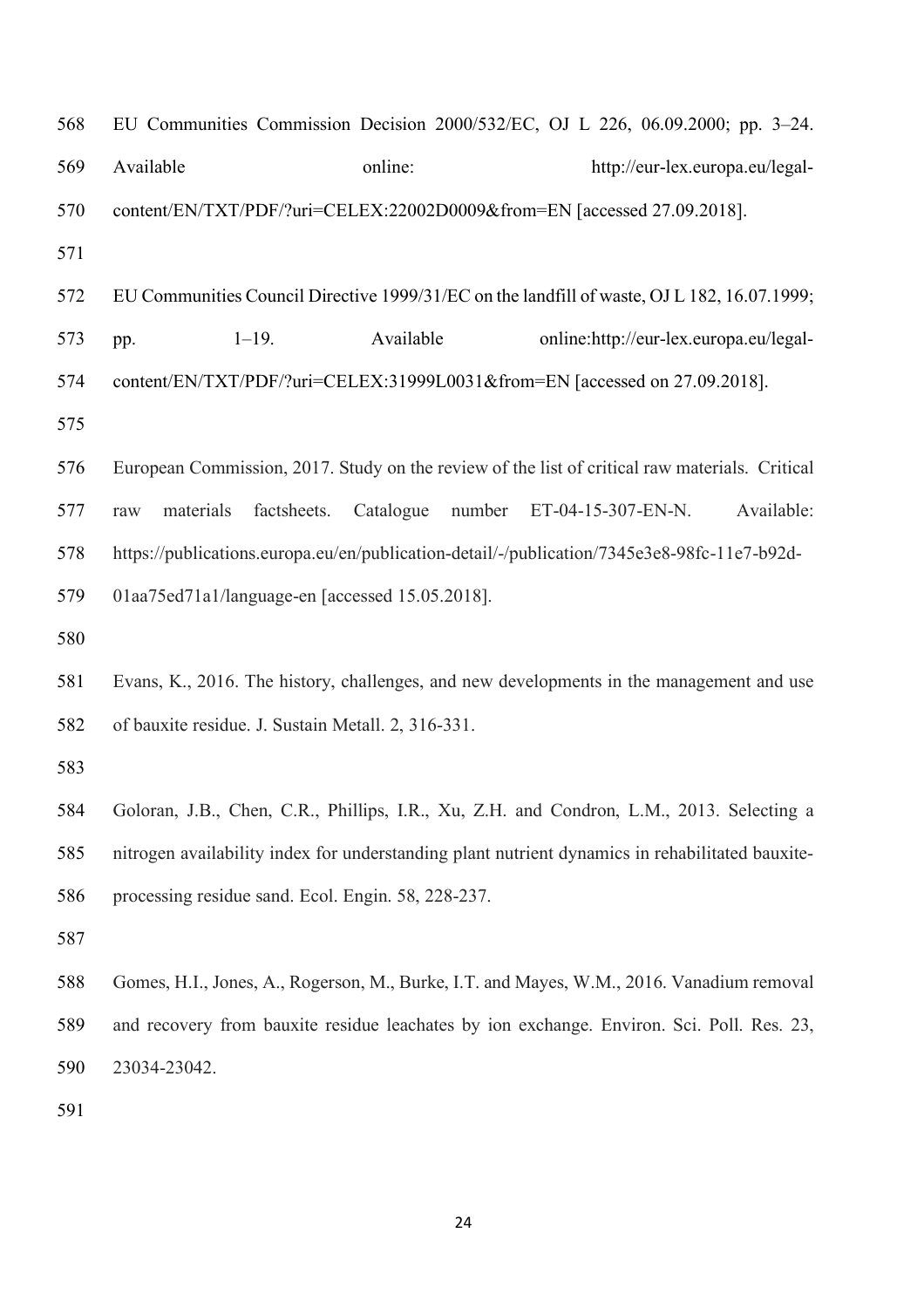| 592 | Grace, M.A., Healy, M.G. and Clifford, E., 2015. Use of industrial by-products and natural   |
|-----|----------------------------------------------------------------------------------------------|
| 593 | media to adsorb nutrients, metals and organic carbon from drinking water. Sci. Tot. Environ. |
| 594 | 518, 491-497.                                                                                |

- 
- Grace, M.A., Clifford, E. and Healy, M.G., 2016. The potential for the use of waste products from a variety of sectors in water treatment processes. J. Clean. Prod. 137, 788-802.
- 
- Gräfe, M., Power, G. and Klauber, C., 2011. Bauxite residue issues: III. Alkalinity and associated chemistry. Hydrometallurgy 108, 60-79.
- 
- Ha, X.L., Hoang, N.H., Nguyen, T.T.N., Nguyen, T.T., Nguyen, T.H., Dang, V.T. and Nguyen, N.H., 2017, October. Removal of Cd (II) from aqueous solutions using red mud/graphene composite. In Congrès International de Géotechnique–Ouvrages–Structures (1044-1052). Springer, Singapore.
- 
- Han, Y.S., Ji, S., Lee, P.K. and Oh, C., 2017. Bauxite residue neutralization with simultaneous mineral carbonation using atmospheric CO2. J. Hazard. Mater. 326, 87-93.
- 
- Hannachi, Y., Shapovalov, N.A. and Hannachi, A. 2010. Adsorption of nickel from aqueous
- solution by the use of low-cost adsorbents. Korean J. Chem. Engin. 27, 152–158.
- 
- Hertel, T., Blanpain, B. and Pontikes, Y., 2016. A proposal for a 100% use of bauxite residue towards inorganic polymer mortar. J. Sustain. Metall. 2, 394-404.
-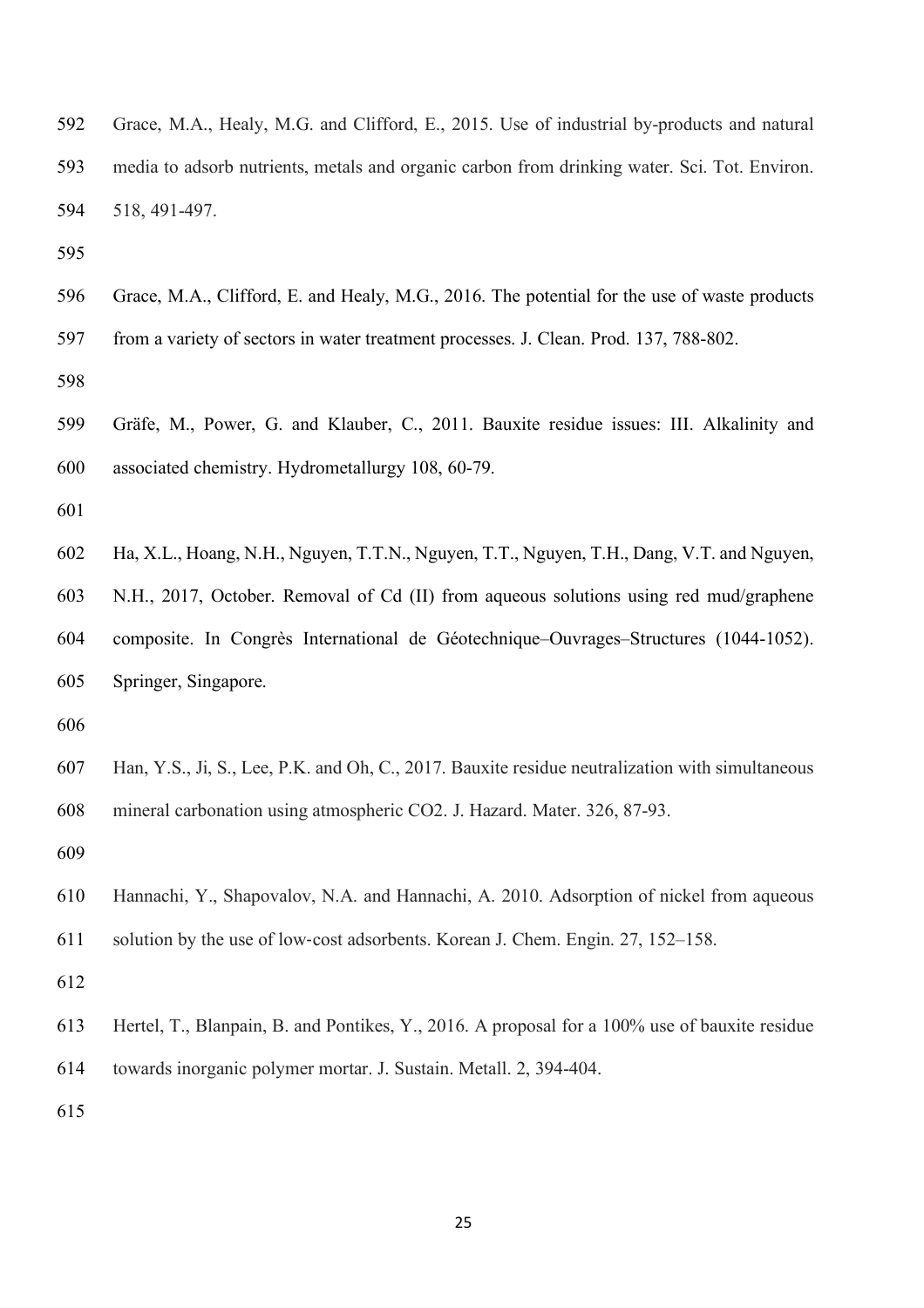- Higgins, D., Curtin, T., Pawlett, M. and Courtney, R., 2016. The potential for constructed wetlands to treat alkaline bauxite-residue leachate: Phragmites australis growth. Environ. Sci. Poll. Res. 23, 24305-24315.
- 
- Higgins, D., Curtin, T. and Courtney, R., 2017. Effectiveness of a constructed wetland for treating alkaline bauxite residue leachate: a 1-year field study. Environ. Sci. Poll. Res. 24, 8516-8524.

 IAI, 2015. Bauxite residue management: best practice. http://www.world-aluminium.org/media/filer\_public/2015/10/15/bauxite\_residue\_management\_-

best practice english oct15edit.pdf. [accessed:  $14<sup>th</sup>$  October 2017].

 Jones, B.E., Haynes, R.J. and Phillips, I.R., 2012. Addition of an organic amendment and/or residue mud to bauxite residue sand in order to improve its properties as a growth medium. J. Environ. Manage. 95, 29-38.

- Jowitt, S.M., Werner, T.T., Weng, Z. and Mudd, G.M., 2018. Recycling of the rare Earth elements. Curr. Opin.Green.Sustain. Chem 13, 1-7.
- 
- Khaitan, S., Dzombak, D.A., Swallow, P., Schmidt, K., Fu, J. and Lowry, G.V., 2010. Field evaluation of bauxite residue neutralization by carbon dioxide, vegetation, and organic amendments. J. Environ. Engin. 136, 1045-1053.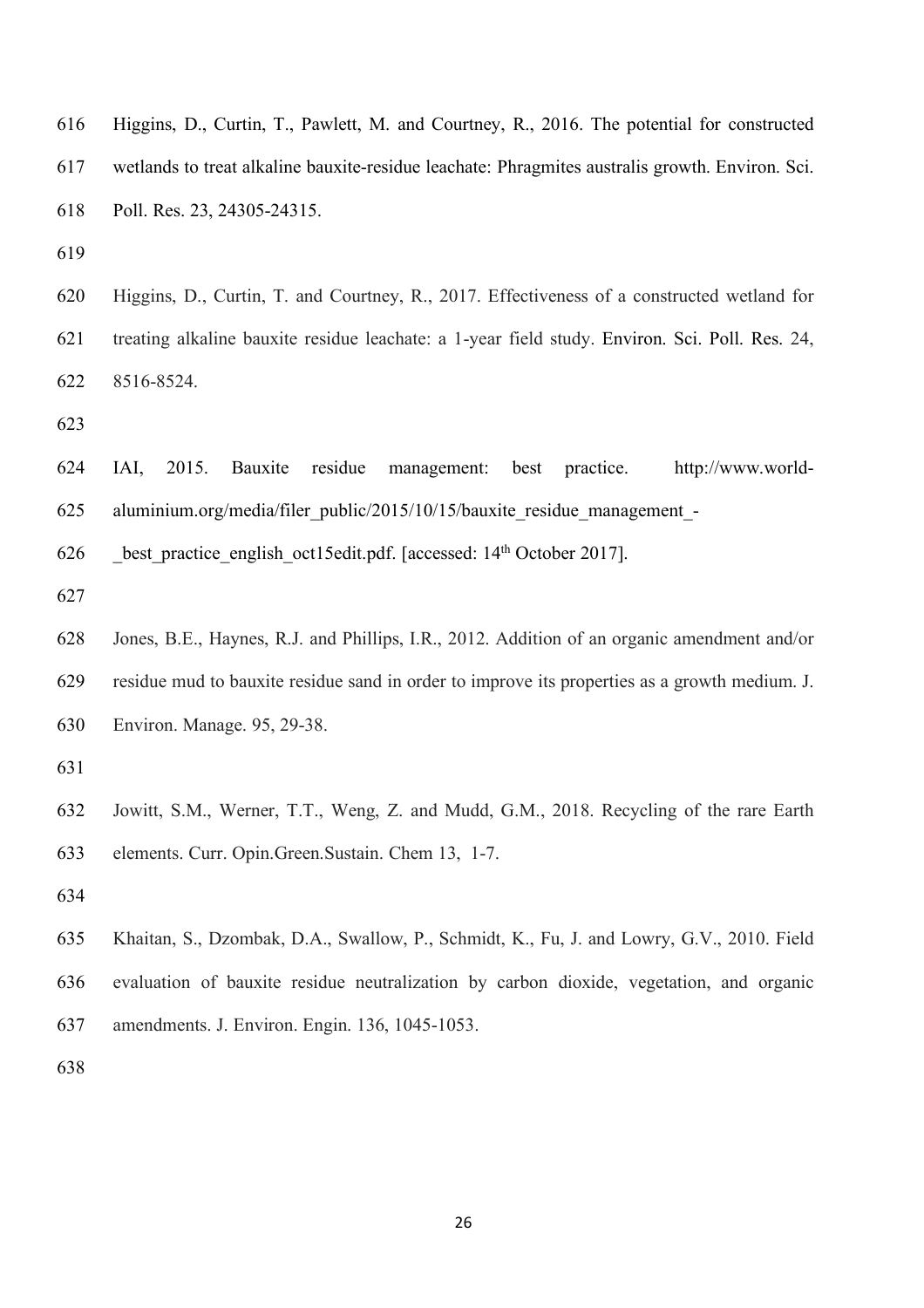| 639 | Kirwan, L.J., Hartshorn, A., McMonagle, J.B., Fleming, L. and Funnell, D., 2013. Chemistry     |
|-----|------------------------------------------------------------------------------------------------|
| 640 | of bauxite residue neutralisation and aspects to implementation. Int. J. Miner. Process., 119, |
| 641 | 40-50                                                                                          |

- 
- Klauber, C., Gräfe, M. and Power, G., 2011. Bauxite residue issues: II. Options for residue utilization. Hydrometallurgy 108, 11-32.
- 
- Kong, X., Guo, Y., Xue, S., Hartley, W., Wu, C., Ye, Y. and Cheng, Q., 2017a. Natural evolution of alkaline characteristics in bauxite residue. J. Clean. Prod. 143, 224-230.
- 
- Kong, X., Li, M., Xue, S., Hartley, W., Chen, C., Wu, C., Li, X. and Li, Y., 2017b. Acid transformation of bauxite residue: conversion of its alkaline characteristics. J. Hazard. Mat. 324, 382-390.
- 
- Kong, X., Tian, T., Xue, S., Hartley, W., Huang, L., Wu, C. and Li, C., 2018. Development of alkaline electrochemical characteristics demonstrates soil formation in bauxite residue undergoing natural rehabilitation. Land. Degrad. Dev 29, 58-67.
- 
- Liu, Y. and Naidu, R., 2014. Hidden values in bauxite residue (red mud): recovery of metals. Waste Manage. 34, 2662-2673.
- 
- Menzies, N.W., Fulton, I.M., Kopittke, R.A. and Kopittke, P.M., 2009. Fresh water leaching
- of alkaline bauxite residue after sea water neutralization. J. Environ. Qual. 38, 2050-2057.
-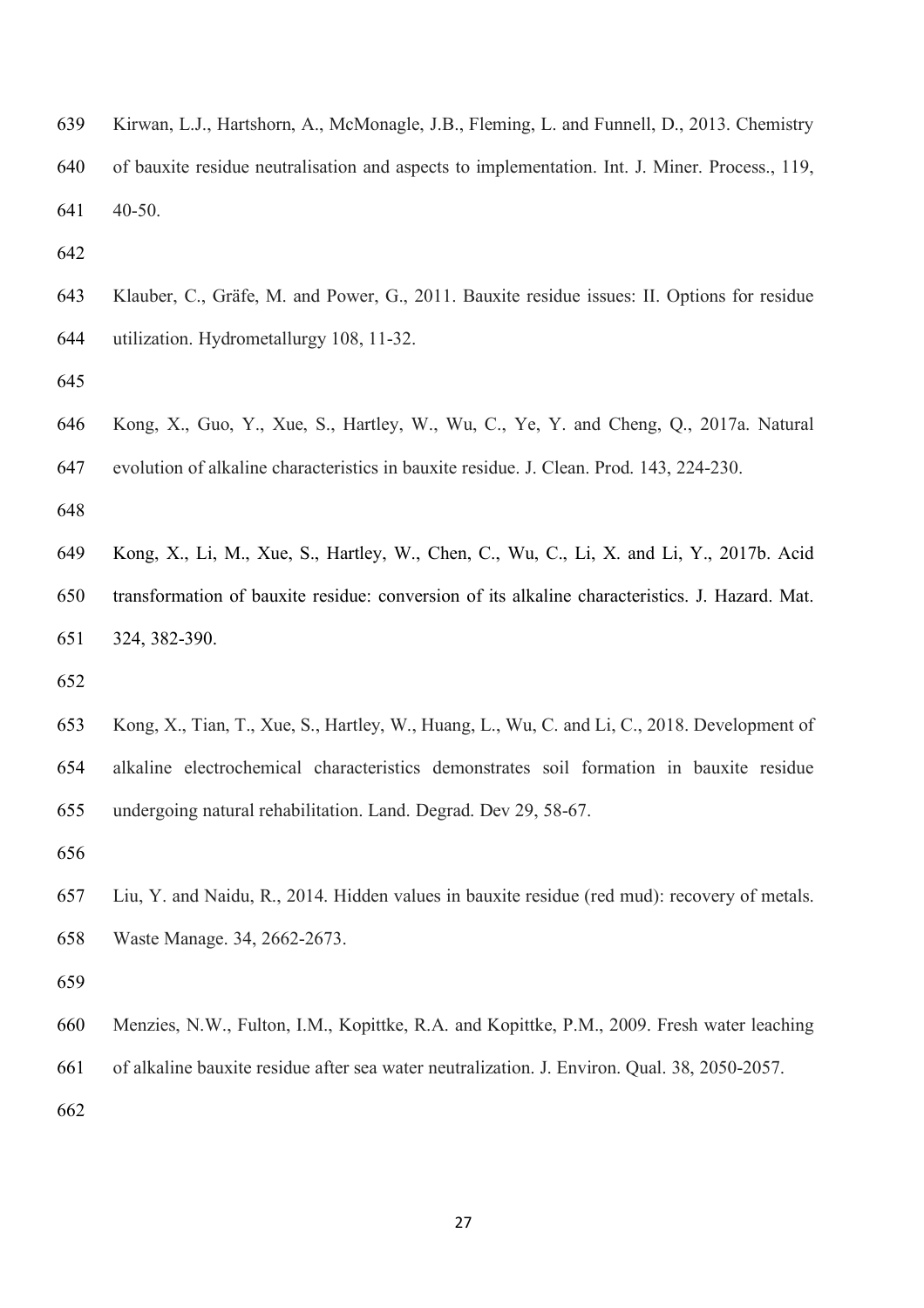McMahon, K. (2017) 'Bauxite Residue Disposal Area Rehabilitation', ISCOBA conference November 2017, Hamburg, 02-05 Oct, Hamburg, Germany. Available: http://icsoba.org/sites/default/files/2017papers/Bauxite%20Residue%20Papers/BR01%20- %20Bauxite%20Residue%20Disposal%20Area%20Rehabilitation.pdf [accessed: 21.02.2018].

 Mohapatra, B.K., Mishra, B.K. and Mishra, C.R., 2012. Studies on metal flow from khondalite to bauxite to alumina and rejects from an alumina refinery, India. In Light Metals 2012 ( 87- 91). Springer, Cham.

 Morel, A., Borjon-Piron, Y., Porto, R.L., Brousse, T. and Bélanger, D., 2016. Suitable conditions for the use of vanadium nitride as an electrode for electrochemical capacitor. J. Electrochem. Soc. 163, A1077-A1082.

 Nikbin, I.M., Aliaghazadeh, M., Charkhtab, S. and Fathollahpour, A., 2018. Environmental impacts and mechanical properties of lightweight concrete containing bauxite residue (red mud). J. Clean. Prod. 172, 2683-2694.

 Petrakova, O.V., Panov, A.V., Gorbachev, S.N., Klimentenok, G.N., Perestoronin, A.V., Vishnyakov, S.E. and Anashkin, V.S., 2015. Improved efficiency of red mud processing through scandium oxide recovery. In Light Metals 2015 (93-96). Springer, Cham.

- Pontikes, Y., Rathossi, C., Nikolopoulos, P., Angelopoulos, G.N., Jayaseelan, D.D. and Lee,
- W.E., 2009. Effect of firing temperature and atmosphere on sintering of ceramics made from
- Bayer process bauxite residue. Ceramics Internat. 35, 401-407.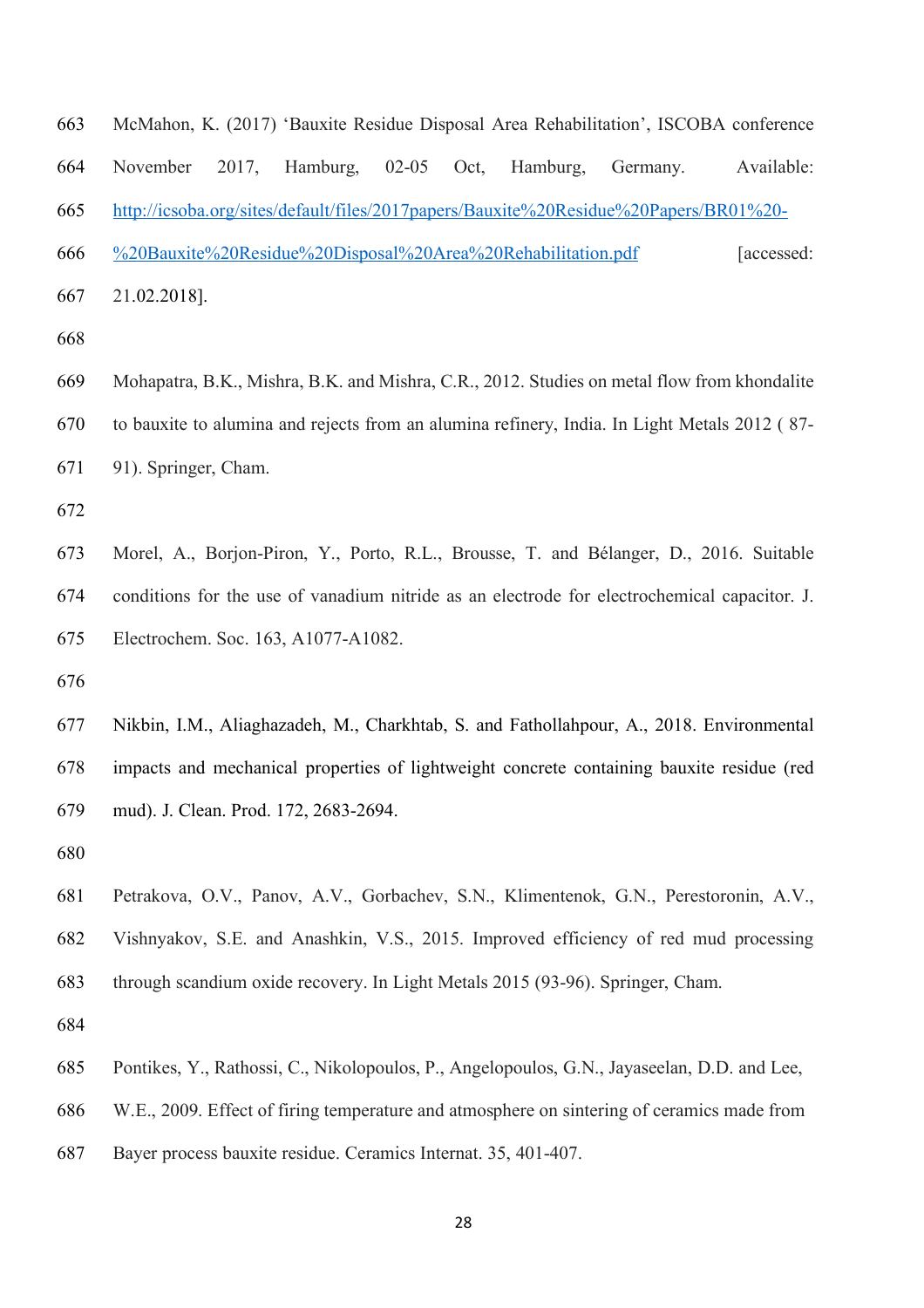| 690 | applications: current status and a possible way forward. Resourc. Conserv. Recycl 73, 53-63.       |
|-----|----------------------------------------------------------------------------------------------------|
| 691 |                                                                                                    |
| 692 | Power, G., Gräfe, M. and Klauber, C., 2011. Bauxite residue issues: I. current management,         |
| 693 | disposal and storage practices. Hydrometallurgy 108, 33-45.                                        |
| 694 |                                                                                                    |
| 695 | Qin, S., Sun, Y., Li, Y., Wang, J., Zhao, C. and Gao, K., 2015. Coal deposits as promising         |
| 696 | alternative sources for gallium. Earth-Science Reviews 150, 95-101.                                |
| 697 |                                                                                                    |
| 698 | Qin, B. and Schneider, U., 2016. Catalytic use of elemental gallium for carbon-carbon bond         |
| 699 | formation. J.Am. Chem. Soc 138, 13119-13122.                                                       |
| 700 |                                                                                                    |
| 701 | Ricketts, N.J. and Duyvesteyn, W.P., 2018, March. Scandium recovery from the Nyngan                |
| 702 | laterite project in NSW. In TMS Annual Meeting & Exhibition (1539-1543). Springer, Cham.           |
| 703 |                                                                                                    |
| 704 | Santini, T.C. and Fey, M.V., 2013. Spontaneous vegetation encroachment upon bauxite residue        |
| 705 | (red mud) as an indicator and facilitator of in situ remediation processes. Environ. Sci. Technol. |
| 706 | 47, 12089-12096.                                                                                   |
| 707 |                                                                                                    |
| 708 | Tsakiridis, P.E., Agatzini-Leonardou, S. and Oustadakis, P., 2004. Red mud addition in the raw     |
| 709 | meal for the production of Portland cement clinker. J. Hazard. Mat. 116, 103-110.                  |
| 710 |                                                                                                    |
|     |                                                                                                    |
|     |                                                                                                    |

Pontikes, Y. and Angelopoulos, G.N., 2013. Bauxite residue in cement and cementitious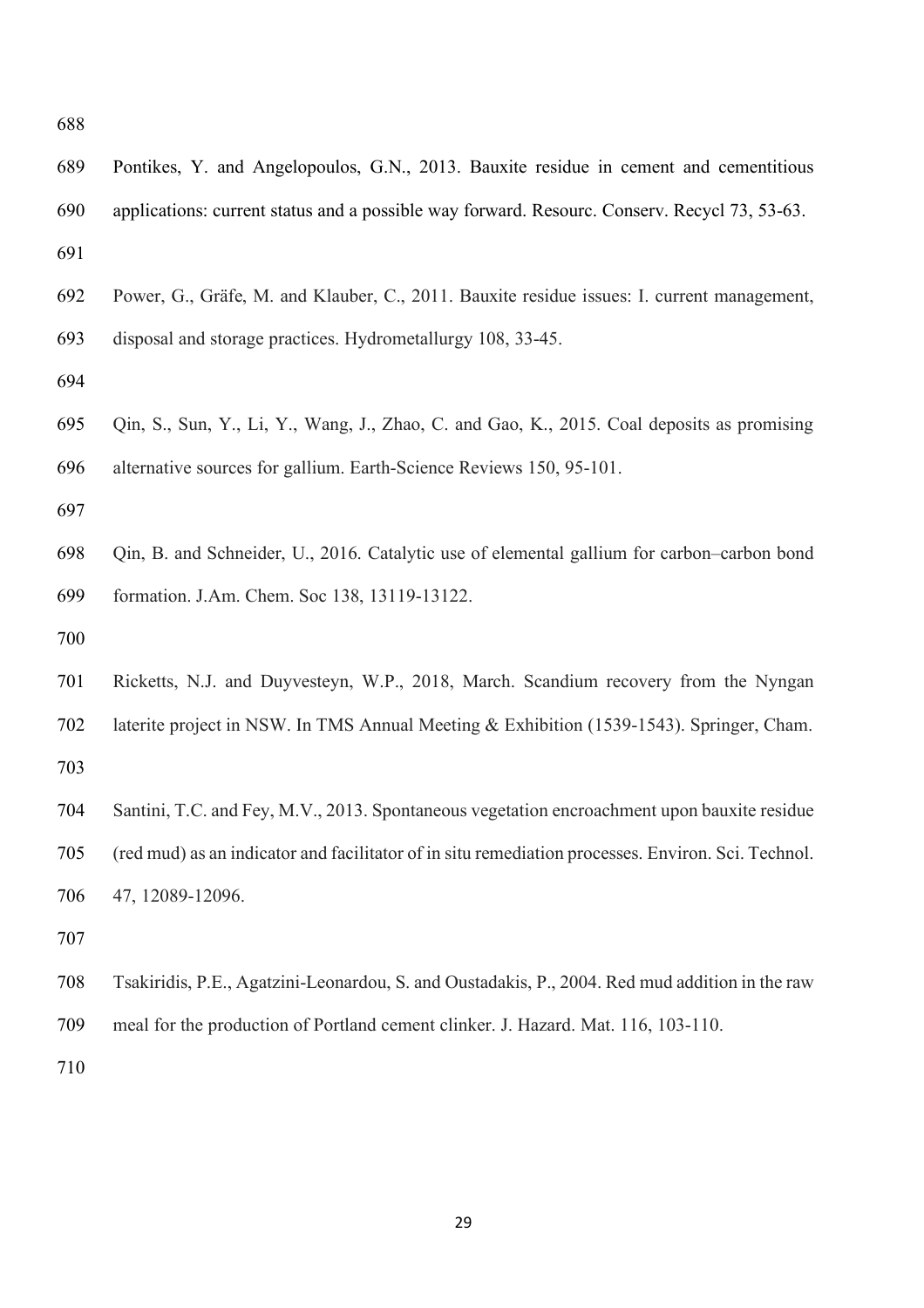| 711 | Ujaczki, É., Klebercz, O., Feigl, V., Molnár, M., Magyar, Á., Uzinger, N. and Gruiz, K.,      |
|-----|-----------------------------------------------------------------------------------------------|
| 712 | 2015. Environmental toxicity assessment of the spilled Ajka red mud in soil microcosms for    |
| 713 | its potential utilisation as soil ameliorant. Periodica Polytechnica. Chem. Engin. 59, 253.   |
| 714 |                                                                                               |
| 715 | Ujaczki, É., Zimmermann, Y., Gasser, C., Molnár, M., Feigl, V. and Lenz, M., 2017. Red mud    |
| 716 | as secondary source for critical raw materials-purification of rare earth elements by         |
| 717 | liquid/liquid extraction. J. Chem. Technol. Biotech. 92, 2835-2844.                           |
| 718 |                                                                                               |
| 719 | Ujaczki, É., Feigl, V., Molnár, M., Cusack, P., Curtin, T., Courtney, R., O'Donoghue, L.,     |
| 720 | Davris, P., Hugi, C., Evangelou, M.W. and Balomenos, E., 2018. Re-using bauxite residues:     |
| 721 | benefits beyond (critical raw) material recovery. J. Chem. Technol. Biotech 93, 2498-2510.    |
| 722 |                                                                                               |
| 723 | United States Geological Survey Website (USGS). Commodity Statisctics and Information         |
| 724 | (2016). Available: http://minerals.usgs.gov/minerals/pubs/commodity/ [accessed 30.01.2018].   |
| 725 |                                                                                               |
| 726 | Wang, S., Ang, H.M. and Tade, M.O., 2008. Novel applications of red mud as coagulant,         |
| 727 | adsorbent and catalyst for environmentally benign processes. Chemosphere 72, 1621-1635.       |
| 728 |                                                                                               |
| 729 | Wang, W., Pranolo, Y. and Cheng, C.Y., 2013. Recovery of scandium from synthetic red mud      |
| 730 | leach solutions by solvent extraction with D2EHPA. Sep.Purif. Technol 108, 96-102.            |
| 731 |                                                                                               |
| 732 | Wang, X., Zhang, Y., Lv, F., An, Q., Lu, R., Hu, P. and Jiang, S., 2015. Removal of alkali in |
| 733 | the red mud by SO2 and simulated flue gas under mild conditions. Environ. Prog. Sustain.      |
| 734 | Ener. 34, 81-87.                                                                              |
| 735 |                                                                                               |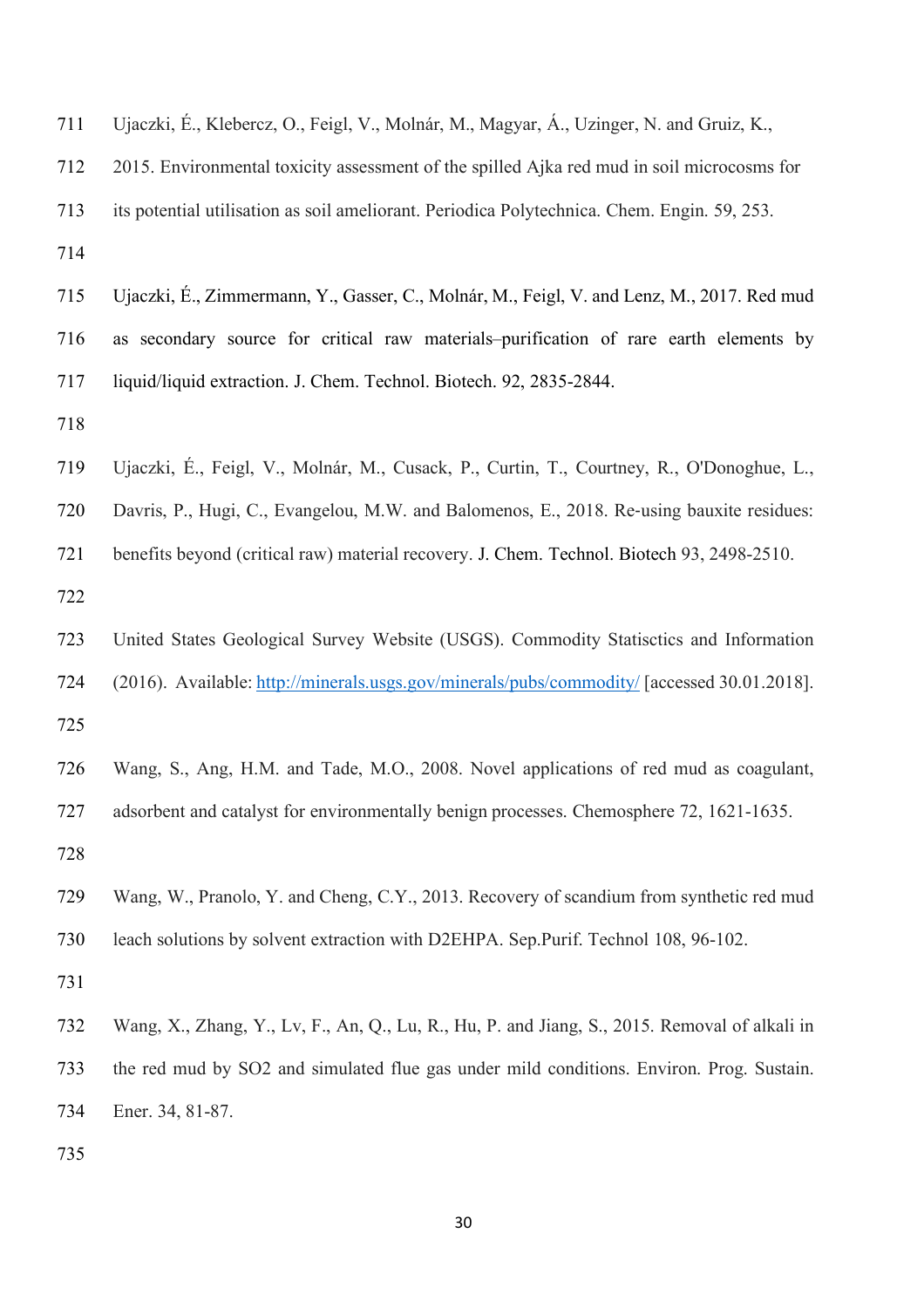Weng, Z., Jowitt, S.M., Mudd, G.M. and Haque, N., 2015. A detailed assessment of global rare earth element resources: opportunities and challenges. Econ. Geol. 110, 1925-1952.

 Xu, C., Kynický, J., Smith, M.P., Kopriva, A., Brtnický, M., Urubek, T., Yang, Y., Zhao, Z., He, C. and Song, W., 2017. Origin of heavy rare earth mineralization in South China. Nature Comm. 8, 14598.

- Xue, S., Kong, X., Zhu, F., Hartley, W., Li, X. and Li, Y., 2016. Proposal for management and alkalinity transformation of bauxite residue in China. Environ. Sci. Poll. Res. 23, 12822-12834.
- Xue, S., Li, M., Jiang, J., Millar, G.J., Li, C. and Kong, X., 2018. Phosphogypsum

stabilization of bauxite residue: conversion of its alkaline characteristics. J. Environ. Sci.

https://doi.org/10.1016/j.jes.2018.05.016

- 
- Zhu, F., Liao, J., Xue, S., Hartley, W., Zou, Q. and Wu, H., 2016. Evaluation of aggregate
- microstructures following natural regeneration in bauxite residue as characterized by
- synchrotron-based X-ray micro-computed tomography. Sci. Tot. Environ. 573, 155-163.

 Zhu, F., Xue, S., Hartley, W., Huang, L., Wu, C. and Li, X., 2016. Novel predictors of soil genesis following natural weathering processes of bauxite residues. Environ. Sci. Poll. Res. 23, 2856-2863.

 Zhu, F., Cheng, Q., Xue, S., Li, C., Hartley, W., Wu, C. and Tian, T., 2018. Influence of natural regeneration on fractal features of residue microaggregates in bauxite residue disposal areas. Land Degrad. Dev. 29, 138-149.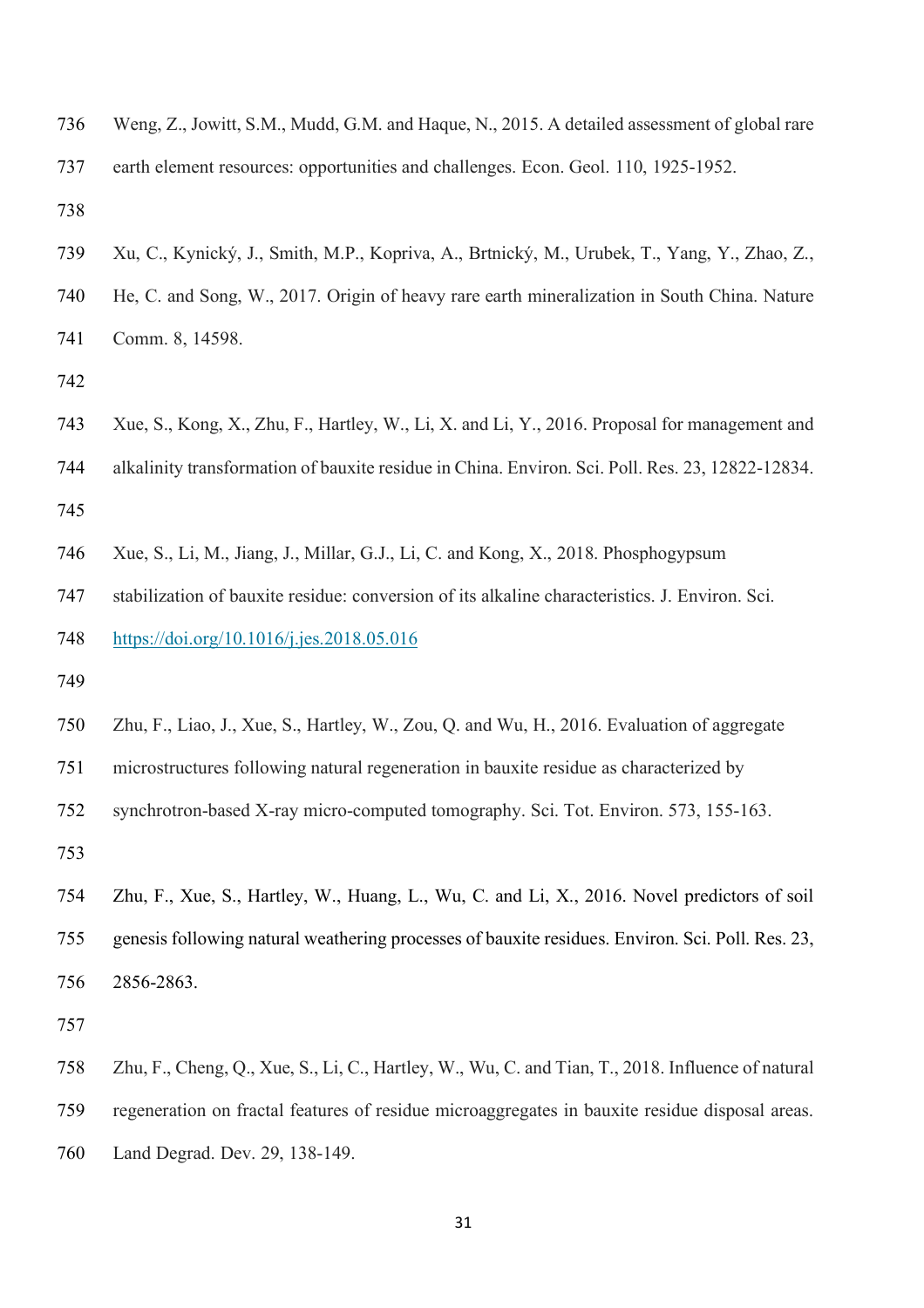| 761 | <b>Table 1</b> Sample information regarding the year of production for each of the bauxite residue samples |
|-----|------------------------------------------------------------------------------------------------------------|
| 762 | over a twelve-year period. The sample code for each bauxite residue sample is also included in the         |
| 763 | table.                                                                                                     |

| Sample Code     | Sample Description     | Year of Disposal |
|-----------------|------------------------|------------------|
| <b>BR12</b>     | <b>Bauxite Residue</b> | 2004             |
| <b>BR11</b>     | <b>Bauxite Residue</b> | 2005             |
| <b>BR10</b>     | <b>Bauxite Residue</b> | 2006             |
| BR <sub>9</sub> | <b>Bauxite Residue</b> | 2007             |
| BR <sub>8</sub> | <b>Bauxite Residue</b> | 2008             |
| BR <sub>7</sub> | <b>Bauxite Residue</b> | 2009             |
| BR <sub>6</sub> | <b>Bauxite Residue</b> | 2010             |
| <b>BR</b> 5     | <b>Bauxite Residue</b> | 2011             |
| BR <sub>4</sub> | <b>Bauxite Residue</b> | 2012             |
| BR <sub>3</sub> | <b>Bauxite Residue</b> | 2013             |
| BR <sub>2</sub> | <b>Bauxite Residue</b> | 2014             |
| BR <sub>1</sub> | <b>Bauxite Residue</b> | 2015             |

- 765
- 766
- 767
- 768
- 769
- 
- 770
- 771
- 772
- 773
- 
- 774
- 775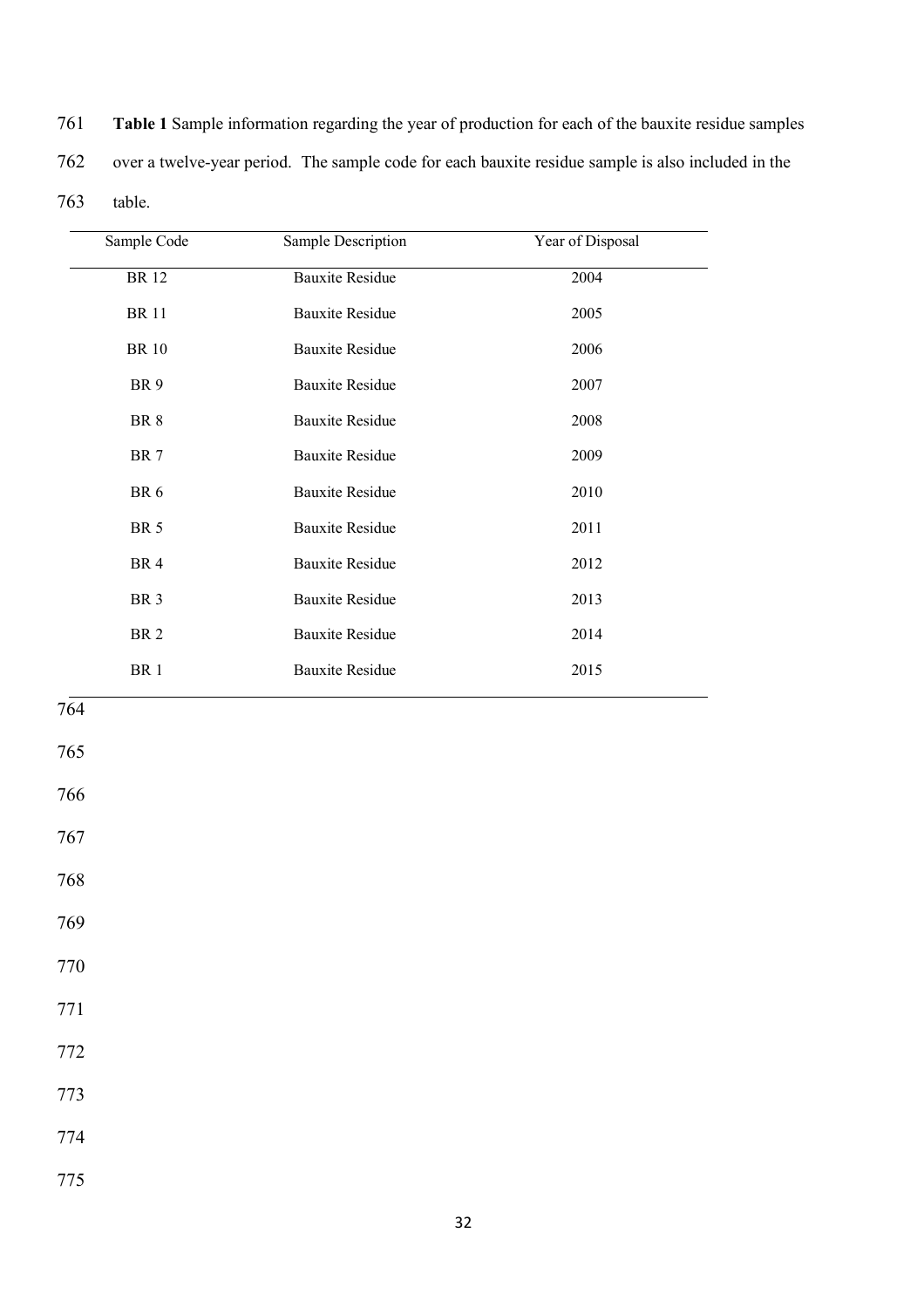776 **Table 2** Physico-chemical composition of the bauxite residue mud over a twelve-year storage period,

| Sample          | pH              | EC             | Moisture       | Bulk                  | $d_{10}$       | $d_{50}$       | $d_{90}$        |
|-----------------|-----------------|----------------|----------------|-----------------------|----------------|----------------|-----------------|
|                 |                 | $(mS cm^{-1})$ | content        | density               | $(\mu m)^a$    | $(\mu m)^b$    | $(\mu m)^c$     |
|                 |                 |                | $(\%)$         | $(g \text{ cm}^{-3})$ |                |                |                 |
| <b>BR12</b>     | $11.6 \pm 0.02$ | $1.0 \pm 0.01$ | $26.8 \pm 0.7$ | $1.4 \pm 0.04$        | $0.7 \pm 0.1$  | $2.6 \pm 0.1$  | $7.0 \pm 1.2$   |
| <b>BR</b> 11    | $10.8 \pm 0.1$  | $0.4 \pm 0.02$ | $28.2 \pm 0.7$ | $1.3 \pm 0.03$        | $0.9 \pm 0.1$  | $3.5 \pm 0.5$  | $9.6 \pm 0.5$   |
| <b>BR</b> 10    | $12.0 \pm 0.02$ | $3.3 \pm 0.2$  | $26.8 \pm 0.1$ | $1.4 \pm 0.1$         | $1.4 \pm 0.1$  | $4.0 \pm 0.3$  | $12.3 \pm 1.6$  |
| BR <sub>9</sub> | $10.0 \pm 0.1$  | $0.4 \pm 0.01$ | $24.3 \pm 0.3$ | $1.1 \pm 0.1$         | $1.0 \pm 0.1$  | $4.3 \pm 0.4$  | $12.4 \pm 1.0$  |
| BR <sub>8</sub> | $11.4 \pm 0.1$  | $1.0 \pm 0.1$  | $27.2 \pm 0.3$ | $1.4 \pm 0.1$         | $0.8 \pm 0.1$  | $2.6 \pm 0.1$  | $6.8 \pm 0.2$   |
| BR <sub>7</sub> | $10.4 \pm 0.02$ | $0.5 \pm 0.01$ | $22.3 \pm 0.6$ | $1.4 \pm 0.04$        | $0.9 \pm 0.2$  | $3.2 \pm 0.5$  | $12.7 \pm 2.7$  |
| BR <sub>6</sub> | $10.7 \pm 0.03$ | $0.5 \pm 0.03$ | $25.8 \pm 1.0$ | $1.3 \pm 0.04$        | $0.7 \pm 0.1$  | $2.6 \pm 0.01$ | $6.7 \pm 0.2$   |
| <b>BR</b> 5     | $10.3 \pm 0.1$  | $0.4 \pm 0.03$ | $22.0 \pm 0.5$ | $1.2 \pm 0.1$         | $0.6 \pm 0.01$ | $2.4 \pm 0.04$ | $7.9 \pm 1.1$   |
| BR <sub>4</sub> | $11.5 \pm 0.1$  | $0.9 \pm 0.02$ | $31.1 \pm 0.5$ | $1.3 \pm 0.1$         | $1.2 \pm 0.1$  | $3.8 \pm 0.6$  | $12.70 \pm 2.3$ |
| BR <sub>3</sub> | $10.6 \pm 0.02$ | $0.5 \pm 0.01$ | $23.8 \pm 0.3$ | $1.3 \pm 0.03$        | $0.8 \pm 0.2$  | $2.6 \pm 0.3$  | $8.3 \pm 1.6$   |
| BR <sub>2</sub> | $11.2 \pm 0.01$ | $0.9 \pm 0.02$ | $28.1 \pm 1.9$ | $1.3 \pm 0.1$         | $1.1 \pm 0.02$ | $3.2 \pm 0.02$ | $9.7 \pm 0.9$   |
| BR <sub>1</sub> | $10.3 \pm 0.1$  | $0.7 \pm 0.03$ | $25.0 \pm 2.7$ | $1.5 \pm 0.02$        | $0.5 \pm 0.01$ | $2.2 \pm 0.1$  | $6.7 \pm 0.6$   |

777 inclusive of pH, EC, moisture content, bulk density and particle size distribution.

 $778$  a  $d_{10}$  ( $\mu$ m) = the size of particles at 10% of the total particle distribution.<br>  $779$  bd<sub>50</sub> ( $\mu$ m) = the median; the size of particles at 50% of the total particle of

 $b_{\rm d50}$  (µm) = the median; the size of particles at 50% of the total particle distribution.

 $c_{d90}$  ( $\mu$ m) = the size of particles at 90% of the total particle distribution.  $\frac{780}{781}$ 

782

783

784

785

786

787

788

789

790

791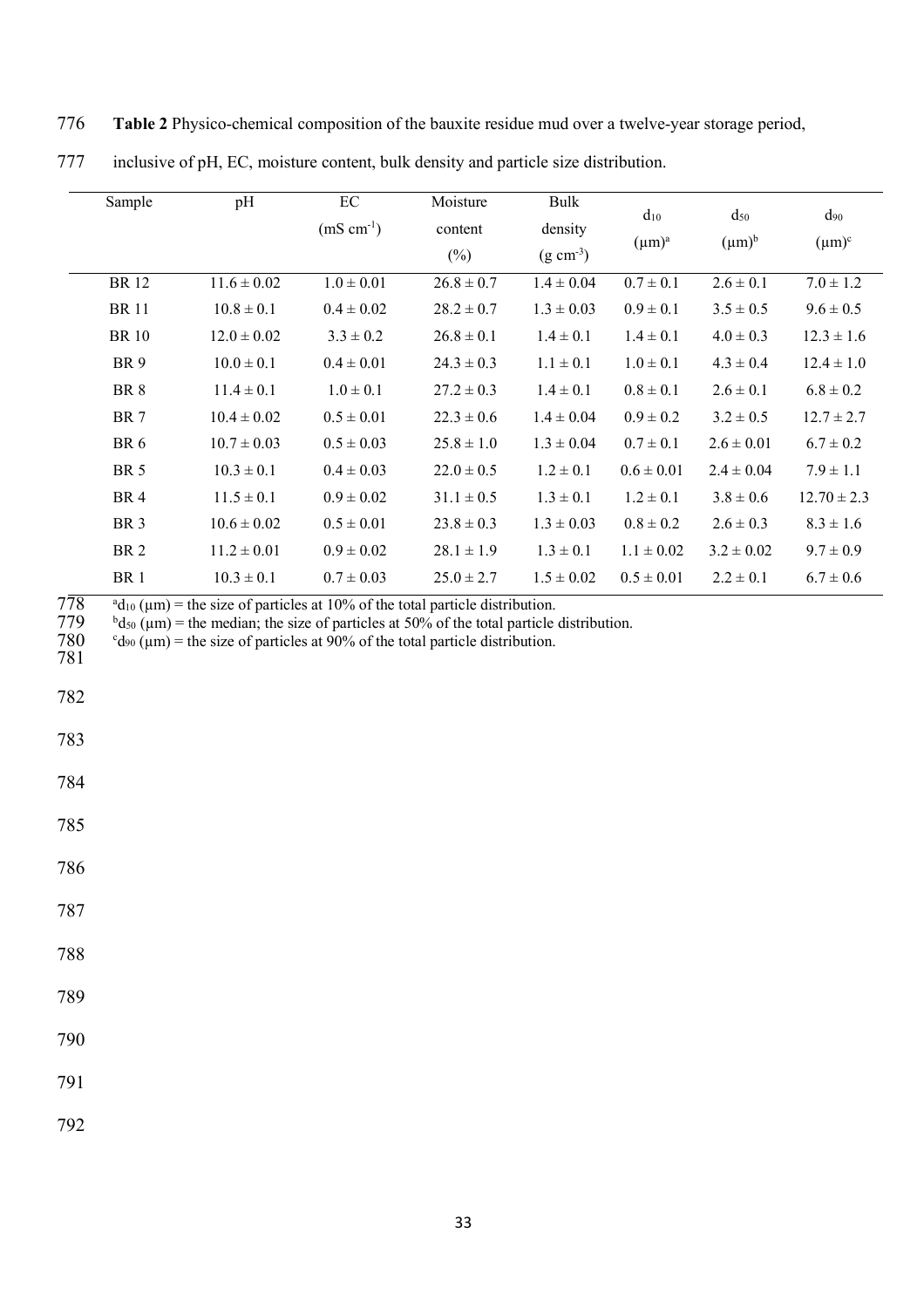|     | Code            | $Al_2O_3$       | Fe <sub>2</sub> O | SiO <sub>2</sub> | TiO <sub>2</sub> | CaO             |
|-----|-----------------|-----------------|-------------------|------------------|------------------|-----------------|
|     | <b>BR</b> 11    | $17.0 \pm 0.61$ | $42.0 \pm 1.20$   | $9.82 \pm 0.32$  | $9.41 \pm 0.34$  | $6.03 \pm 0.79$ |
|     | <b>BR</b> 10    | $17.1 \pm 0.4$  | $41.5 \pm 0.96$   | $10.2 \pm 0.56$  | $9.52 \pm 0.6$   | $6.03 \pm 0.49$ |
|     | BR 9            | $17.8 \pm 0.73$ | $40.1 \pm 1.40$   | $10.9 \pm 0.47$  | $8.97 \pm 0.51$  | $6.04 \pm 0.4$  |
|     | $\rm BR\ 8$     | $16.8 \pm 0.58$ | $41.8 \pm 1.40$   | $9.89 \pm 0.39$  | $9.41 \pm 0.61$  | $5.97 \pm 0.49$ |
|     | <b>BR</b> 7     | $14.8 \pm 1.5$  | $47.5 \pm 2.0$    | $7.20 \pm 1.0$   | $10.3 \pm 0.95$  | $6.1 \pm 1.0$   |
|     | $\rm BR$ $6$    | $16.2 \pm 0.54$ | $45.9 \pm 2.10$   | $8.0 \pm 0.57$   | $9.54 \pm 0.78$  | $5.70 \pm 0.66$ |
|     | <b>BR 5</b>     | $16.2 \pm 0.66$ | $44.4 \pm 1.30$   | $9.35 \pm 0.60$  | $8.62 \pm 0.71$  | $5.75 \pm 0.53$ |
|     | BR 4            | $16.5 \pm 0.65$ | $43.3 \pm 1.20$   | $9.38 \pm 0.53$  | $8.91 \pm 0.53$  | $6.21 \pm 0.35$ |
|     | BR <sub>3</sub> | $15.8 \pm 0.45$ | $44.3 \pm 1.90$   | $8.85 \pm 0.47$  | $9.18 \pm 0.62$  | $6.34 \pm 0.35$ |
|     | $\rm BR\ 2$     | $16.0 \pm 0.71$ | $46.6 \pm 1.80$   | $8.95 \pm 0.70$  | $8.21 \pm 0.38$  | $5.0 \pm 0.40$  |
|     | BR 1            | $16.2 \pm 0.6$  | $46.8 \pm 1.61$   | $8.76 \pm 0.48$  | $8.33 \pm 0.56$  | $4.69 \pm 0.43$ |
|     |                 |                 |                   |                  |                  |                 |
|     |                 |                 |                   |                  |                  |                 |
|     |                 |                 |                   |                  |                  |                 |
|     |                 |                 |                   |                  |                  |                 |
|     |                 |                 |                   |                  |                  |                 |
|     |                 |                 |                   |                  |                  |                 |
|     |                 |                 |                   |                  |                  |                 |
|     |                 |                 |                   |                  |                  |                 |
| 808 |                 |                 |                   |                  |                  |                 |

793 **Table 3** Main mineralogical composition (%) of the bauxite residue samples taken from the BRDA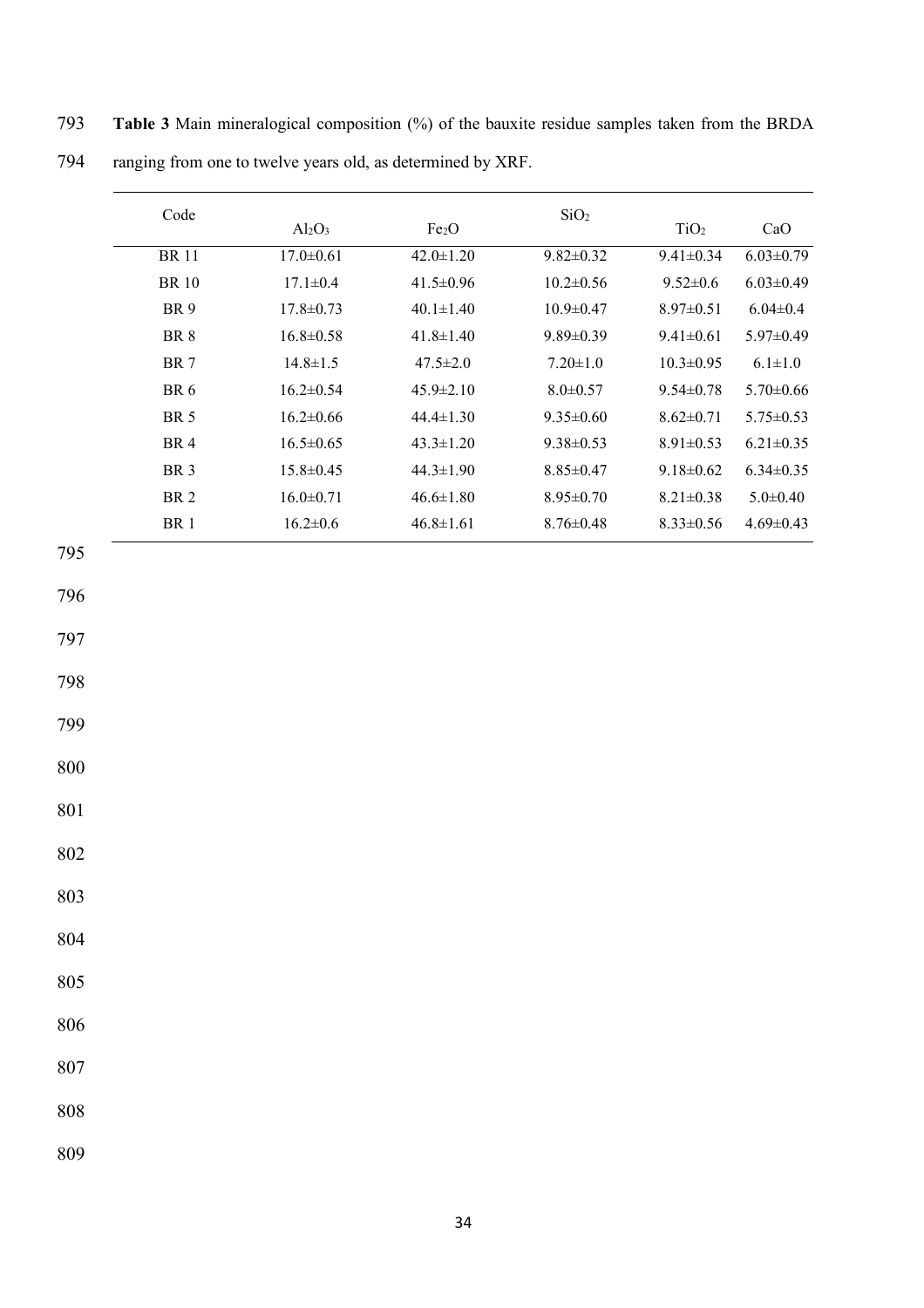| Element                         | <b>BR</b> 12    | <b>BR11</b>     | <b>BR</b> 10     | BR <sub>9</sub>  | BR 8            | BR <sub>7</sub>  | BR <sub>6</sub> | <b>BR</b> 5     | BR4             | BR <sub>3</sub>  | <b>BR2</b>       |
|---------------------------------|-----------------|-----------------|------------------|------------------|-----------------|------------------|-----------------|-----------------|-----------------|------------------|------------------|
| Dy                              | $3.6 \pm 0.02$  | $5.4 \pm 0.01$  | $7.19 \pm 0.01$  | $5.39 \pm 0.001$ | $5.4 \pm 0.04$  | $5.39 \pm 0.01$  | $5.4 \pm 0.01$  | $5.38 \pm 0.02$ | $4.51 \pm 1.3$  | $7.2 \pm 0.002$  | $5.4 \pm 0.02$   |
| Er                              | $4.8 \pm 0.5$   | $5.4 \pm 0.01$  | $5.7 \pm 0.5$    | $4.94 \pm 0.6$   | $5.4 \pm 0.04$  | $5.39 \pm 0.01$  | $4.49 \pm 0.01$ | $5.38 \pm 0.01$ | $4.05 \pm 0.6$  | $5.4 \pm 0.001$  | $5.4 \pm 0.02$   |
| ${\rm Lu}$                      | $8.39 \pm 0.5$  | $7.8 \pm 0.5$   | $8.09 \pm 0.01$  | $7.49 \pm 0.5$   | $8.1 \pm 0.05$  | $7.63 \pm 0.6$   | $8.1 \pm 0.02$  | $8.37 \pm 0.5$  | $7.66 \pm 0.7$  | $8.1 \pm 0.002$  | $8.09 \pm 0.03$  |
| Y                               | $35.6 \pm 3.2$  | $39.8 \pm 1.2$  | $44.4 \pm 1.5$   | $41.9 \pm 1.5$   | $42 \pm 0.4$    | $39.5 \pm 0.04$  | $33.4 \pm 0.4$  | $41 \pm 2.0$    | $36.9 \pm 1.4$  | $47.4 \pm 1.2$   | $39.3 \pm 0.5$   |
| Yb                              | $8.39 \pm 0.6$  | $8.8 \pm 0.3$   | $9.39 \pm 0.3$   | $8.79 \pm 0.7$   | $9.4 \pm 0.3$   | $8.68 \pm 0.4$   | $8.2 \pm 0.4$   | $8.97 \pm 0.9$  | $8.11\pm0.4$    | $9.6 \pm 0.002$  | $8.71 \pm 0.4$   |
| $\rm{Ce}$                       | $126 \pm 10.1$  | $126 \pm 3.5$   | $156 \pm 2.2$    | $136 \pm 7.6$    | $157 \pm 2.2$   | $128 \pm 3.3$    | $146 \pm 6.7$   | $200 \pm 8.4$   | $102 \pm 3.5$   | $147 \pm 4.2$    | $139 \pm 6.8$    |
| $\mathop{\mathrm{Eu}}\nolimits$ | $2.40 \pm 0.01$ | $2.40 \pm 0.01$ | $2.40 \pm 0.005$ | $2.40 \pm 0.01$  | $2.40 \pm 0.02$ | $2.39 \pm 0.003$ | $2.40 \pm 0.01$ | $3.59 \pm 0.01$ | $2.40 \pm 0.01$ | $2.40 \pm 0.001$ | $2.40 \pm 0.005$ |
| Gd                              | $6.75 \pm 0.6$  | $6.60 \pm 0.5$  | $7.64 \pm 0.6$   | $7.63 \pm 0.6$   | $9.30 \pm 0.6$  | $7.18 \pm 1.3$   | $6.75 \pm 0.6$  | $8.98 \pm 0.02$ | $5.41 \pm 0.02$ | $9 \pm 0.002$    | $6.73 \pm 0.6$   |
| La                              | $91.3 \pm 8.6$  | $88.2 \pm 3.2$  | $108 \pm 2.3$    | $94.1 \pm 2.7$   | $106.4 \pm 1.0$ | $89.2 \pm 0.9$   | $104 \pm 3.5$   | $134 \pm 4.4$   | $68.8 \pm 4.0$  | $98.2 \pm 2.1$   | $91 \pm 2.4$     |
| Nd                              | $80.1 \pm 7.4$  | $77.2 \pm 5.3$  | $93.9 \pm 6.5$   | $84.7 \pm 1.3$   | $98 \pm 5.3$    | $85.6 \pm 8.6$   | $88.9 \pm 8.6$  | $118 \pm 4.4$   | $64.6 \pm 4.0$  | $93 \pm 2.2$     | $94.3 \pm 11.3$  |
| Pr                              | $41.1 \pm 3.5$  | $42.9 \pm 4.2$  | $47.7 \pm 3.3$   | $42.5 \pm 3.1$   | $50.1 \pm 1.6$  | $40.8 \pm 1.9$   | $45 \pm 2.7$    | $56.2 \pm 5.3$  | $34.7 \pm 3.3$  | $45 \pm 0.9$     | $42.3 \pm 1.1$   |
| $\rm Sc$                        | $50.2 \pm 4.1$  | $50.4 \pm 1.6$  | $60.2 \pm 2.2$   | $56.1 \pm 2.7$   | $54.2 \pm 0.9$  | $55.7 \pm 1.3$   | $45.4 \pm 0.2$  | $56 \pm 4.2$    | $42.9 \pm 2.3$  | $49 \pm 1.3$     | $45.6 \pm 4.3$   |
| Sm                              | $19.3 \pm 0.7$  | $20.7 \pm 1.8$  | $21 \pm 2.2$     | $21.6 \pm 0.9$   | $21.6 \pm 0.8$  | $18.4 \pm 1.9$   | $21.6 \pm 0.9$  | $25.1 \pm 0.05$ | $18 \pm 1.2$    | $21 \pm 1.0$     | $20.3 \pm 2.0$   |

810 Table 4 CRM composition (in mg kg<sup>-1</sup>) of the bauxite residue samples, taken from the BRDA, as detected on ICP-OES following aqua regia digestion.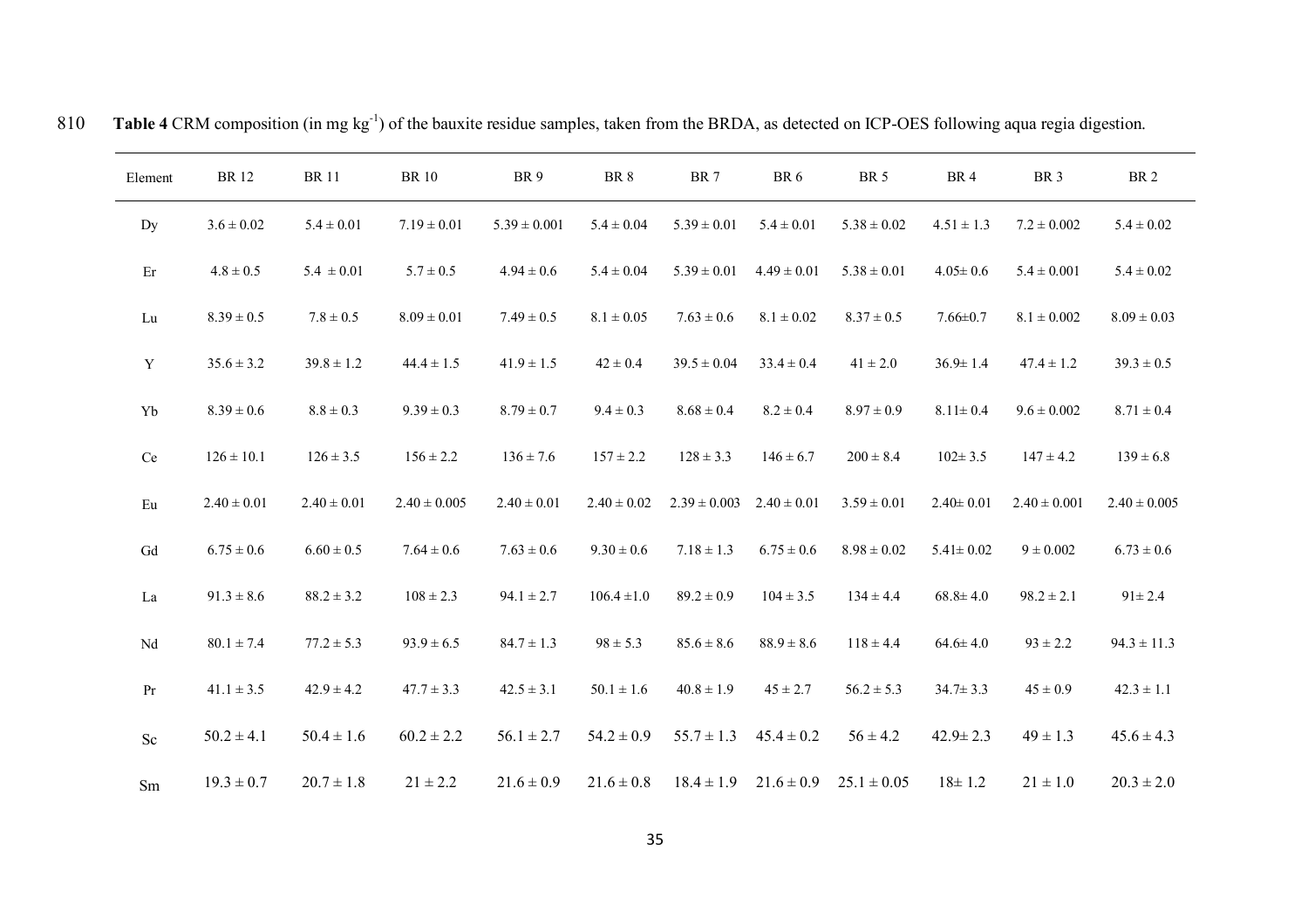| Ga | $107 \pm 8.5$  | $112 \pm 2.3$   | $102 \pm 0.7$  | $114 \pm 5.2$  | $98.6 \pm 0.2$   | $113 \pm 3.8$  | $106 \pm 2.7$                                  | $114 \pm 5.1$  | $99.5 \pm 1.8$ | $114 \pm 1.9$  | $94.4 \pm 2.7$  |
|----|----------------|-----------------|----------------|----------------|------------------|----------------|------------------------------------------------|----------------|----------------|----------------|-----------------|
| In | $30.1 \pm 1.8$ | $34.6 \pm 0.7$  | $31.5 \pm 1.5$ | $32.1 \pm 2.7$ | $36.9 \pm 0.9$   | $30.5 \pm 1.3$ | $29.2 \pm 2$                                   | $33.6 \pm 0.7$ | $28.4 \pm 0.7$ | $34.5 \pm 7.2$ | $36.4 \pm 4.3$  |
| Mo | $3.14 \pm 0.6$ | $4.49 \pm 0.01$ | $4.04 \pm 0.6$ | $4.95 \pm 0.6$ | $4.48 \pm 0.004$ |                | $4.95 \pm 0.6$ $4.49 \pm 0.01$ $4.48 \pm 0.01$ |                | $4.94 \pm 1.9$ | $4.8 \pm 0.5$  | $4.48 \pm 0.01$ |
| V  | $593 \pm 60.6$ | $419 \pm 8.2$   | $596 \pm 19.8$ | $439 \pm 41.1$ | $491 \pm 20.3$   |                | $445 \pm 41.2$ $484 \pm 48.2$                  | $600 \pm 24.3$ | $401 \pm 41.2$ | $571 \pm 13.3$ | $573 \pm 41.1$  |

811 –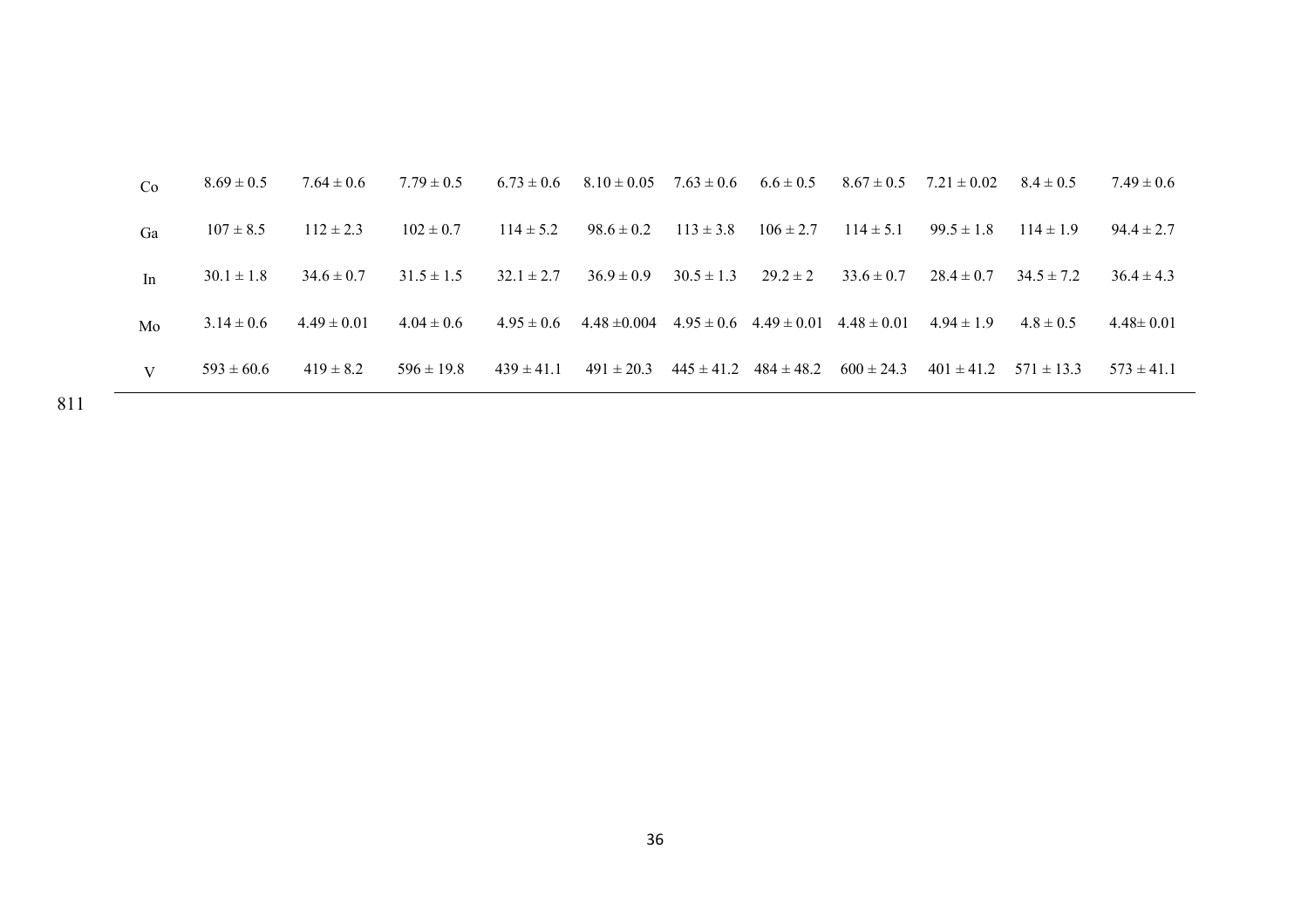812 **Table 5** Associated financial value of economically interesting elements in the bauxite residue (average

<sup>813</sup> over a twelve-year period,  $n = 11$ .

| Element | Average aqua regia<br>extracted content<br>$(mg kg-1)$ | Price*<br>$(US $ t-1)$ | Economic value of the<br>bauxite residue in this<br>$\tt study***$<br>$(US $ t-1)$ |
|---------|--------------------------------------------------------|------------------------|------------------------------------------------------------------------------------|
| Ga      | $107 \pm 7.3$                                          | 400,000                | 42.73                                                                              |
| Sc      | $51.4 \pm 5.4$                                         | 4,600,000              | 236.44                                                                             |
| In      | $32.5 \pm 2.9$                                         | 240,000                | 7.81                                                                               |
| V       | $510 \pm 77.8$                                         | 6,889                  | 3.51                                                                               |
| Nd      | $89.0 \pm 13.6$                                        | 39,500                 | 3.51                                                                               |
| Dy      | $5.48 \pm 1.0$                                         | 184,500                | 1.01                                                                               |
| Pr      | $44.4 \pm 5.6$                                         | 5,500**                | 0.24                                                                               |
| Y       | $40.1 \pm 3.9$                                         | 35,500                 | 1.42                                                                               |
| Ce      | 142±24.9                                               | 2,000                  | 0.28                                                                               |
| Sm      | $20.8 \pm 1.9$                                         | $12,500**$             | 0.26                                                                               |
| Co      | $7.72 \pm 0.7$                                         | 26,444                 | 0.20                                                                               |
| La      | $97.5 \pm 16.3$                                        | 2,000                  | 0.19                                                                               |
| Eu      | $2.51 \pm 0.4$                                         | 66,000                 | 0.16                                                                               |
| Yb      | $8.82 \pm 0.5$                                         | 5,500**                | 0.04                                                                               |
| Lu      | $7.99 \pm 0.3$                                         | 5,500**                | 0.04                                                                               |
| Gd      | $7.45 \pm 1.2$                                         | $5,500**$              | 0.04                                                                               |
| Mo      | $4.48 \pm 0.5$                                         | 14,500                 | 0.06                                                                               |
| Er      | $5.12 \pm 0.5$                                         | 5,500**                | 0.03                                                                               |

 $814 \over 815$ Values from USGS (2016)

815 \*\*Average value for mischmetals of REE/expected higher individual prices

 $816$  \*\*\* Economic value of the bauxite residue in this study, determined using current price (US \$ t<sup>-1</sup>) and the average 816 <sup>\*\*\*</sup> Economic value of the bauxite residue studied.<br>817 content in the bauxite residue studied.

818

819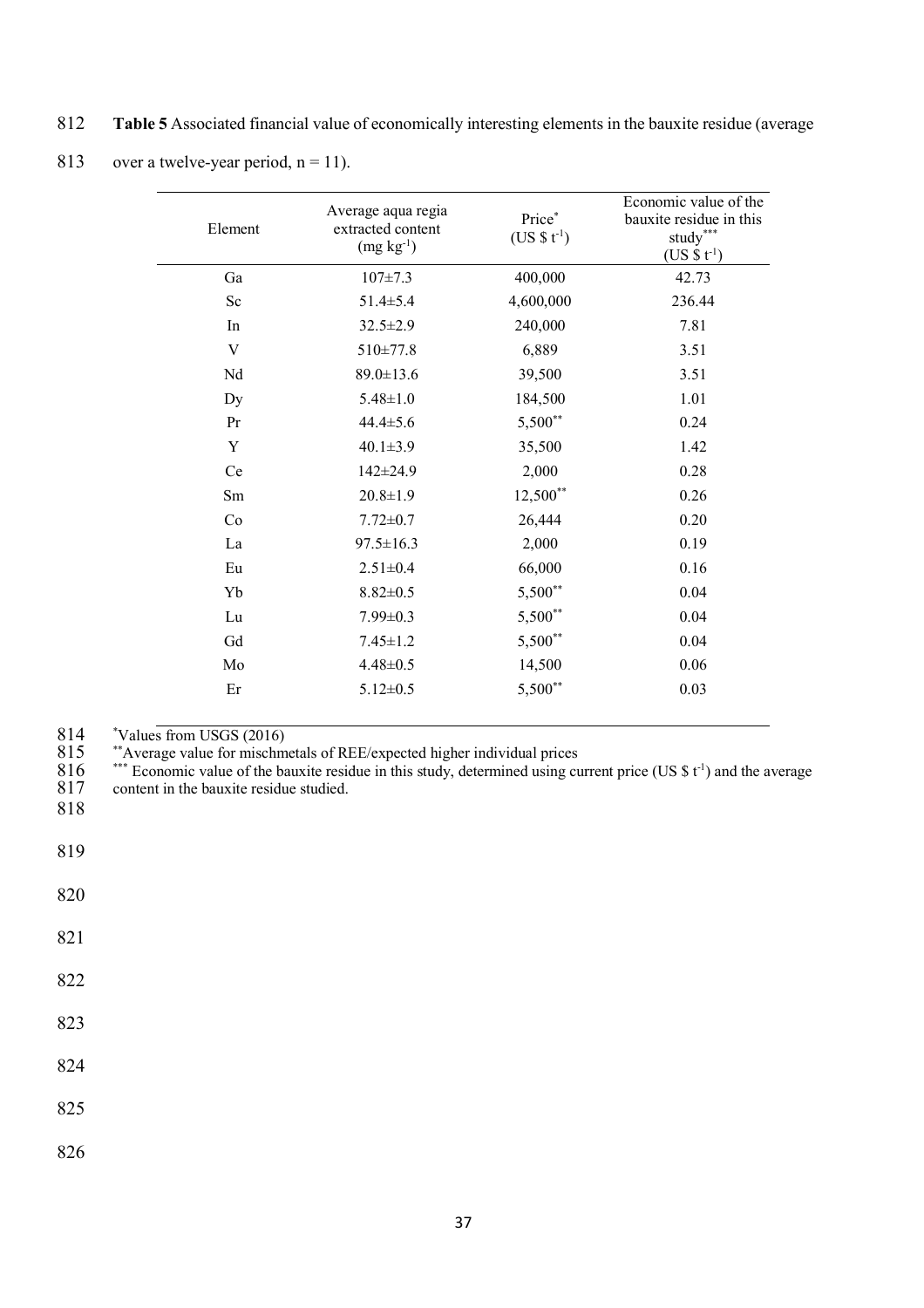

 **Figure 1** Flow chart illustrating the experimental analysis carried out on the bauxite residue samples 830 obtained. Once obtained from the BRDA, the bauxite residue was analysed for its main physico-<br>831 obtained analysis (pH, EC, bulk density, PSA, TGA and DSC), mineralogical analysis (XRD and chemical analysis (pH, EC, bulk density, PSA, TGA and DSC), mineralogical analysis (XRD and 832 XRF), and elemental analysis (measure using ICP-OES following aqua-regia digestion). Once all data was obtained, statistical analysis was carried out using Pearson's correlation coefficients. data was obtained, statistical analysis was carried out using Pearson's correlation coefficients.